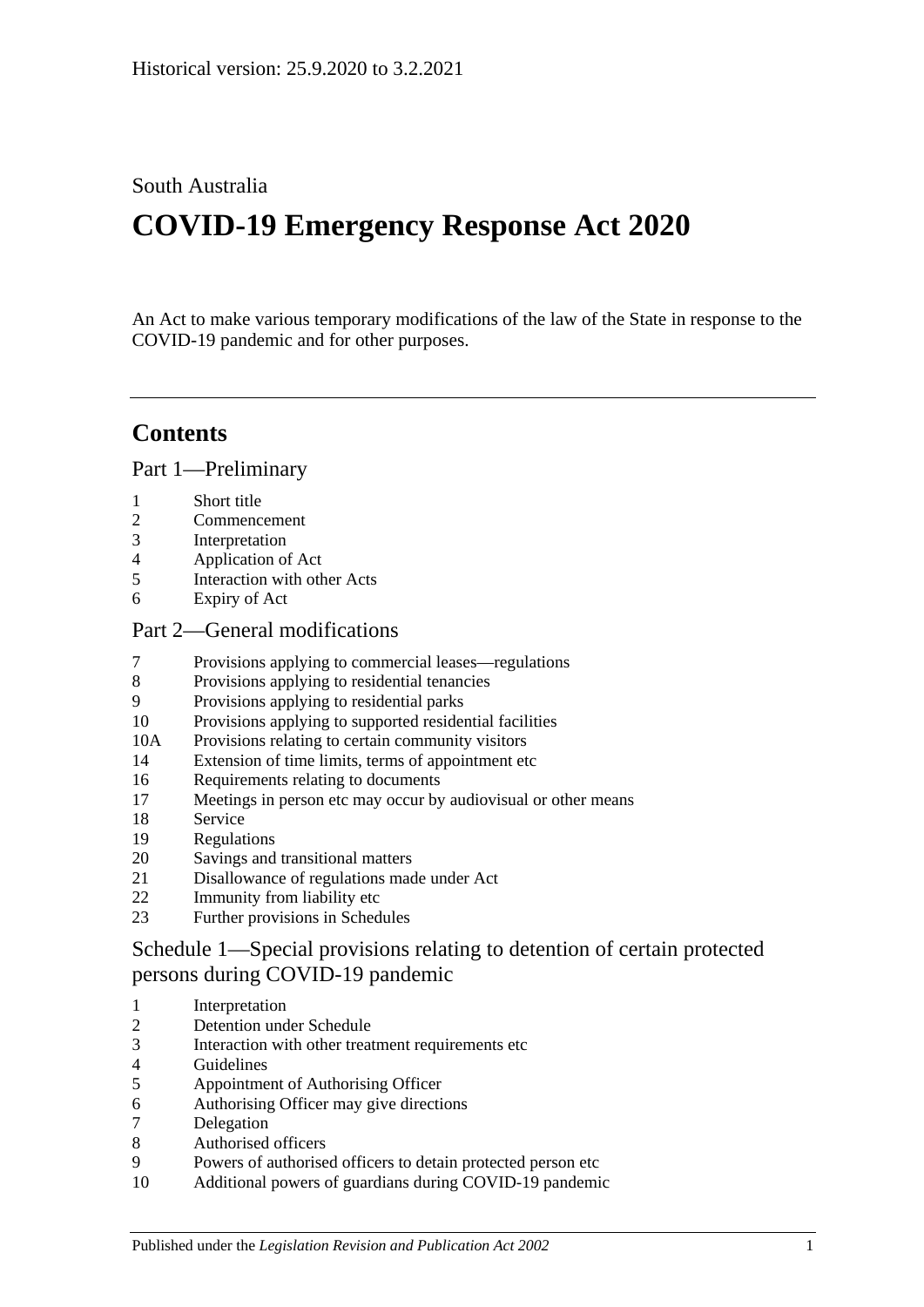- 11 [Certain persons at prescribed premises may detain protected persons during COVID-19](#page-22-0)  [pandemic](#page-22-0)
- 12 [Detention of protected persons where no guardian](#page-23-0)
- 13 [Duration of detention period](#page-23-1)
- 14 [Extension of detention period and other orders by Tribunal](#page-24-0)
- 15 [Periodic review of detention by Authorising Officer](#page-24-1)
- 16 [Review by Authorising Officer on application of aggrieved person](#page-24-2)
- 17 [Review of decisions by Tribunal](#page-24-3)
- 18 [Tribunal may give advice, direction or approval](#page-25-0)
- 19 [Offence to remove protected person from place of detention etc](#page-25-1)

Schedule [2—Temporary modification of particular State laws](#page-26-0)

Part AA1—*Aboriginal Lands Parliamentary Standing Committee Act 2003*

AA1 Modification of *[Aboriginal Lands Parliamentary Standing Committee Act](#page-26-1) 2003*

Part A1—*Bail Act 1985*

A1 [Modification of](#page-26-2) *Bail Act 1985*

Part A2—*Criminal Law Consolidation Act 1935*

- A2 Modification of *[Criminal Law Consolidation Act](#page-27-0) 1935*
- Part B1—*Development Act 1993*

B1 Modification of *[Development Act](#page-28-0) 1993*

Part 1—*Emergency Management Act 2004*

1 Modification of *[Emergency Management Act](#page-28-1) 2004*

Part 2—*Environment Protection Act 1993*

2 Modification of *[Environment Protection Act](#page-30-0) 1993*

Part 2AA—*Health Practitioner Regulation National Law (South Australia) Act 2010*

2AA Modification of *[Health Practitioner Regulation National Law \(South Australia\) Act](#page-31-0) 2010*

Part 2A—*National Electricity (South Australia) Act 1996*

2A Modification of *[National Electricity \(South Australia\) Act](#page-31-1) 1996*

Part 3—*Parliamentary Committees Act 1991*

3 Modification of *[Parliamentary Committees Act](#page-32-0) 1991*

Part 3A—*Planning, Development and Infrastructure Act 2016*

3A Modification of *[Planning, Development and Infrastructure Act](#page-34-0) 2016*

Part 4—*Public Finance and Audit Act 1987*

4 Modification of *[Public Finance and Audit Act](#page-34-1) 1987*

Part 5—*South Australian Public Health Act 2011*

5 Modification of *[South Australian Public Health Act](#page-34-2) 2011*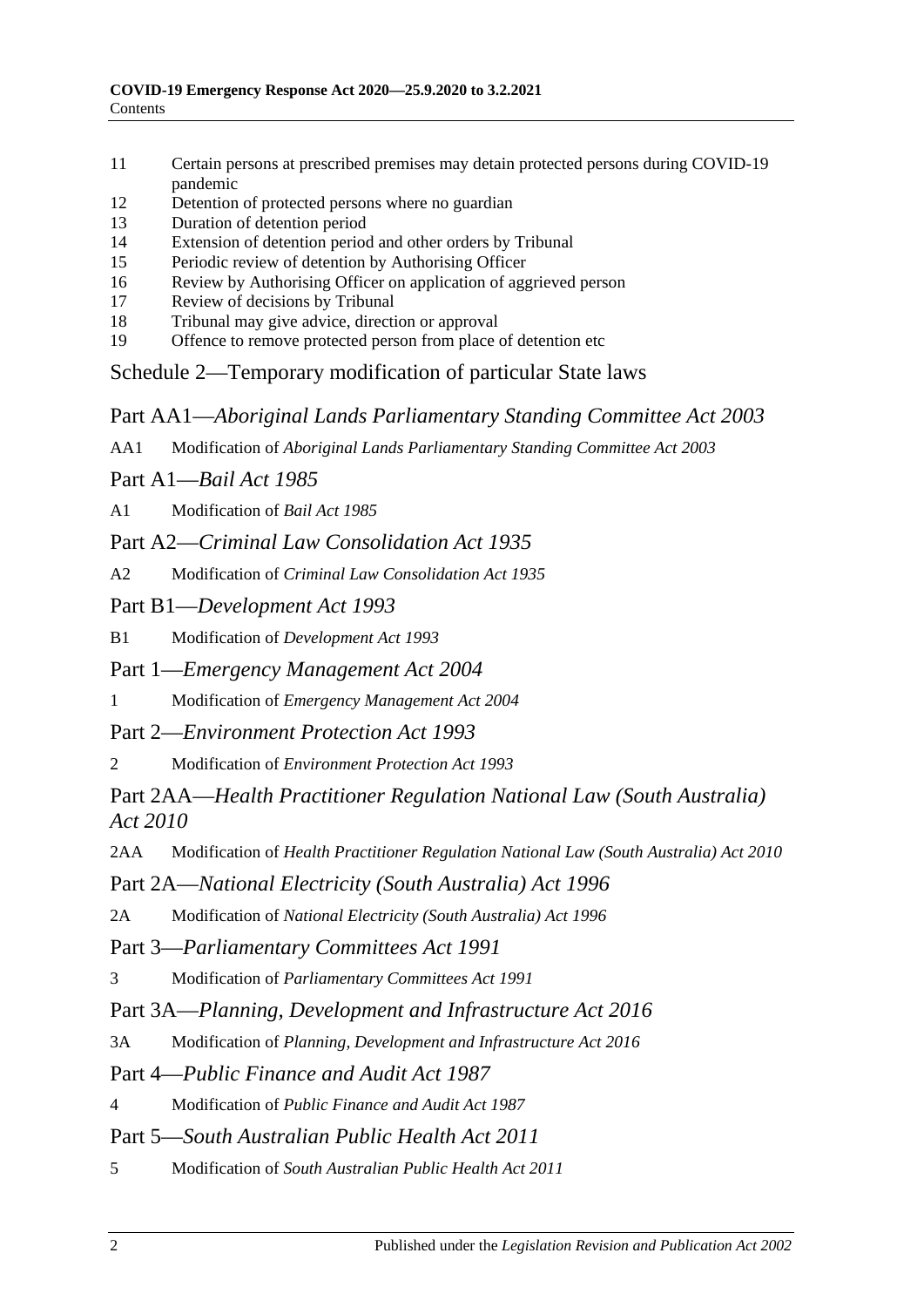[Legislative history](#page-36-0)

### <span id="page-2-0"></span>**The Parliament of South Australia enacts as follows:**

## **Part 1—Preliminary**

### <span id="page-2-1"></span>**1—Short title**

This Act may be cited as the *COVID-19 Emergency Response Act 2020*.

### <span id="page-2-2"></span>**2—Commencement**

- (1) Subject to this section, this Act comes into operation on the day on which it is assented to by the Governor.
- (2) Sections 7 to [9](#page-9-0) (inclusive) will be taken to have come into operation on 30 March 2020.

## <span id="page-2-3"></span>**3—Interpretation**

In this Act, unless the contrary intention appears—

*instrument* includes any document that affects legal rights or obligations;

*relevant declaration* means a declaration under Part 4 Division 3 of the *[Emergency](http://www.legislation.sa.gov.au/index.aspx?action=legref&type=act&legtitle=Emergency%20Management%20Act%202004)  [Management Act](http://www.legislation.sa.gov.au/index.aspx?action=legref&type=act&legtitle=Emergency%20Management%20Act%202004) 2004* or a declaration under section 87 of the *[South Australian](http://www.legislation.sa.gov.au/index.aspx?action=legref&type=act&legtitle=South%20Australian%20Public%20Health%20Act%202011)  [Public Health Act](http://www.legislation.sa.gov.au/index.aspx?action=legref&type=act&legtitle=South%20Australian%20Public%20Health%20Act%202011) 2011*.

## <span id="page-2-4"></span>**4—Application of Act**

It is the intention of the Parliament that this Act apply within the State and outside the State to the full extent of the extraterritorial legislative capacity of the Parliament.

## <span id="page-2-5"></span>**5—Interaction with other Acts**

Except as is provided in this Act, this Act is in addition to and does not limit, or derogate from, the provisions of any other Act or law.

## <span id="page-2-6"></span>**6—Expiry of Act**

- (1) The Minister—
	- (a) may, by notice in the Gazette, fix a day, or days, on which particular provisions of—
		- (i) [Part](#page-3-0) 2; or
		- (ii) [Schedule](#page-17-2) 1; or
		- (iii) [Schedule](#page-26-0) 2,

will expire; and

- <span id="page-2-7"></span>(b) must, by notice in the Gazette, fix a day on which—
	- (i) all provisions of [Part](#page-3-0) 2 (other than [section](#page-12-0) 7, section  $10A(5)$  and [\(6\)](#page-12-1) and [section](#page-16-0) 20); and
	- (ii) all provisions of [Schedule](#page-17-2) 1; and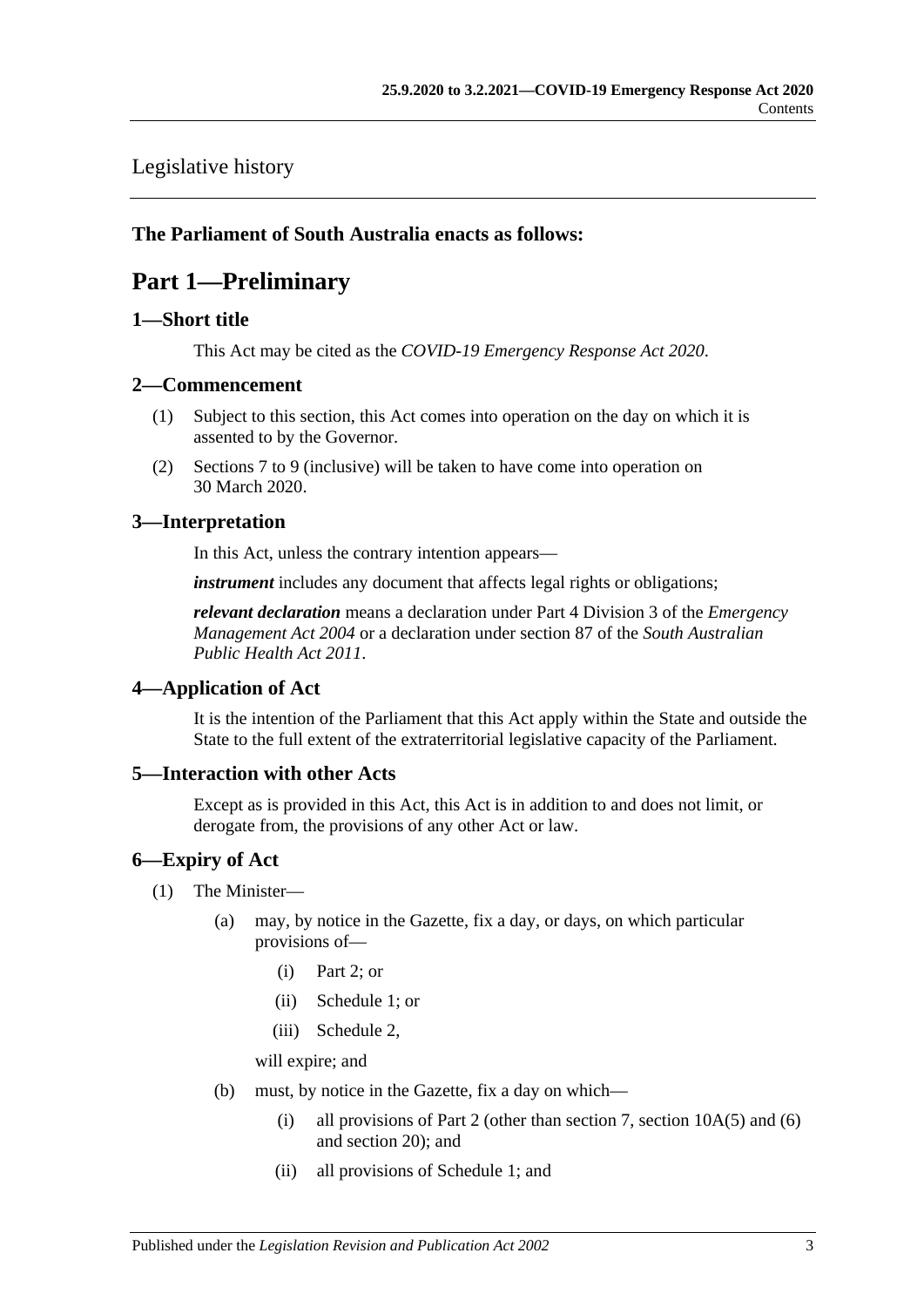(iii) all provisions of [Schedule](#page-26-0) 2,

will expire (if they have not previously expired in accordance with this section); and

- (c) may, by notice in the Gazette, fix a day on which this Act will finally expire.
- (2) The day fixed by the Minister for the purposes of [subsection](#page-2-7)  $(1)(b)$  must be—
	- (a) 28 days after the day on which all relevant declarations relating to the outbreak of the human disease named COVID-19 within South Australia have ceased; or
	- (b) 6 February 2021,

whichever is the earlier.

- (2a) Section 7 will expire on 6 February 2021.
- (3) For the avoidance of doubt (and without derogating from section 16 of the *[Acts](http://www.legislation.sa.gov.au/index.aspx?action=legref&type=act&legtitle=Acts%20Interpretation%20Act%201915)  [Interpretation Act](http://www.legislation.sa.gov.au/index.aspx?action=legref&type=act&legtitle=Acts%20Interpretation%20Act%201915) 1915*), the expiry of a provision of this Act under this section does not affect the validity or operation of anything done in accordance with the provision before that expiry.

**Note—**

This means, for example, that a contract executed in accordance with any modified requirements under [section](#page-13-1) 16 would remain validly executed even after the expiry of that section.

## <span id="page-3-0"></span>**Part 2—General modifications**

#### <span id="page-3-2"></span><span id="page-3-1"></span>*7—Provisions applying to commercial leases—regulations*

- *(1) The Governor may make such regulations as are necessary or expedient for the purposes of mitigating the adverse impacts on a party to, or any other person with an interest in, a commercial lease resulting from the COVID-19 pandemic.*
- *(2) Without limiting the generality of [subsection](#page-3-2) (1), the regulations may provide for the following:*
	- *(a) the types or classes of commercial leases to which the regulations may apply;*
	- *(b) the types of disputes in relation to a commercial lease to which the regulations will apply;*
	- *(c) modification of the operation of this section or a relevant Act;*
	- *(d) modification of the operation of a relevant Act consequent on the regulations made under this section;*
	- *(e) modifying the provisions of a commercial lease or related agreement;*
	- *(f) the provision of rent relief for a lessee under a commercial lease;*
	- *(g) exempting a lessee, or a class of lessees, from the operation of a provision of an Act, commercial lease or related agreement;*
	- *(h) prohibiting or limiting the ability of a lessor to take specified action or seek specified orders or issue proceedings in court under the provisions of a commercial lease or related agreement, or any Act or law;*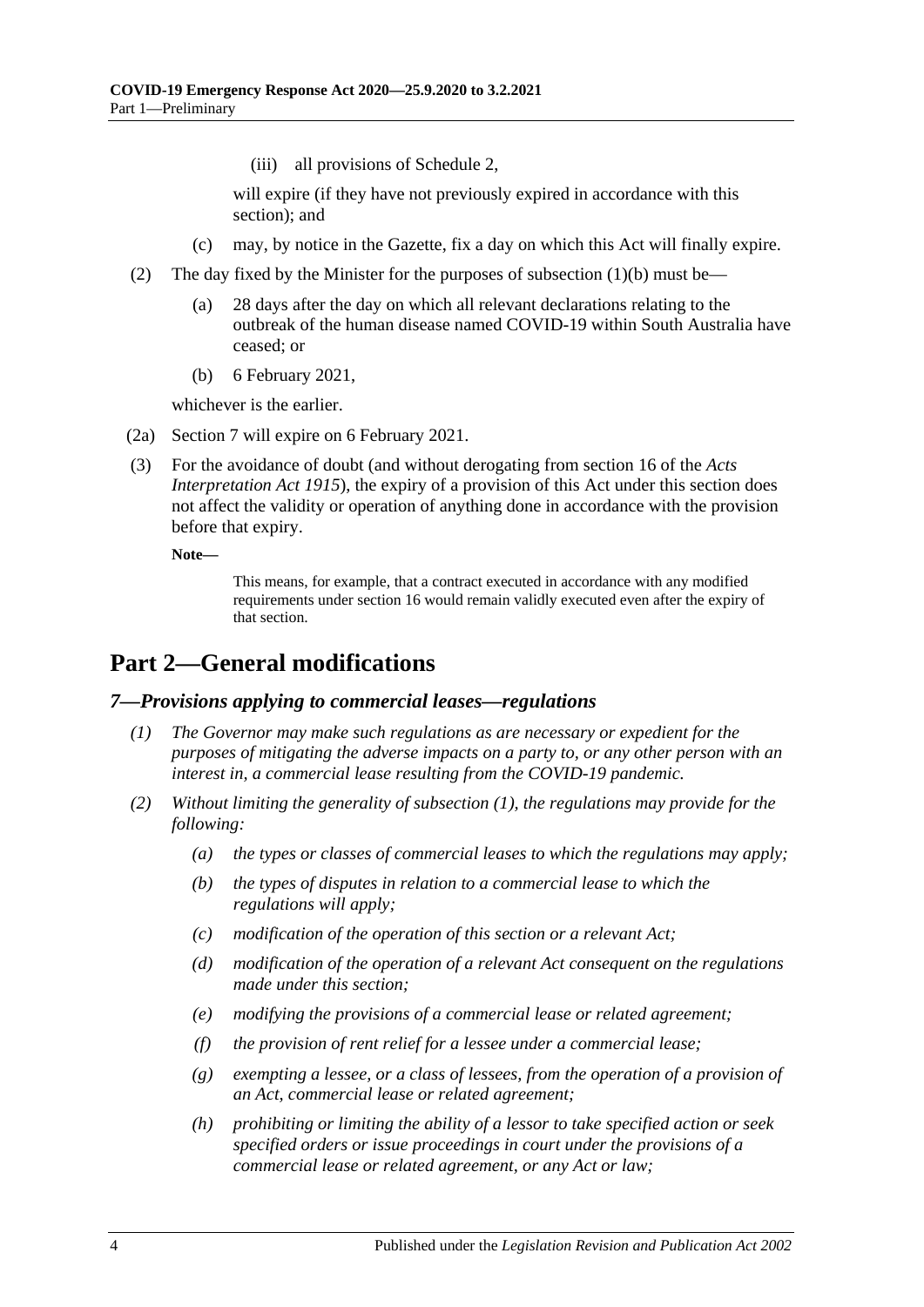- *(i) prohibiting or restricting the ability of a lessor to terminate a commercial lease;*
- *(j) the circumstances in which a lessor may terminate a commercial lease;*
- *(k) prohibiting, limiting or modifying the exercise or enforcement of the rights of a lessor under a commercial lease or other agreement or under any other Act or law or the common law;*
- *(l) the circumstances in which a person will be taken to be suffering financial hardship as a result of the COVID-19 pandemic;*
- *(m) requiring the parties to a commercial lease or any other person with an interest in a commercial lease to have regard to particular matters or principles, or a prescribed standard, code or other document, in negotiating or disputing a matter under or in relation to the commercial lease;*
- *(n) provision for the regulations to be deemed to form part of a commercial lease;*
- *(o) imposing obligations on a party to a commercial lease, or any other person with an interest in a commercial lease, including—*
	- *(i) requiring them to negotiate and agree on modifications to terms and conditions of the commercial lease or a related agreement having regard to specified matters; and*
	- *(ii) requiring a party to a lease or other person with an interest in a commercial lease to pay a specified amount or give a specified benefit to another party to the lease or person with an interest in a commercial lease;*
- <span id="page-4-0"></span>*(p) a requirement that parties to a commercial lease or any other persons with an interest in a commercial lease who are in dispute in relation to the commercial lease participate in mediation arranged by the Commissioner or a court;*
- *(q) the conduct of a mediation referred to in [paragraph](#page-4-0) (p), including a requirement for the Commissioner to issue a certificate in respect of the mediation setting out specified matters in relation to the mediation;*
- *(r) conferring jurisdiction on a court to hear and determine disputes between the parties to a commercial lease or any other persons with an interest in a commercial lease;*
- *(s) the circumstances in which a party to a commercial lease or any other person with an interest in a commercial lease may or may not apply to a court for determination of a dispute relating to a commercial lease;*
- *(t) a requirement that a party to a commercial lease or any other person with an interest in a commercial lease who are in dispute in relation to the commercial lease to have a mediation certificate before commencing proceedings in a court in relation to the dispute;*
- *(u) the orders that a court may make in relation to a dispute relating to a commercial lease;*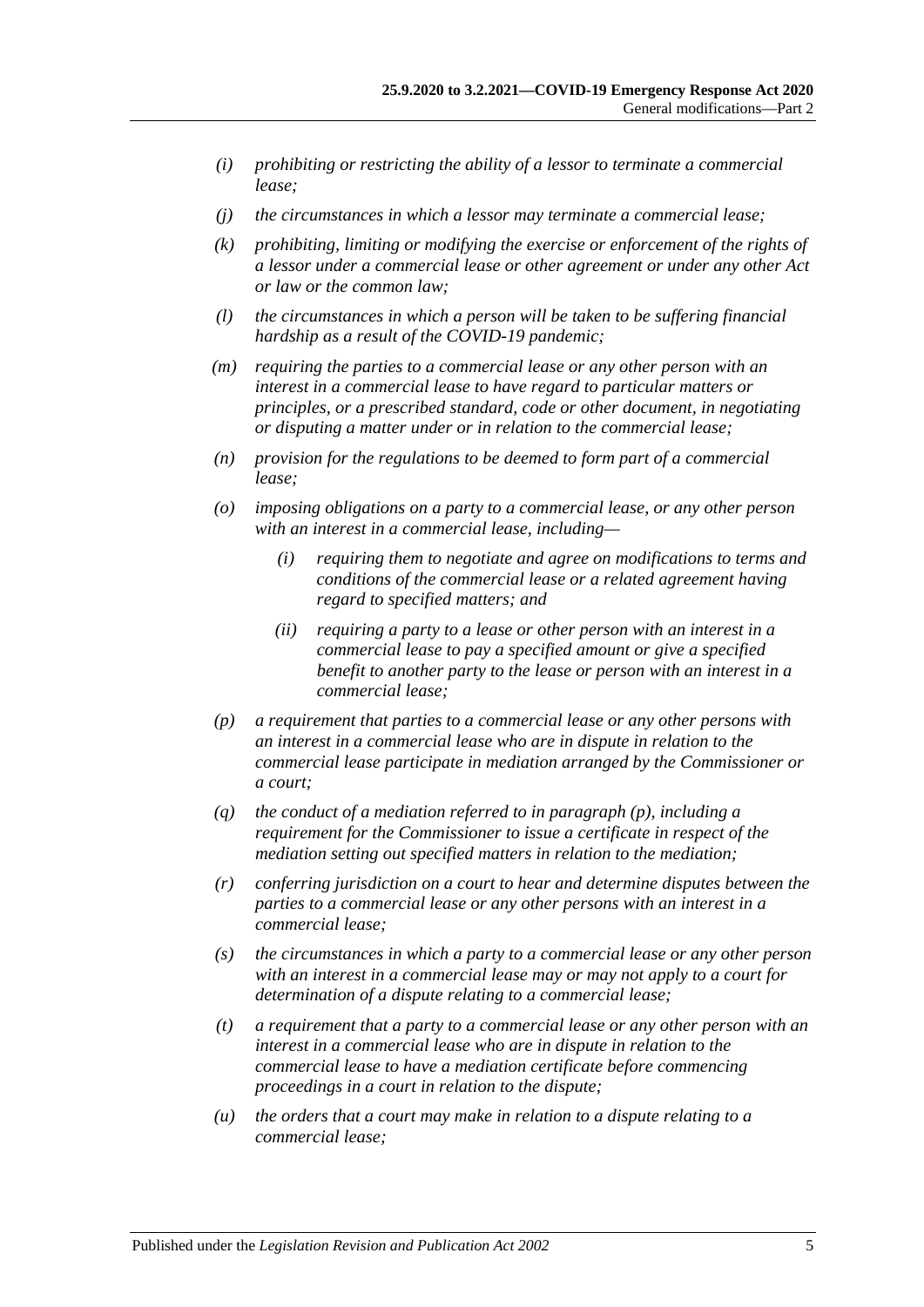- *(v) a requirement that the Commissioner or a court have regard to particular matters or principles, or a prescribed standard, code or other document, in mediating, conciliating, hearing or deciding a matter or proceeding relating to a commercial lease or a dispute between parties to a commercial lease or any other person with an interest in a commercial lease;*
- *(w) provisions of a saving or transitional nature consequent on the enactment of this section or the making of any regulation under this section;*
- *(x) fines, not exceeding \$10 000, for offences against the regulations;*
- *(y) expiation fees, not exceeding \$5 000, for offences against the regulations;*
- *(z) facilitation of proof of the commission of offences and other evidentiary matters;*
- *(za) any other matter regulating the parties to a commercial lease or any other person with an interest in a commercial lease or the provisions of a commercial lease or related agreement.*
- *(3) Regulations made under this section may have retrospective effect to a day not earlier than 30 March 2020 and, to avoid doubt, any regulation that has retrospective effect to a particular day will be taken to have always had effect on or after that day.*
- *(4) The regulations may—*
	- *(a) be of general or limited application; and*
	- *(b) make different provision according to the circumstances or entities to which they are expressed to apply; and*
	- *(c) apply or incorporate, wholly or partially and with or without modification, a code, standard, policy or other document prepared or published by the Minister or another specified person or body; and*
	- *(d) provide that any matter or thing is to be determined, dispensed with, regulated or prohibited according to the discretion of the Minister, the Commissioner or any other specified body or person.*
- *(5) If a code, standard or other document is referred to or incorporated in the regulations—*
	- *(a) a copy of the code, standard or other document must—*
		- *(i) be kept available for public inspection, without charge and during ordinary office hours, at an office or offices specified in the regulations; or*
		- *(ii) be made available on a website determined by the Minister or Commissioner that is accessible to the public; and*
	- *(b) evidence of the contents of the code, standard or other document may be given in any legal proceedings by production of a document apparently certified by the Minister to be a true copy of the code, standard or other document.*
- *(6) Regulations made under this section do not limit or derogate from the ability of the Governor to make regulations under [section](#page-14-2) 19.*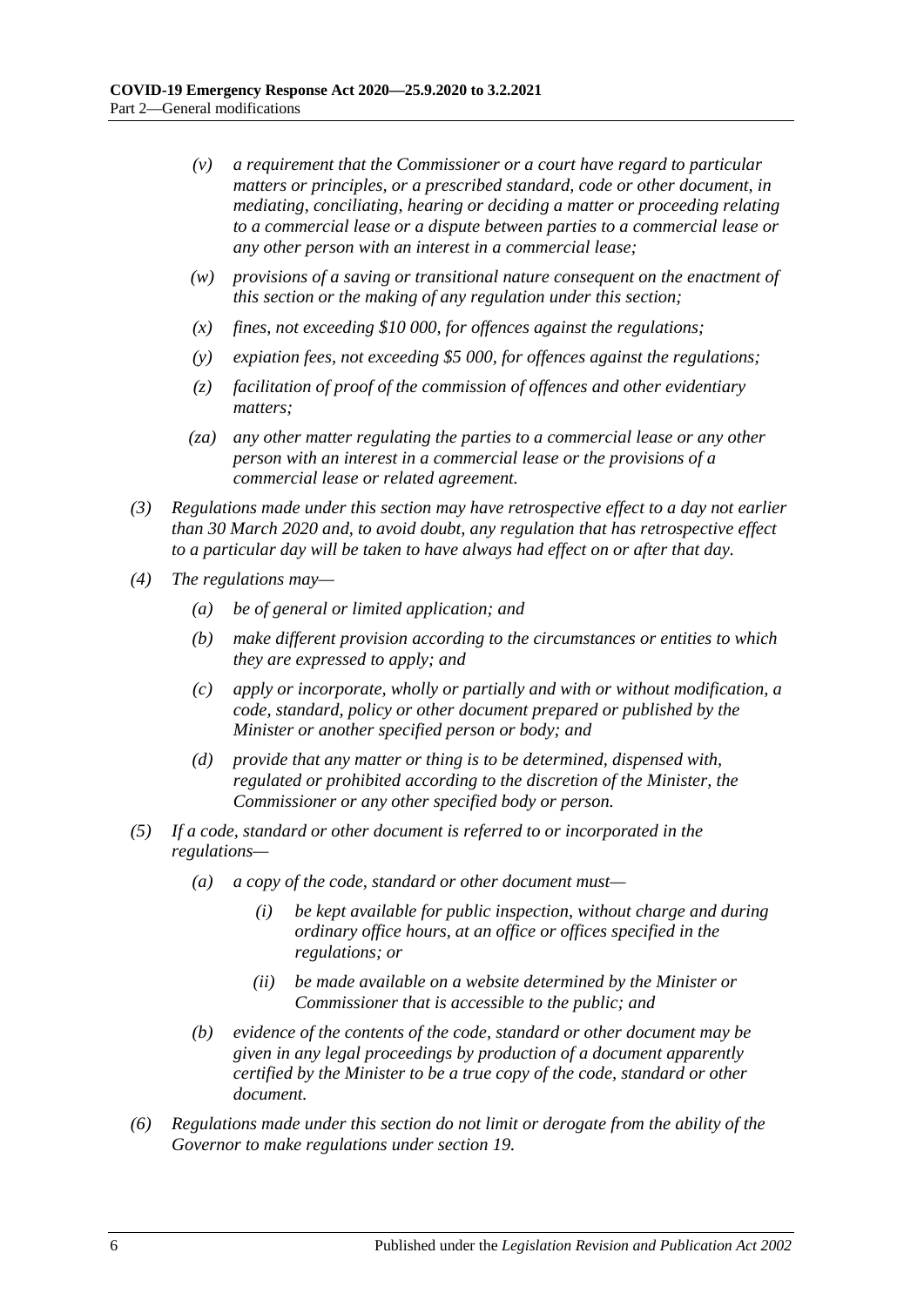*(7) In this section—*

*business means an undertaking (whether or not carried on with a view to profit) involving the manufacture, sale or supply of goods or services;*

*commercial lease means—*

- *(a) a retail shop lease within the meaning of the [Retail and Commercial Leases](http://www.legislation.sa.gov.au/index.aspx?action=legref&type=act&legtitle=Retail%20and%20Commercial%20Leases%20Act%201995)  Act [1995;](http://www.legislation.sa.gov.au/index.aspx?action=legref&type=act&legtitle=Retail%20and%20Commercial%20Leases%20Act%201995) or*
- *(b) a lease under the [Landlord and Tenant Act](http://www.legislation.sa.gov.au/index.aspx?action=legref&type=act&legtitle=Landlord%20and%20Tenant%20Act%201936) 1936, including a retail shop lease to which Part 4 of that Act applies; or*
- *(c) any other agreement under which a person grants or agrees to grant another person for value a right to occupy premises for carrying on a business—*
	- *(i) whether or not the right is a right of exclusive occupation; and*
	- *(ii) whether the agreement is expressed or implied; and*
	- *(iii) whether the agreement is oral or in writing, or partly oral and partly in writing,*

*but does not include—*

- *(d) a lease under the [Pastoral Land Management and Conservation Act](http://www.legislation.sa.gov.au/index.aspx?action=legref&type=act&legtitle=Pastoral%20Land%20Management%20and%20Conservation%20Act%201989) 1989; or*
- *(e) a lease under the [Crown Land Management Act](http://www.legislation.sa.gov.au/index.aspx?action=legref&type=act&legtitle=Crown%20Land%20Management%20Act%202009) 2009;*

*Commissioner means the person holding or acting in the office of Small Business Commissioner;*

*lessee means the person who has the right to occupy premises under a commercial lease;*

*lessor means the person who grants the right to occupy under a commercial lease;*

*party, to a commercial lease, means the lessor or the lessee under the commercial lease;*

*relevant Act means—*

- *(a) the [Real Property Act](http://www.legislation.sa.gov.au/index.aspx?action=legref&type=act&legtitle=Real%20Property%20Act%201886) 1886; and*
- *(b) the [Retail and Commercial Leases Act](http://www.legislation.sa.gov.au/index.aspx?action=legref&type=act&legtitle=Retail%20and%20Commercial%20Leases%20Act%201995) 1995; and*
- *(c) the [Landlord and Tenant Act](http://www.legislation.sa.gov.au/index.aspx?action=legref&type=act&legtitle=Landlord%20and%20Tenant%20Act%201936) 1936; and*
- *(d) any other Act in so far as it relates to or affects lessees and lessors in the State.*

*Note—*

*Section 7 has expired.*

#### <span id="page-6-0"></span>**8—Provisions applying to residential tenancies**

- (1) Subject to this section, the operation of the *[Residential Tenancies Act](http://www.legislation.sa.gov.au/index.aspx?action=legref&type=act&legtitle=Residential%20Tenancies%20Act%201995) 1995* is modified as follows:
	- (a) the terms of any residential tenancy agreement will be taken to be modified to such extent necessary to give effect to the modifications made by this section;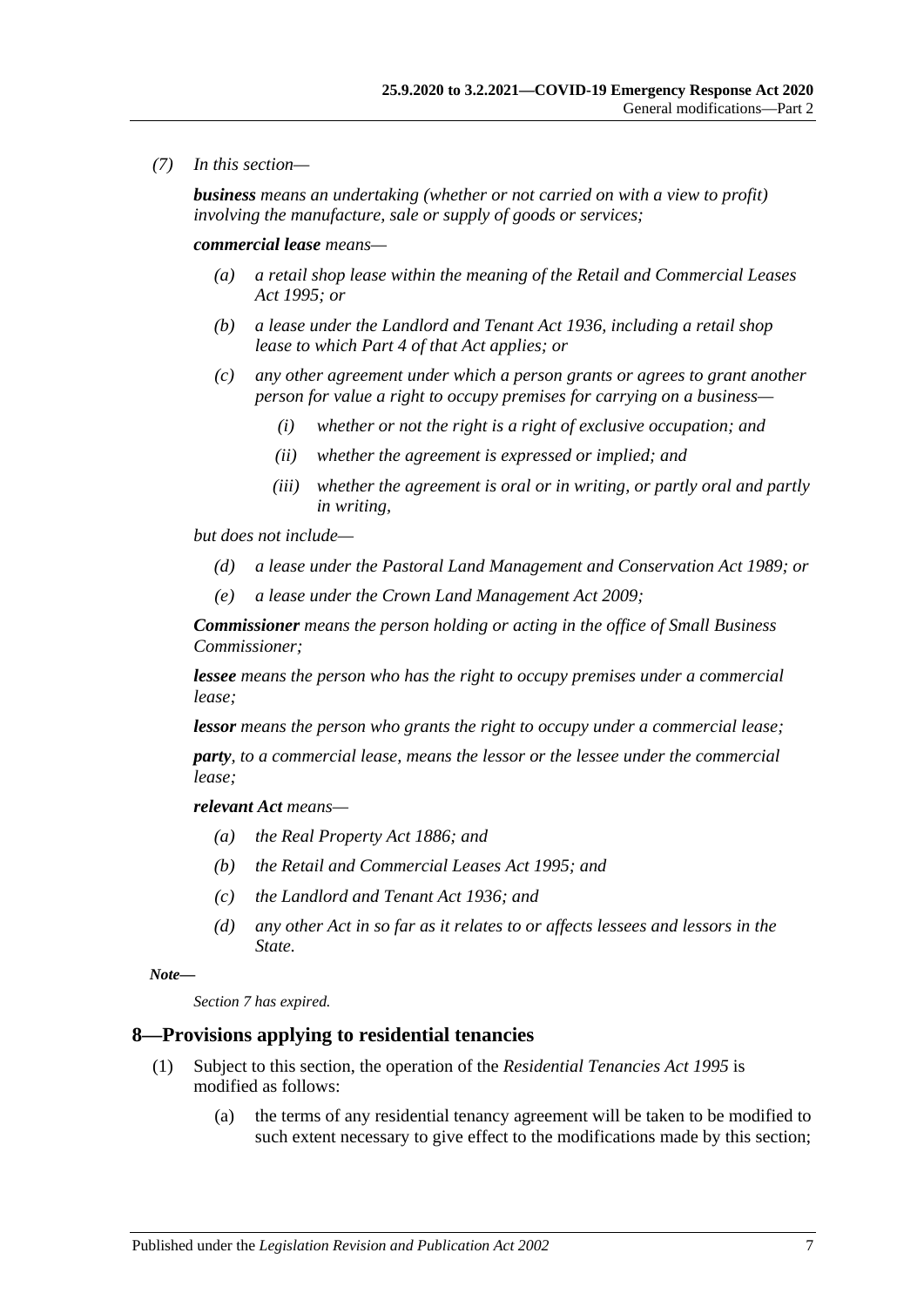- (b) the landlord must not increase the rent payable under a residential tenancy agreement (whether under section 55 of that Act or otherwise) if the tenant is suffering financial hardship as a result of the COVID-19 pandemic;
- (d) despite any other provision of that Act, or any other Act or law, an act or omission of the tenant required under the laws of the State in response to the COVID-19 pandemic will be taken not to amount to a breach of a residential tenancy agreement or otherwise amount to grounds for termination of the agreement;
- (e) a tenant may have repairs carried out on the premises (in accordance with any agreement with the landlord relating to such repairs) without seeking prior approval (and section  $68(3)(e)$  and  $(5)$  of that Act will be taken to apply to costs or compensation incurred by or owing to the tenant accordingly);
- (f) section 78A of that Act will be taken not to apply in respect of—
	- (i) a breach of a residential tenancy agreement consisting of a failure to pay rent where the tenant is suffering financial hardship as a result of the COVID-19 pandemic; or
	- (ii) any act or omission of the tenant required under the laws of the State in response to the COVID-19 pandemic;
- (g) a residential tenancy cannot be terminated under that Act solely on the grounds of a breach of a residential tenancy agreement consisting of a failure to pay rent where the tenant is suffering financial hardship as a result of the COVID-19 pandemic;
- (h) the Tribunal cannot terminate a residential tenancy or make an order for possession of the premises in respect of a breach of a residential tenancy agreement consisting of a failure to pay rent where the tenant is suffering financial hardship as a result of the COVID-19 pandemic;
- <span id="page-7-0"></span>(i) on an application under section 89 of that Act relating to financial hardship suffered as a result of the COVID-19 pandemic, the Tribunal may, instead of or in addition to an order terminating the agreement, make such orders as the Tribunal thinks fit;
- (j) on an application under section 89 of that Act, as modified by [paragraph](#page-7-0) (i), the Tribunal must have particular regard to the circumstances of the COVID-19 pandemic (including the need to ameliorate the effects of the pandemic in the State and the need to avoid homelessness during such a public health emergency);
- (k) despite any other Act or law, the Tribunal may, on application or otherwise in proceedings under that Act, make any order it considers appropriate in the circumstances of the COVID-19 pandemic (including an order that specified costs associated with the termination of a residential tenancy agreement be reduced or waived);
- (l) the Tribunal, on an application under section 93 of that Act (whether the application was made before or after the commencement of this section)—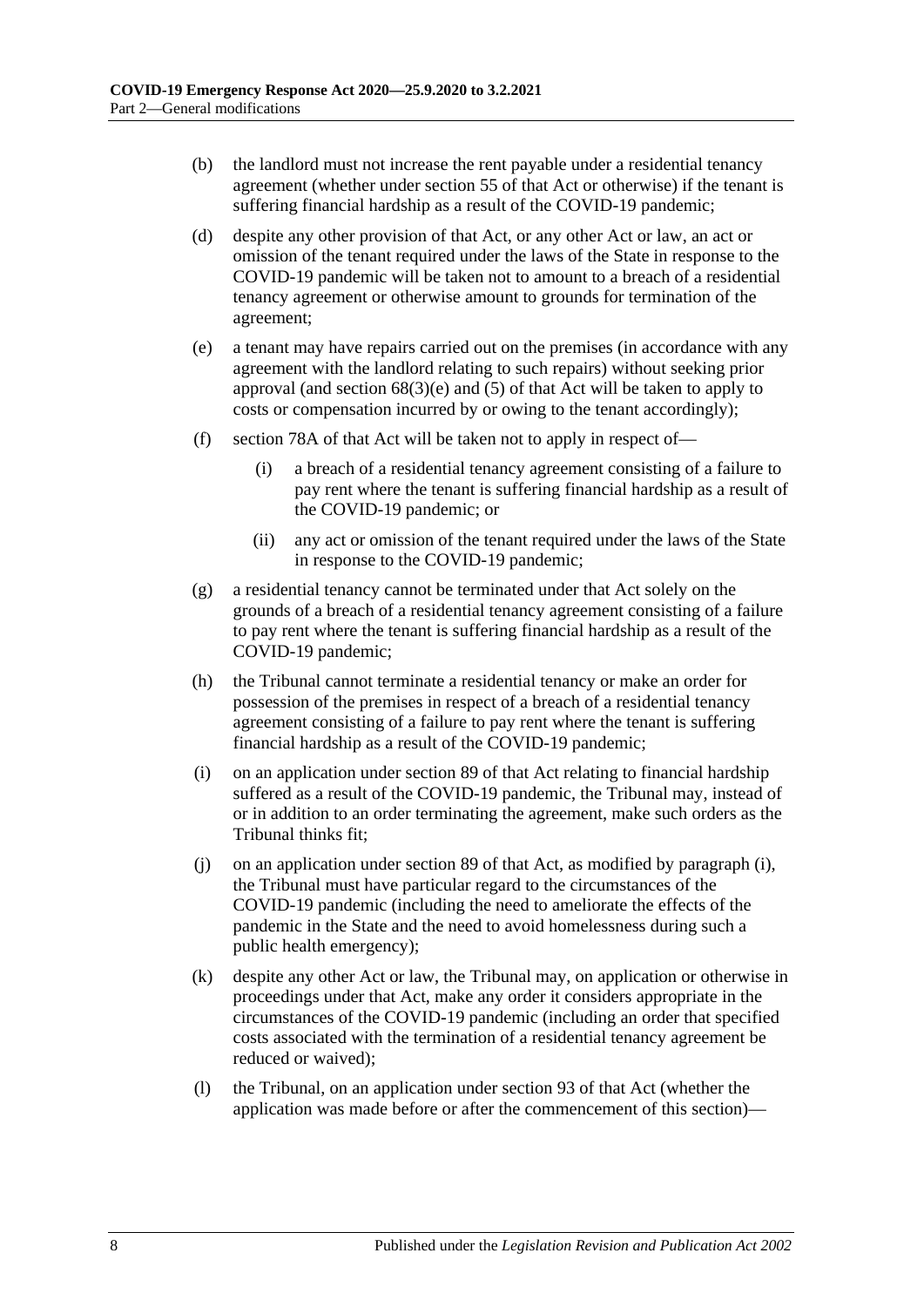- (i) must have regard to the circumstances of the COVID-19 pandemic (including the need to ameliorate the effects of the pandemic in the State and the need to avoid homelessness during such a public health emergency); and
- (ii) may, in a case where a tenant is suffering financial hardship as a result of the COVID-19 pandemic, despite section 93(4)(a), suspend the operation of an order under that section for such period, and on such conditions, as the Tribunal thinks fit; and
- (iii) may, in a case where a tenant is suffering financial hardship as a result of the COVID-19 pandemic, despite section 93(4a), modify a residential tenancy agreement during such a period of suspended operation so as to reduce the tenant's immediate financial obligations under the agreement;
- (m) the Tribunal may, in relation to an order made under section  $93(4)(a)$  of that Act before the commencement of this section, on an application by a tenant or landlord, further suspend the operation of the order for possession if the tenant is suffering financial hardship as a result of the COVID-19 pandemic;
- (n) the preceding paragraphs will be taken to apply in relation to a rooming house agreement under that Act (where a reference in a preceding paragraph to a provision of that Act will be taken to be a reference to a provision of a corresponding kind under Part 7 of that Act);
- (o) despite any other Act or law, the Tribunal must not make an order requiring interest to be paid on an amount payable by a tenant under a residential tenancy agreement;
- (p) despite a provision of any other Act or law, an order of the Tribunal contemplated by a preceding paragraph may have retrospective effect;
- (q) section 99(4) of that Act does not apply in circumstances where the tenant, or another person lawfully residing in the premises, is self-isolating because they have, or may have, COVID-19;
- (r) section 115 of that Act will be taken not to apply to an agreement or arrangement required by this section or otherwise required to give effect to this section;
- (s) the following matters must not be recorded on a residential tenancies database:
	- (i) a matter consisting of, or relating to, a failure to pay rent due where the tenant is suffering financial hardship as a result of the COVID-19 pandemic;
	- (ii) any other matter that the Tribunal orders not to be so recorded;
	- (iii) any other matter prescribed by the regulations.
- (2) A purported termination or other action in contravention of the *[Residential Tenancies](http://www.legislation.sa.gov.au/index.aspx?action=legref&type=act&legtitle=Residential%20Tenancies%20Act%201995)  Act [1995](http://www.legislation.sa.gov.au/index.aspx?action=legref&type=act&legtitle=Residential%20Tenancies%20Act%201995)* (as modified by this section) will be taken to be void and of no effect.
- (3) A provision of the *[Residential Tenancies Act](http://www.legislation.sa.gov.au/index.aspx?action=legref&type=act&legtitle=Residential%20Tenancies%20Act%201995) 1995* not referred to in a preceding subsection will be taken to be modified to the extent necessary to give effect to the modifications set out in this section.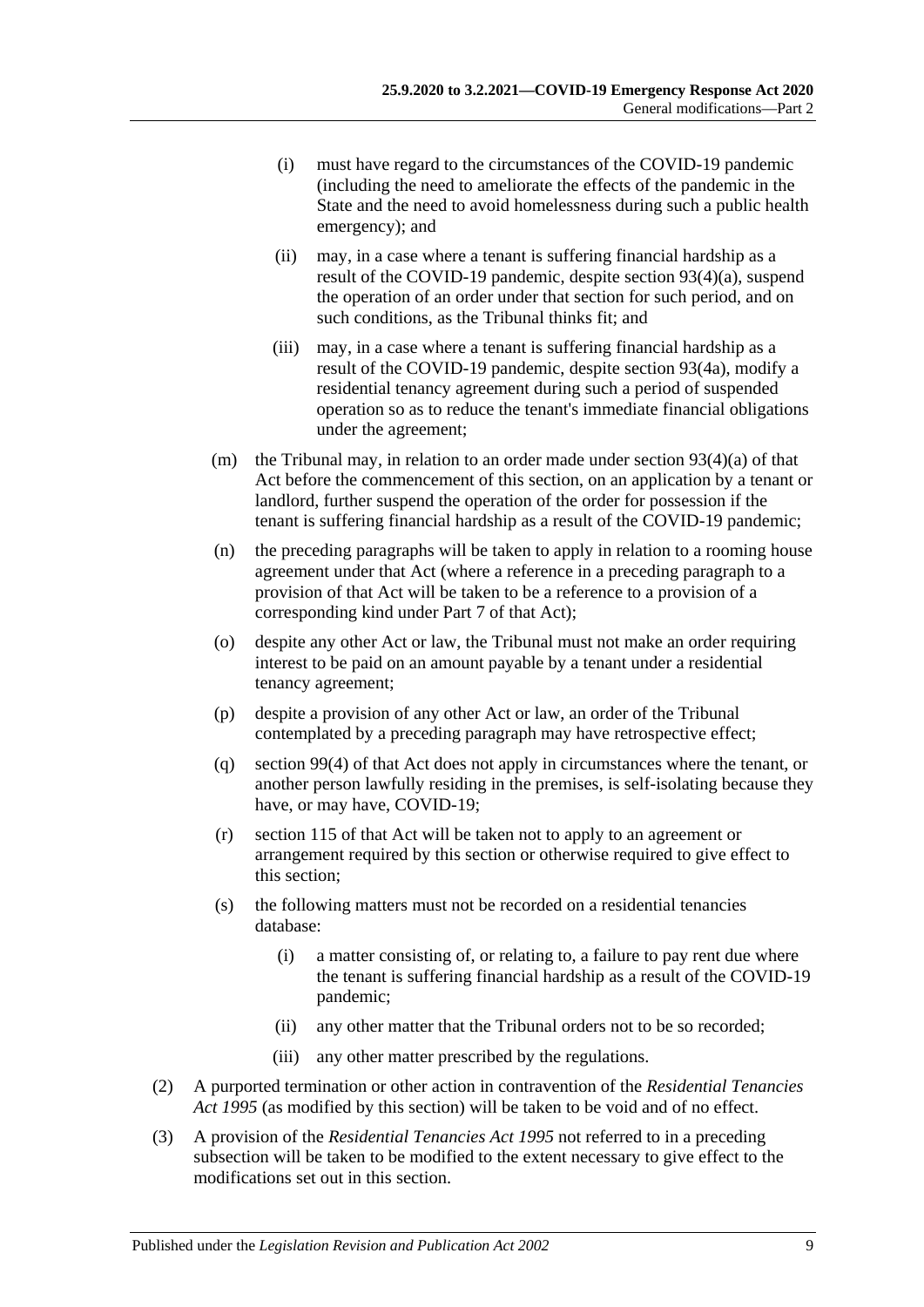- <span id="page-9-1"></span>(4) The Tribunal may, on application by a landlord or tenant under a residential tenancy agreement (whether or not the agreement is still in force), make such of the following orders as the Tribunal thinks fit:
	- (a) an order modifying or suspending any prescribed order of the Tribunal made during the prescribed period in relation to a residential tenancy period;
	- (b) an order confirming, varying or quashing any prescribed action done, or purportedly done, by a landlord under the *[Residential Tenancies Act](http://www.legislation.sa.gov.au/index.aspx?action=legref&type=act&legtitle=Residential%20Tenancies%20Act%201995) 1995* in respect of a residential tenancy agreement during the prescribed period;
	- (c) any other order the Tribunal thinks appropriate to address the consequences of the retrospective commencement of this section.
- (5) An application under [subsection](#page-9-1) (4) must be made within 28 days after the commencement of this section (or such longer period as the Tribunal may allow).
- (6) In making orders under this section, the Tribunal must have regard to the intended effect of the operation of this section as it relates to matters of the relevant kind.
- (7) Section 111 of the *[Residential Tenancies Act](http://www.legislation.sa.gov.au/index.aspx?action=legref&type=act&legtitle=Residential%20Tenancies%20Act%201995) 1995* applies in relation to orders under this section.
- (8) To avoid doubt, the jurisdiction conferred by this section comes within the original jurisdiction of the Tribunal.
- (9) Subject to any regulations under [section](#page-16-0) 20, an order of the Tribunal under this section will be taken to be revoked on the day on which this section expires.
- (10) In this section, a reference to the payment of rent will be taken to include a reference to the payment of an amount relating to water supply and usage.
- (11) A term or phrase used in this section will, unless the contrary intention appears, have the same meaning as in the *[Residential Tenancies Act](http://www.legislation.sa.gov.au/index.aspx?action=legref&type=act&legtitle=Residential%20Tenancies%20Act%201995) 1995*.
- (12) In this section—

*prescribed order* means an order of the Tribunal made, or having effect, during the prescribed period;

*prescribed action*, by a landlord, means an action taken by the landlord that would, if it occurred after the commencement of this section, contravene the *[Residential](http://www.legislation.sa.gov.au/index.aspx?action=legref&type=act&legtitle=Residential%20Tenancies%20Act%201995)  [Tenancies Act](http://www.legislation.sa.gov.au/index.aspx?action=legref&type=act&legtitle=Residential%20Tenancies%20Act%201995) 1995* (as modified by this section);

*prescribed period* means the period commencing on 30 March 2020 and ending on the day on which this Act comes into operation.

## <span id="page-9-0"></span>**9—Provisions applying to residential parks**

- (1) The operation of the *[Residential Parks Act](http://www.legislation.sa.gov.au/index.aspx?action=legref&type=act&legtitle=Residential%20Parks%20Act%202007) 2007* is modified such that the modifications made by [section](#page-6-0) 8 to the *[Residential Tenancies Act](http://www.legislation.sa.gov.au/index.aspx?action=legref&type=act&legtitle=Residential%20Tenancies%20Act%201995) 1995* (including, to avoid doubt, the provisions of [section](#page-6-0) 8 relating to the Tribunal) apply in relation to the *[Residential Parks Act](http://www.legislation.sa.gov.au/index.aspx?action=legref&type=act&legtitle=Residential%20Parks%20Act%202007) 2007* as if a reference in that section to a residential tenancy agreement were a reference to a residential park tenancy agreement, residential park site agreement or residential park agreement (as the case requires).
- (2) A purported termination or other action in contravention of the *[Residential Parks](http://www.legislation.sa.gov.au/index.aspx?action=legref&type=act&legtitle=Residential%20Parks%20Act%202007)  Act [2007](http://www.legislation.sa.gov.au/index.aspx?action=legref&type=act&legtitle=Residential%20Parks%20Act%202007)* (as modified by this section) will be taken to be void and of no effect.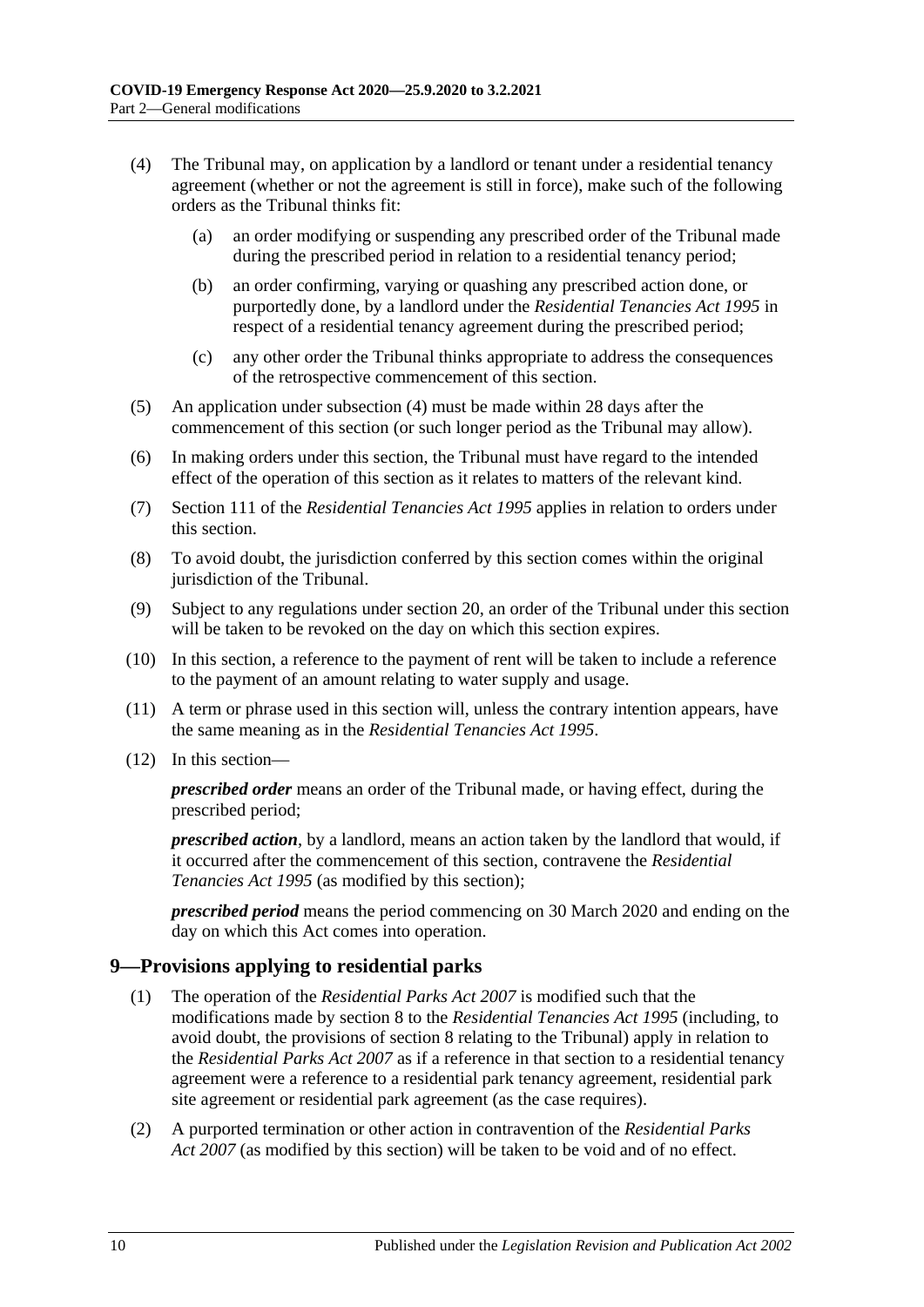(3) A term or phrase used in this section will, unless the contrary intention appears, have the same meaning as in the *[Residential Parks Act](http://www.legislation.sa.gov.au/index.aspx?action=legref&type=act&legtitle=Residential%20Parks%20Act%202007) 2007*.

#### <span id="page-10-0"></span>**10—Provisions applying to supported residential facilities**

- <span id="page-10-1"></span>(1) Subject to this section, the operation of the *[Supported Residential Facilities Act](http://www.legislation.sa.gov.au/index.aspx?action=legref&type=act&legtitle=Supported%20Residential%20Facilities%20Act%201992) 1992* is modified as follows:
	- (a) a proprietor cannot take any other action under that Act for the purpose of terminating a resident contract, where—
		- (i) the grounds for termination are a failure of the resident to pay fees and charges under the resident contract; and
		- (ii) the resident is suffering financial hardship as a result of the COVID-19 pandemic;
	- (b) a proprietor cannot increase fees and charges payable in relation to a resident contract;
	- (c) a resident will be taken not to have breached a term of a resident contract or other agreement by complying with a direction or law relating to the COVID-19 pandemic that applies to or regulates residents of supported residential facilities;
	- (d) a proprietor must not give a notice to a resident under section 39 of that Act that purports to be notice of a proposed termination on grounds of failure to pay fees or charges if the resident is suffering financial hardship as a result of the COVID-19 pandemic;
	- (e) a proprietor cannot make an application under section 43 of that Act in relation to a dispute consisting of a failure to pay fees and charges if the resident is suffering financial hardship as a result of the COVID-19 pandemic (and, to avoid doubt, a licensing authority cannot make orders under that section on an application relating to any other kind of dispute that purports to terminate a resident contract or otherwise require payment of fees and charges in relation to such a resident);
	- (f) the Tribunal must not, on a review under section 44 of that Act, make an order that purports to terminate a resident contract or otherwise require a resident to pay fees and charges to the proprietor if the resident is suffering financial hardship as a result of the COVID-19 pandemic;
	- (g) the operation of section 47 of that Act is modified such that—
		- (i) a visit or attendance by a person will only fall within the ambit of that section if it complies with any direction or law applying to or regulating such visits or attendances; and
		- (ii) a person does not commit an offence under section 47(2) if the person is acting in accordance with a direction or law referred to in [subparagraph](#page-10-1) (i);
	- (h) section 50 of that Act will be taken not to apply to an agreement or arrangement required by this section or otherwise required to give effect to this section;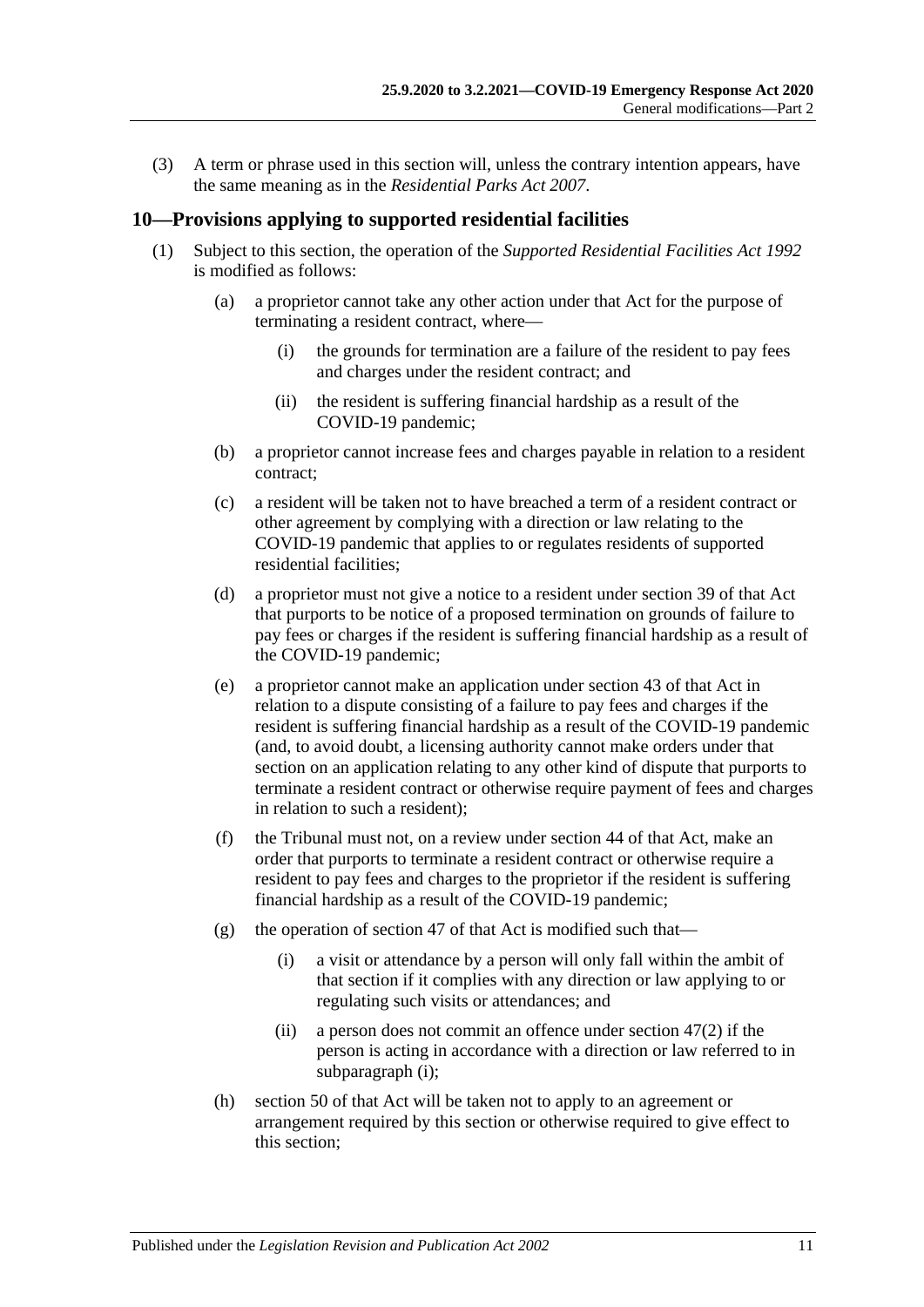- (j) a proprietor will be taken not to commit an offence against that Act, or breach a term of a licence or resident contract or other agreement, to the extent that an act or omission of the proprietor is reasonably required to give effect to the modification made by this section, or by any direction or law relating to the COVID-19 pandemic that applies to or regulates supported residential facilities;
- (k) the Tribunal or a licensing authority, in performing a function or exercising a power under that Act, must have regard to the circumstances of the COVID-19 pandemic (including the need to ameliorate the effects of the pandemic in the State and the need to avoid homelessness during such a public health emergency).
- (2) For the purposes of this section, a reference to fees and charges payable in relation to a resident contract will be taken to include a reference to any costs (however described) payable by a resident under the resident contract (whether for accommodation, personal care services or otherwise).
- (3) A term or phrase used in this section will, unless the contrary intention appears, have the same meaning as in the *[Supported Residential Facilities Act](http://www.legislation.sa.gov.au/index.aspx?action=legref&type=act&legtitle=Supported%20Residential%20Facilities%20Act%201992) 1992*.

### <span id="page-11-1"></span><span id="page-11-0"></span>**10A—Provisions relating to certain community visitors**

- (1) A community visitor may perform a function or exercise a power under a prescribed law to visit and inspect premises, or visit a patient, resident or other person contemplated by the prescribed law, by means of audiovisual or other electronic means that do not involve the community visitor physically entering the premises and, in relation to such visits and inspections—
	- (a) a requirement under the prescribed law that the community visitor physically attend and inspect premises (however described)—
		- (i) if it is reasonably practicable to comply with the requirement by audiovisual or other electronic means—will be taken to be modified to the extent necessary to give effect to this subsection; or
		- (ii) if it is not reasonably practicable to comply with the requirement by audiovisual or other electronic means—will be taken to be suspended until the expiry of this section); and
	- (b) a requirement under the prescribed law that such visits or inspections be conducted by more than 1 community visitor will be taken to be modified so that the visit or inspection may be conducted by a single community visitor; and
	- (c) a reference in the prescribed law that contemplates a community visitor visiting or otherwise being on premises is to be construed accordingly.
- <span id="page-11-2"></span>(2) A community visitor may, in relation to a visit or inspection referred to in [subsection](#page-11-1) (1), give such directions as the community visitor considers reasonably necessary to enable the visit or inspection to occur, including—
	- (a) directions requiring a person, or person of a class—
		- (i) to take reasonable steps to facilitate the visit or inspection (including by making equipment of a specified kind available for use in the course of the visit or inspection); or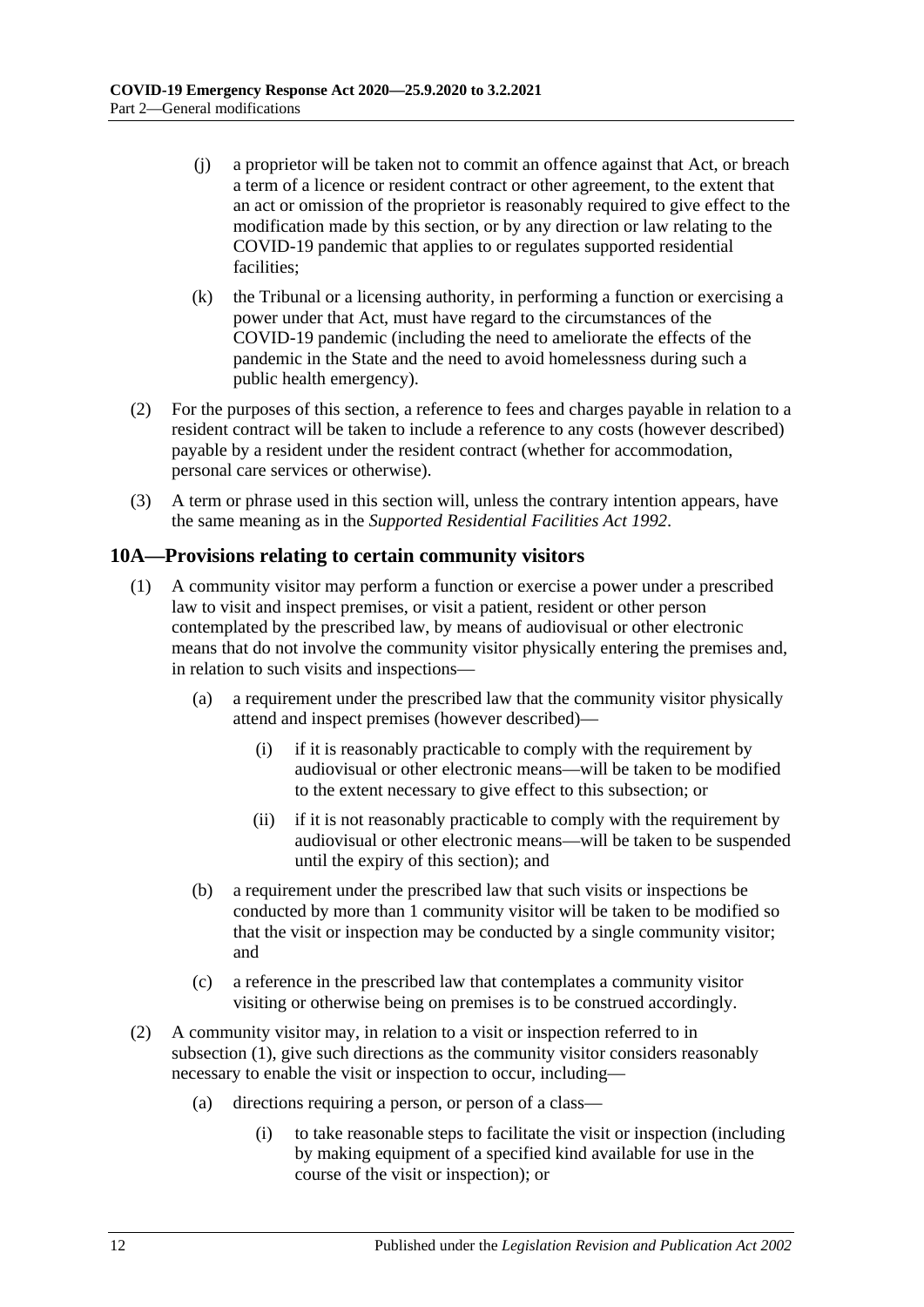- (ii) to grant access to specified parts of the premises, or such parts of the premises as may reasonably be accessed using the relevant audiovisual or other means; or
- (b) directions requiring a person, or person of a class, to provide the community visitor with access to a specified patient or resident of the premises, or patients or residents of a specified class, and for an appropriate area within the premises to be made available to enable confidential communication with the community visitor.
- (3) A person must not, without reasonable excuse, refuse or fail to comply with a direction under [subsection](#page-11-2) (2).

Maximum penalty: \$5 000.

- (4) Nothing in this section limits any functions or powers that a community visitor has under a prescribed law in relation to a visit or inspection.
- <span id="page-12-0"></span>(5) A community visitor must ensure that the following information is reported on a publicly accessible website and updated on at least a monthly basis:
	- (a) the number of visits or inspections by the community visitor that have occurred by audiovisual or other electronic means in accordance with this section;
	- (b) the name and location of any premises subject to such a visit or inspection;
	- (c) the date on which, and time at which, each such visit or inspection occurred;
	- (d) the reasons why each such visit or inspection occurred by audiovisual or other electronic means in accordance with this section;
	- (e) if a visit or inspection by audiovisual or other electronic means in accordance with this section was not possible for any reason—the reasons why such a visit or inspection was not possible.
- <span id="page-12-1"></span>(6) A report under [subsection](#page-12-0) (5)—
	- (a) must identify, by reference to [paragraphs](#page-12-2) (a) to [\(d\)](#page-12-3) of the definition of *community visitor* in [subsection](#page-12-4) (7), which category of community visitor the report relates to; and
	- (b) must, in a case where the report relates to a category of community visitor referred to in [paragraph](#page-12-2) (a), [\(b\)](#page-12-5) or [\(c\)](#page-12-6) of that definition, be made by the Principal Community Visitor (within the meaning of the Act to which that paragraph relates).
- <span id="page-12-4"></span><span id="page-12-2"></span>(7) In this section—

#### <span id="page-12-5"></span>*community visitor* means—

- (a) a community visitor within the meaning of the *[Mental Health Act](http://www.legislation.sa.gov.au/index.aspx?action=legref&type=act&legtitle=Mental%20Health%20Act%202009) 2009*;
- (b) a community visitor within the meaning of the *[Disability Services](http://www.legislation.sa.gov.au/index.aspx?action=legref&type=subordleg&legtitle=Disability%20Services%20(Community%20Visitor%20Scheme)%20Regulations%202013)  [\(Community Visitor Scheme\) Regulations](http://www.legislation.sa.gov.au/index.aspx?action=legref&type=subordleg&legtitle=Disability%20Services%20(Community%20Visitor%20Scheme)%20Regulations%202013) 2013*;
- <span id="page-12-6"></span>(c) a community visitor under the *[COVID-19 Emergency Response \(Schedule](http://www.legislation.sa.gov.au/index.aspx?action=legref&type=subordleg&legtitle=COVID-19%20Emergency%20Response%20(Schedule%201)%20Regulations%202020) 1) [Regulations](http://www.legislation.sa.gov.au/index.aspx?action=legref&type=subordleg&legtitle=COVID-19%20Emergency%20Response%20(Schedule%201)%20Regulations%202020) 2020*;
- <span id="page-12-3"></span>(d) the Chief Psychiatrist within the meaning of the *[Mental Health Act](http://www.legislation.sa.gov.au/index.aspx?action=legref&type=act&legtitle=Mental%20Health%20Act%202009) 2009*;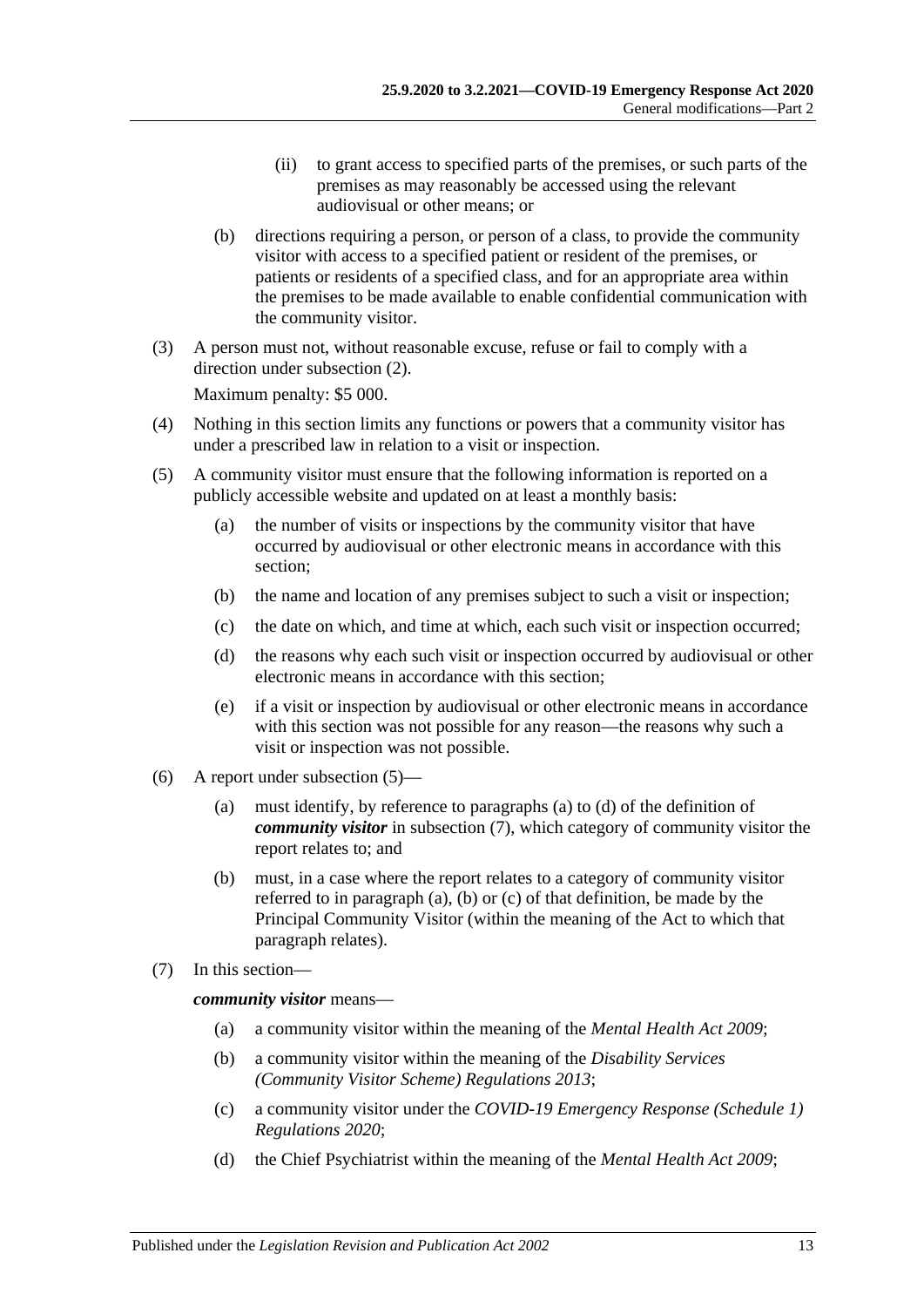#### *prescribed law* means—

- (a) the *[Mental Health Act 2009](http://www.legislation.sa.gov.au/index.aspx?action=legref&type=act&legtitle=Mental%20Health%20Act%202009)*;
- (b) the *[Disability Services \(Community Visitor Scheme\) Regulations](http://www.legislation.sa.gov.au/index.aspx?action=legref&type=subordleg&legtitle=Disability%20Services%20(Community%20Visitor%20Scheme)%20Regulations%202013) 2013*;
- (c) the *[COVID-19 Emergency Response \(Schedule 1\) Regulations](http://www.legislation.sa.gov.au/index.aspx?action=legref&type=subordleg&legtitle=COVID-19%20Emergency%20Response%20(Schedule%201)%20Regulations%202020) 2020*;
- (d) the *[Health Care Act](http://www.legislation.sa.gov.au/index.aspx?action=legref&type=act&legtitle=Health%20Care%20Act%202008) 2008*.

#### <span id="page-13-2"></span><span id="page-13-0"></span>**14—Extension of time limits, terms of appointment etc**

- (1) If, in accordance with an Act or law, or an instrument—
	- (a) anything needs to be done at a particular time or within a particular period; or
	- (b) any appointment or circumstance ceases at a particular time or exists for a particular period; or
	- (c) anything would expire or cease at a particular time or at the end of a particular period,

(however expressed), the Governor may, by regulation, postpone that time or extend that period.

- (2) However, the regulations may only—
	- (a) postpone a time at which a particular appointment would cease; or
	- (b) extend a particular appointment; or
	- (c) extend a period, at the end of which a particular appointment would cease,

by a maximum period of 6 months.

- (3) Without limiting [subsection](#page-13-2) (1), a postponement or an extension of a period under this section—
	- (a) may be subject to conditions or other limitations; and
	- (b) may be expressed as applying to a particular requirement under an Act or law or to a class of requirements or otherwise in circumstances described in the regulation; and
	- (c) may have the effect of modifying any Act or law or any instrument.

#### <span id="page-13-3"></span><span id="page-13-1"></span>**16—Requirements relating to documents**

- (1) The Governor may, by regulation, suspend or modify any requirements under an Act or law, or an instrument, relating to the preparation, signing, witnessing, attestation, certification, stamping or other treatment of any document.
- (2) Without limiting [subsection](#page-13-3) (1), a regulation under this section—
	- (a) may be subject to conditions or other limitations; and
	- (b) may be expressed as applying to a particular requirement under an Act or law or to a class of requirements or otherwise in circumstances described in the regulation; and
	- (c) may have the effect of modifying any Act or law or any instrument.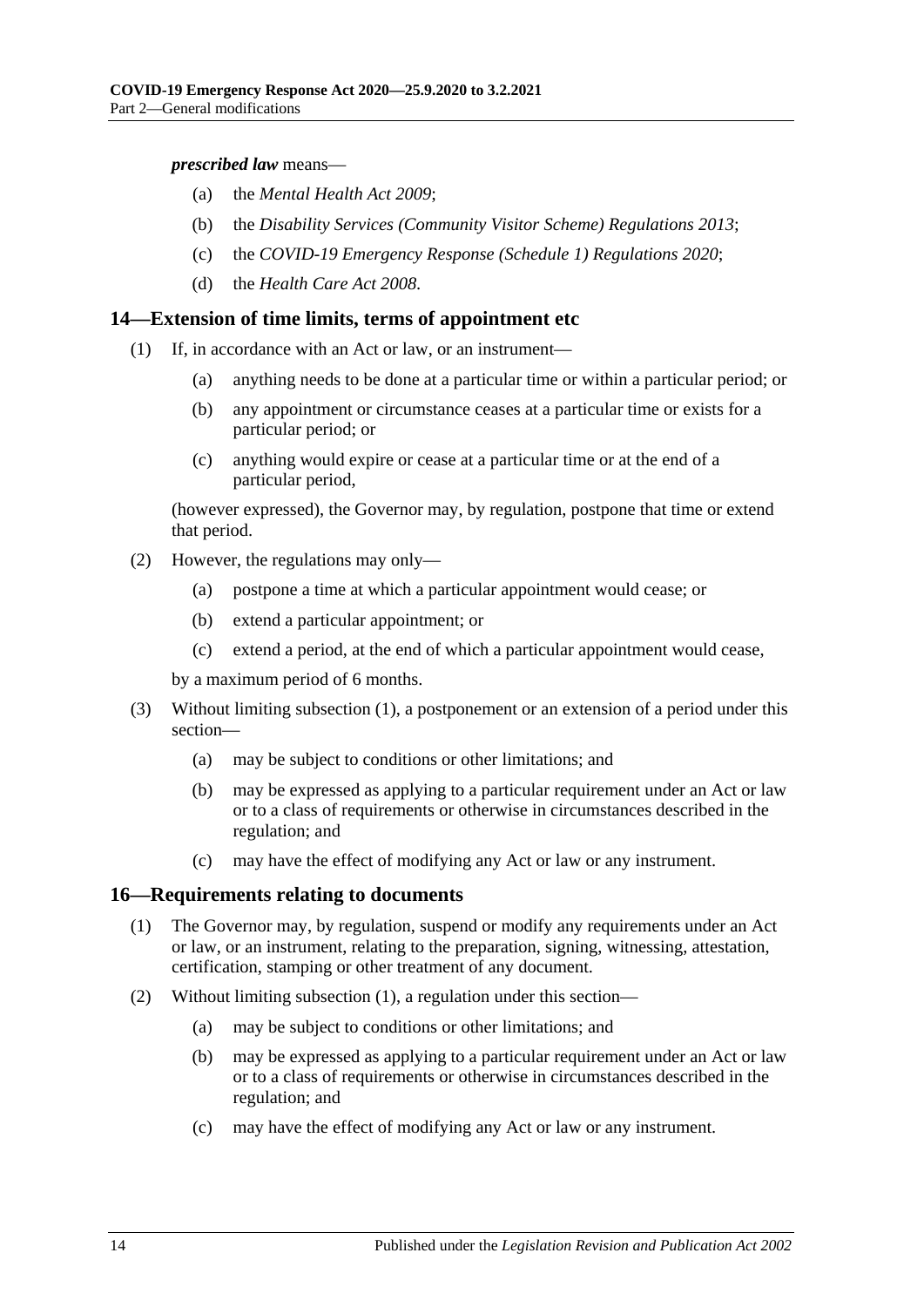#### <span id="page-14-0"></span>**17—Meetings in person etc may occur by audiovisual or other means**

- (1) Despite a provision of any other Act or law, a requirement that a meeting occur or that some other transaction take place that requires 2 or more persons to be physically present will be taken to be satisfied if the persons meet, or the transaction takes place, remotely using 1 or more of (including a combination of) the following means of communication:
	- (a) audio visual;
	- (b) audio;
	- (c) any other means of communication prescribed by the regulations for the purposes of this paragraph.
- (2) This section does not apply in circumstances prescribed by the regulations.

#### <span id="page-14-1"></span>**18—Service**

Except where this Act requires otherwise, a notice or other document required or authorised to be given to or served on a person under this Act may—

- (a) be given to the person personally; or
- (b) be left for the person at the person's place of residence or business with someone apparently over the age of 16 years; or
- (c) be posted to the person at the person's last known place of residence or business; or
- (d) be transmitted by fax or email to a fax number or email address provided by the person (in which case the notice or other document will be taken to have been given or served at the time of transmission); or
- (e) if the person is a company or registered body within the meaning of the *Corporations Act 2001* of the Commonwealth, be served in accordance with that Act.

#### <span id="page-14-3"></span><span id="page-14-2"></span>**19—Regulations**

- (1) The Governor may make such regulations as are contemplated by, or necessary or expedient for the purposes of, this Act.
- (2) Without limiting the generality of [subsection](#page-14-3) (1), the regulations may provide for—
	- (a) the circumstances in which a person will be taken to be suffering financial hardship as a result of the COVID-19 pandemic for the purposes of a tenancy provision of this Act; and
	- (c) mitigation of adverse impacts on a party to a lease resulting from the COVID-19 pandemic, including by making provision for any measures to regulate the parties to a lease or the provisions of a lease; and
	- (d) modification of the operation of any provisions of this Act or a relevant Act for a purpose related to any circumstances brought about by the COVID-19 pandemic (or measures taken to address the COVID-19 pandemic) or to economic stimulus during and after the COVID-19 pandemic; and
	- (e) provisions making related modifications to any Act or law consequent on the tenancy provisions of this Act; and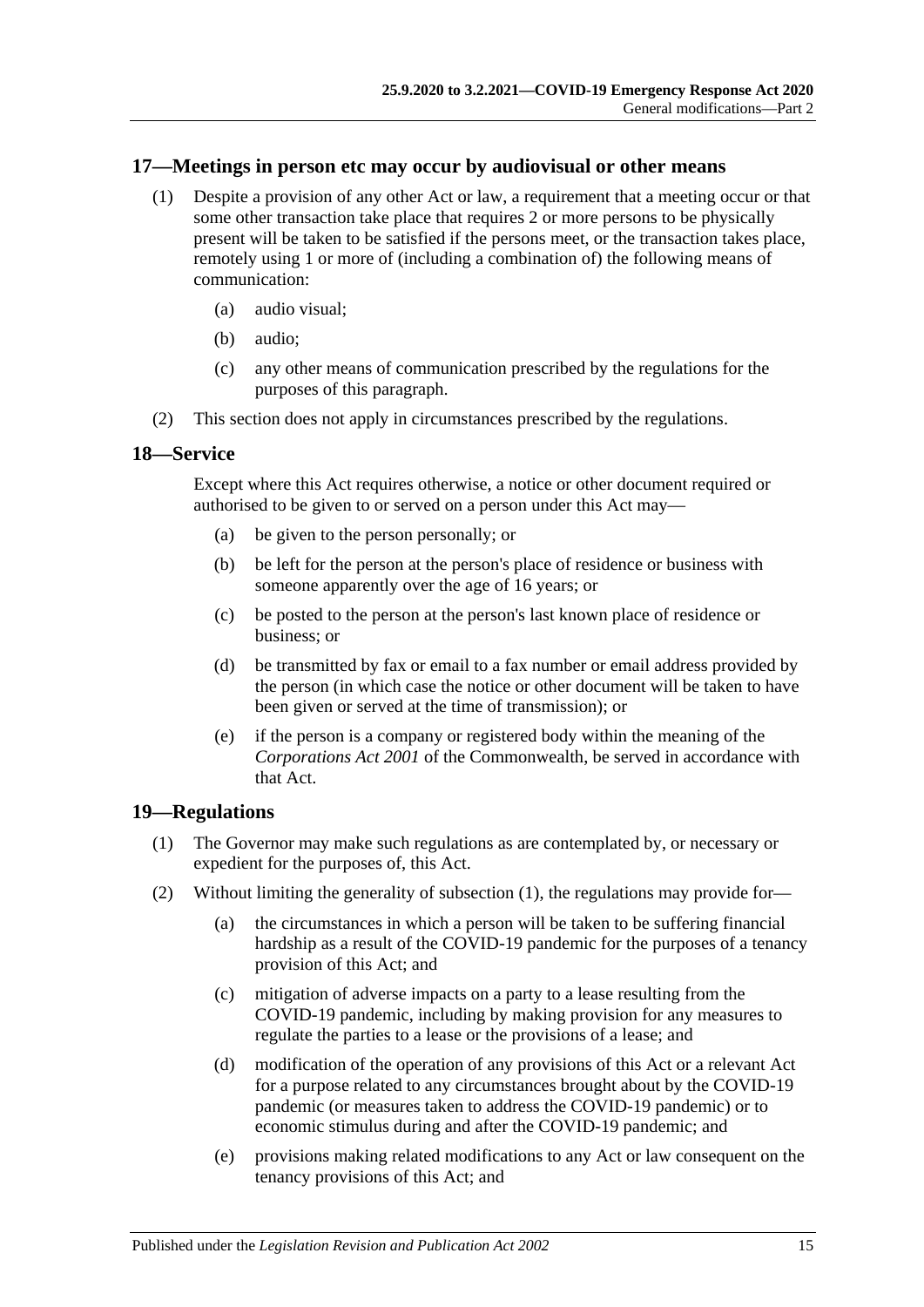- (f) modification or suspension of the operation of [Schedule](#page-17-2) 1 or any Act or law relating to the matters dealt with in that Schedule; and
- (g) a scheme for a community visitor or visitors for the purposes of [Schedule](#page-17-2) 1; and
- (h) the keeping of records, or the making of any reports to the Minister or another specified person or body, in relation to any matter dealt with by this Act; and
- (i) provisions of a saving or transitional nature consequent on the enactment of this Act or the making of any regulation under this Act; and
- (j) fines, not exceeding \$10 000, for offences against the regulations; and
- (k) expiation fees, not exceeding \$5 000, for offences against the regulations; and
- (l) facilitation of proof of the commission of offences and other evidentiary matters.
- (3) The regulations may—
	- (a) be of general or limited application; and
	- (b) make different provision according to the circumstances or entities to which they are expressed to apply; and
	- (c) apply or incorporate, wholly or partially and with or without modification, a code, standard, policy or other document prepared or published by the Minister or another specified person or body; and
	- (d) provide that any matter or thing is to be determined, dispensed with, regulated or prohibited according to the discretion of the Minister, the State Co-ordinator, the Chief Public Health Officer or any other specified body or person.
- (4) If a code, standard or other document is referred to or incorporated in the regulations—
	- (a) a copy of the code, standard or other document must be kept available for public inspection, without charge and during ordinary office hours, at an office or offices specified in the regulations; and
	- (b) evidence of the contents of the code, standard or other document may be given in any legal proceedings by production of a document apparently certified by the Minister to be a true copy of the code, standard or other document.
- <span id="page-15-0"></span>(5) On the expiry of a provision of this Act under [section](#page-2-6) 6, all regulations made for the purposes of the provision are taken to be revoked.
- (6) In this section—

*relevant Act* means the *[Landlord and Tenant Act](http://www.legislation.sa.gov.au/index.aspx?action=legref&type=act&legtitle=Landlord%20and%20Tenant%20Act%201936) 1936*, the *[Real Property Act](http://www.legislation.sa.gov.au/index.aspx?action=legref&type=act&legtitle=Real%20Property%20Act%201886) 1886*, the *[Residential Parks Act](http://www.legislation.sa.gov.au/index.aspx?action=legref&type=act&legtitle=Residential%20Parks%20Act%202007) 2007*, the *[Residential Tenancies Act](http://www.legislation.sa.gov.au/index.aspx?action=legref&type=act&legtitle=Residential%20Tenancies%20Act%201995) 1995*, the *[Retail and](http://www.legislation.sa.gov.au/index.aspx?action=legref&type=act&legtitle=Retail%20and%20Commercial%20Leases%20Act%201995)  [Commercial Leases Act](http://www.legislation.sa.gov.au/index.aspx?action=legref&type=act&legtitle=Retail%20and%20Commercial%20Leases%20Act%201995) 1995*, the *[Supported Residential Facilities Act](http://www.legislation.sa.gov.au/index.aspx?action=legref&type=act&legtitle=Supported%20Residential%20Facilities%20Act%201992) 1992* or any other Act in so far as it relates to or affects landlords and tenants in the State or other residential leases, licences or agreements;

*tenancy provision* of this Act means sections 8 to [10](#page-10-0) (inclusive).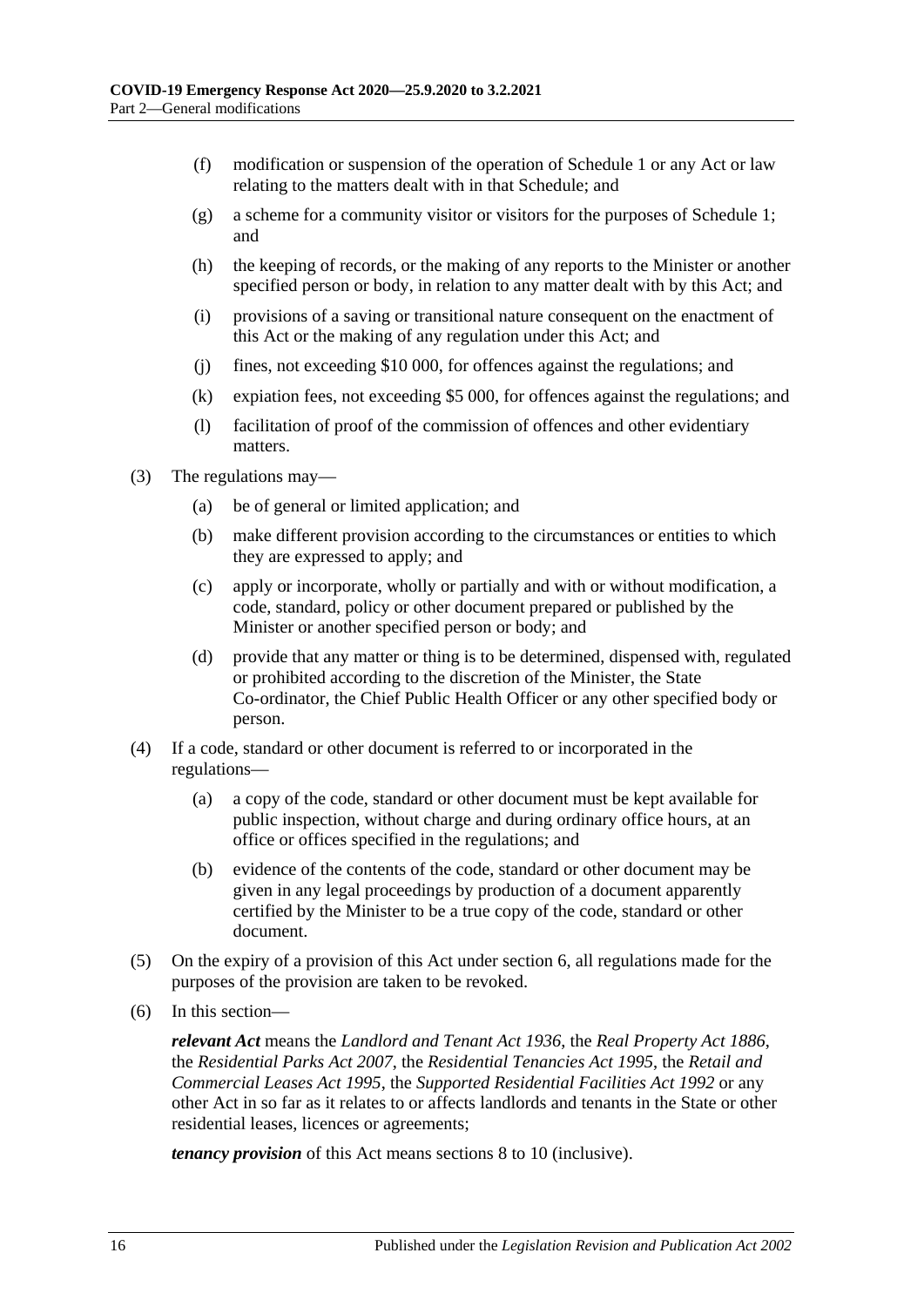#### <span id="page-16-0"></span>**20—Savings and transitional matters**

- (1) The Governor may make regulations of a savings or transitional nature consequent on the expiry of any provision of this Act under [section](#page-2-6) 6 (or on the revocation of any regulation in accordance with [section](#page-15-0) 19(5)).
- (2) The regulations may—
	- (a) be of general or limited application; and
	- (b) make different provision according to the circumstances or entities to which they are expressed to apply; and
	- (c) apply or incorporate, wholly or partially and with or without modification, a code, standard, policy or other document prepared or published by the Minister or another specified person or body; and
	- (d) provide that any matter or thing is to be determined, dispensed with, regulated or prohibited according to the discretion of the Minister, the State Co-ordinator, the Chief Public Health Officer or any other specified body or person.
- (3) If a code, standard or other document is referred to or incorporated in the regulations—
	- (a) a copy of the code, standard or other document must be kept available for public inspection, without charge and during ordinary office hours, at an office or offices specified in the regulations; and
	- (b) evidence of the contents of the code, standard or other document may be given in any legal proceedings by production of a document apparently certified by the Minister to be a true copy of the code, standard or other document.
- $(4)$  If—
	- (a) a regulation made under [section](#page-13-0) 14 postpones any time or extends any period; and
	- (b) the regulation is revoked by operation of [section](#page-15-0) 19(5) before that time or before the expiration of that period,

the postponement or extension continues to have effect according to its terms (as in force immediately before the revocation).

#### <span id="page-16-2"></span><span id="page-16-1"></span>**21—Disallowance of regulations made under Act**

- (1) Despite section 10(3) of the *[Subordinate Legislation Act](http://www.legislation.sa.gov.au/index.aspx?action=legref&type=act&legtitle=Subordinate%20Legislation%20Act%201978) 1978*, all regulations made under this Act must be laid before each House of Parliament on the next sitting day of that House after the regulations are made.
- (2) Except as is provided under [subsection](#page-16-2) (1), nothing in this section limits the operation of the *[Subordinate Legislation Act](http://www.legislation.sa.gov.au/index.aspx?action=legref&type=act&legtitle=Subordinate%20Legislation%20Act%201978) 1978*.
- (3) Where regulations made under this Act are disallowed, the Governor must not, except in accordance with a resolution of the House that disallowed the regulations, remake those regulations, or make regulations that are of the same effect, within 6 months after the day on which the regulations are disallowed.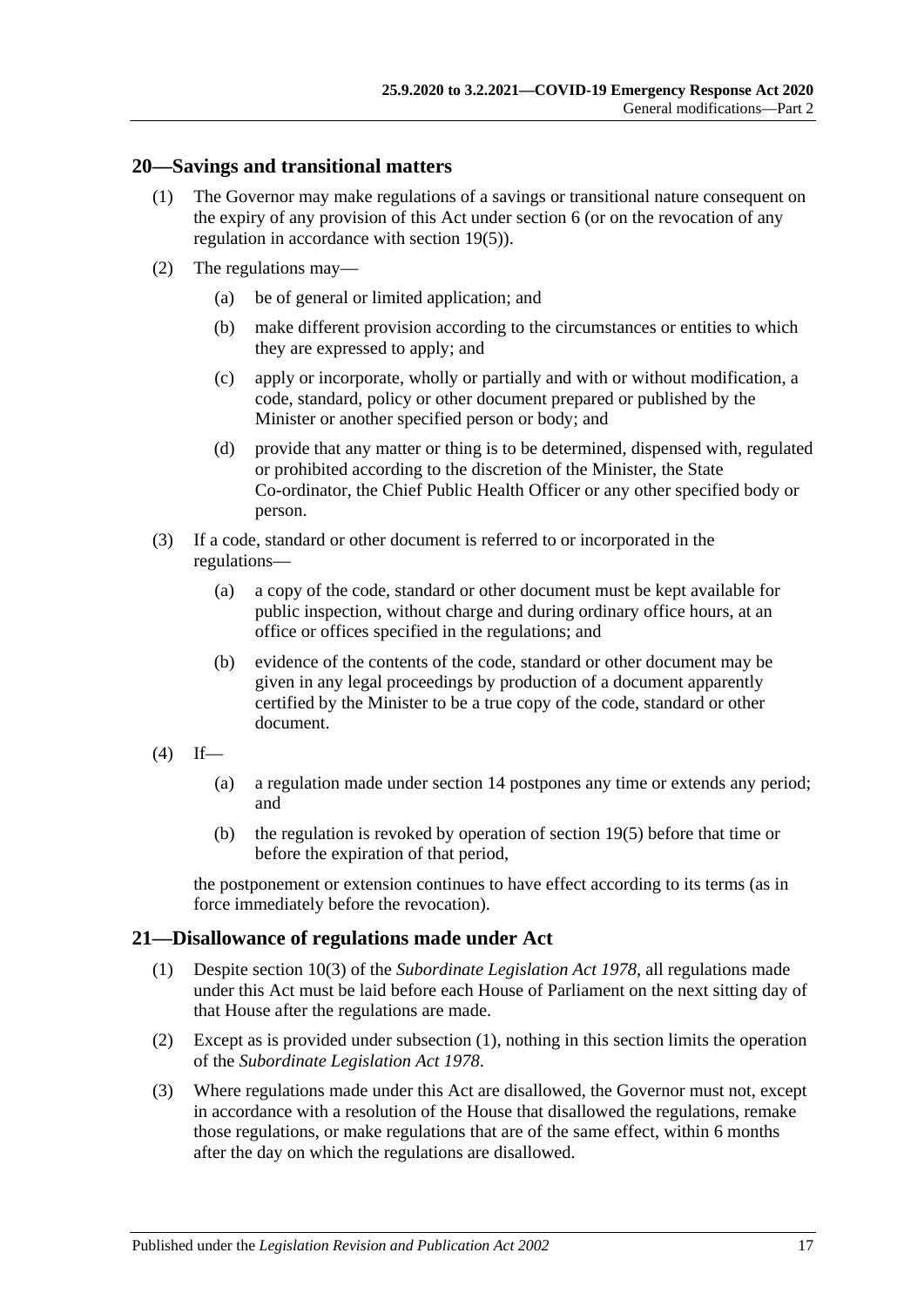### <span id="page-17-0"></span>**22—Immunity from liability etc**

No civil or criminal liability attaches to the Crown, or to any person acting in good faith, in respect of—

- (a) any acts or omissions in connection with—
	- (i) the exercise or discharge, or purported exercise or discharge, of a power or function under this Act; or
	- (ii) the carrying out, or purported carrying out, of any direction or requirement given or imposed, or purportedly given or imposed, in accordance with this Act; or
- (b) any failure to exercise or discharge a power or function under this Act,

in relation to the outbreak of the human disease named COVID-19 within South Australia.

### <span id="page-17-1"></span>**23—Further provisions in Schedules**

- (1) [Schedule](#page-17-2) 1 has effect according to its terms (despite any other Act or law) until that Schedule expires in accordance with [section](#page-2-6) 6.
- (2) The operation of a law of the State specified in a provision of [Schedule](#page-26-0) 2 is modified as set out in that provision until that provision expires in accordance with [section](#page-2-6) 6.
- (3) In Schedule 3, a provision under a heading referring to the amendment of a specified Act amends the Act so specified.

## <span id="page-17-2"></span>**Schedule 1—Special provisions relating to detention of certain protected persons during COVID-19 pandemic**

### <span id="page-17-3"></span>**1—Interpretation**

(1) In this Schedule—

*Authorising Officer* means the Authorising Officer appointed under [clause](#page-19-0) 5;

*guidelines* means the guidelines published under [clause](#page-18-2) 4, as in force from time to time;

*mentally incapacitated person* means a mentally incapacitated person within the meaning of the *[Guardianship and Administration Act](http://www.legislation.sa.gov.au/index.aspx?action=legref&type=act&legtitle=Guardianship%20and%20Administration%20Act%201993) 1993*;

#### *protected person* means—

- (a) a protected person within the meaning of the *[Guardianship and](http://www.legislation.sa.gov.au/index.aspx?action=legref&type=act&legtitle=Guardianship%20and%20Administration%20Act%201993)  [Administration Act](http://www.legislation.sa.gov.au/index.aspx?action=legref&type=act&legtitle=Guardianship%20and%20Administration%20Act%201993) 1993*; or
- (b) a mentally incapacitated person who is a resident of a supported residential facility; or
- (c) a mentally incapacitated person who is a resident in other supported accommodation of a kind prescribed by the regulations;

*supported residential facility* means a supported residential facility under the *[Supported Residential Facilities Act](http://www.legislation.sa.gov.au/index.aspx?action=legref&type=act&legtitle=Supported%20Residential%20Facilities%20Act%201992) 1992*;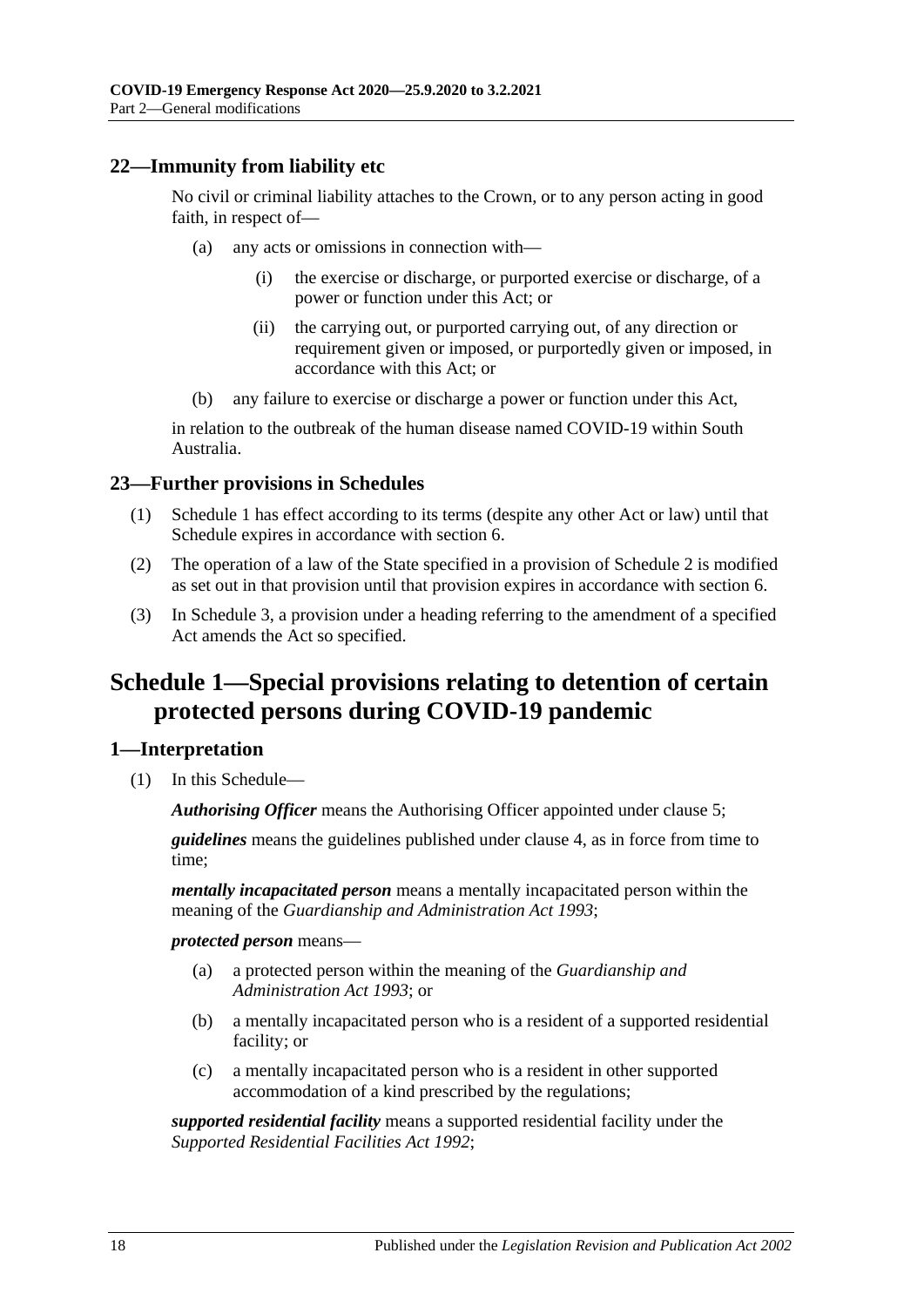*Tribunal* means the South Australian Civil and Administrative Tribunal established under the *[South Australian Civil and Administrative Tribunal Act](http://www.legislation.sa.gov.au/index.aspx?action=legref&type=act&legtitle=South%20Australian%20Civil%20and%20Administrative%20Tribunal%20Act%202013) 2013*.

- (2) For the purposes of this Schedule, a reference to the *guardian* of a person will be taken to include a reference to a person who, under the *[Guardianship and](http://www.legislation.sa.gov.au/index.aspx?action=legref&type=act&legtitle=Guardianship%20and%20Administration%20Act%201993)  [Administration Act](http://www.legislation.sa.gov.au/index.aspx?action=legref&type=act&legtitle=Guardianship%20and%20Administration%20Act%201993) 1993*, has limited guardianship of the person, provided the accommodation arrangements for the protected persons fall within the responsibility of the guardian.
- (3) For the purposes of this Schedule, a reference to the *usual place of residence* of a protected person—
	- (a) will, in the case of a protected person who is the subject of an order under section 32 of the *[Guardianship and Administration Act](http://www.legislation.sa.gov.au/index.aspx?action=legref&type=act&legtitle=Guardianship%20and%20Administration%20Act%201993) 1993* that directs that the protected reside at a specified place, be taken to be a reference to that specified place; and
	- (b) will be taken to include a reference to a place at which the protected person is residing on a temporary basis.

**Note—**

For example, a person may temporarily reside in a hospital or rehabilitation facility.

### <span id="page-18-0"></span>**2—Detention under Schedule**

- (1) Subject to this Schedule, and to any direction of the Authorising Officer or the Tribunal, the detention of a protected person—
	- (a) must comply with the guidelines (including provisions setting out the nature of detention, and any limits on such detention); and
	- (b) may be conditional or unconditional.
- (2) Despite [clause](#page-23-1) 13, or any order of the Tribunal or direction of the Authorising Officer to the contrary, the period during which a protected person can be detained under this clause ceases on the day on which this Schedule expires (and, to avoid doubt, any detention or other restrictions imposed on the protected person under this Schedule must cease no later than that day).
- (3) Any order of the Tribunal, or direction of the Authorising Officer, under this Schedule will be taken to be revoked on the day on which this Schedule expires.

### <span id="page-18-1"></span>**3—Interaction with other treatment requirements etc**

- (1) Nothing in this Schedule prevents a protected person detained under this Schedule from receiving medical treatment at a place other than the place at which they are so detained.
- (2) The exercise of a function or power under this Schedule will be taken not, of itself, to contravene a treatment plan (however described) relating to a protected person.

### <span id="page-18-2"></span>**4—Guidelines**

- (1) The Minister may, by notice in the Gazette, publish guidelines for the purposes of this Schedule.
- (2) The Minister may, by subsequent notice in the Gazette, vary, substitute or revoke guidelines published under this clause.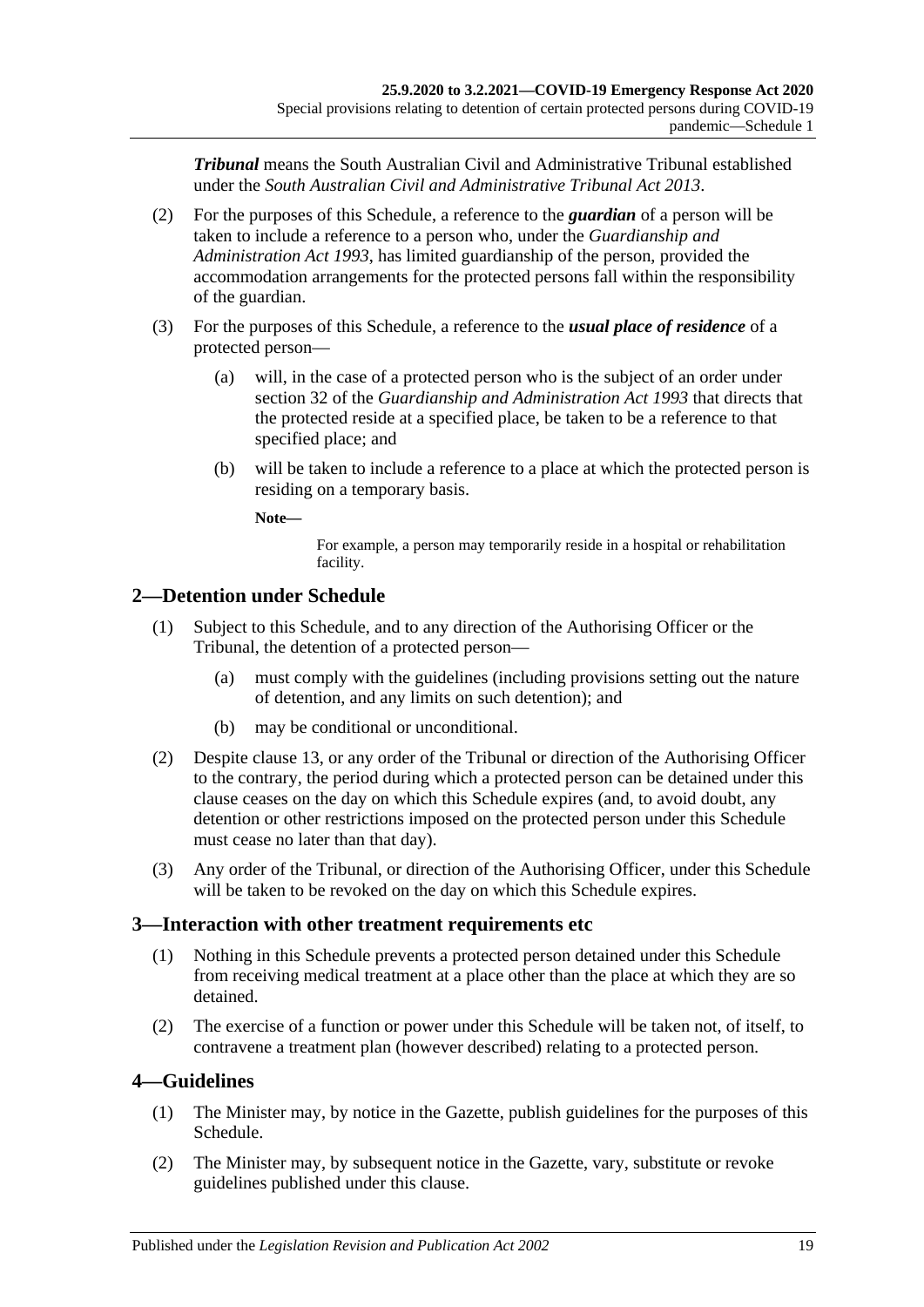#### **COVID-19 Emergency Response Act 2020—25.9.2020 to 3.2.2021**

Schedule 1—Special provisions relating to detention of certain protected persons during COVID-19 pandemic

(3) The Minister must publish any guidelines under this clause on a website determined by the Minister.

#### <span id="page-19-0"></span>**5—Appointment of Authorising Officer**

- (1) The Minister may appoint a person as the *Authorising Officer* for the purposes of this Schedule, being a person (who may be a public servant) who, in the opinion of the Minister, has the appropriate qualifications or experience to perform the functions and exercise the powers conferred on the Authorising Officer under this Schedule.
- (2) The Authorising Officer will be appointed on terms and conditions determined by the Minister.
- (3) The Authorising Officer is subject to the direction and control of the Minister.
- (4) The Authorising Officer must, in performing a function or exercising a power under this Schedule, comply with the guidelines (including guidelines relating to the resolution of an actual or perceived conflict of interest in respect of the Authorising Officer's functions and duties under any other Act or law).
- (5) The functions of the Authorising Officer are—
	- (a) to monitor the operation of this Schedule and ensure that the rights of protected persons who are detained under the Schedule are protected; and
	- (b) such other functions as may be conferred on the Authorising Officer by this Schedule or the regulations, or by the Minister.
- (6) The office of the Authorising Officer becomes vacant if the holder—
	- (a) dies; or
	- (b) completes a term of office and is not reappointed; or
	- (c) resigns by written notice to the Minister; or
	- (d) is convicted of—
		- (i) an indictable offence against the law of this State; or
		- (ii) an offence against the law of this State that is punishable by imprisonment for a term of at least 12 months; or
		- (iii) an offence against the law of another jurisdiction that, if committed in this State, would be an offence of a kind referred to in a preceding paragraph; or
	- (e) is sentenced to imprisonment for an offence (whether against a law of this State or another jurisdiction); or
	- (f) is removed from office by the Minister under [subclause](#page-19-2) (7).
- <span id="page-19-2"></span>(7) The appointment of the Authorising Officer may be terminated by the Minister on any grounds the Minister thinks fit.

#### <span id="page-19-3"></span><span id="page-19-1"></span>**6—Authorising Officer may give directions**

(1) The Authorising Officer may, by notice in writing, direct that the detention of a protected person under this Schedule cease forthwith, or on a day specified in the notice.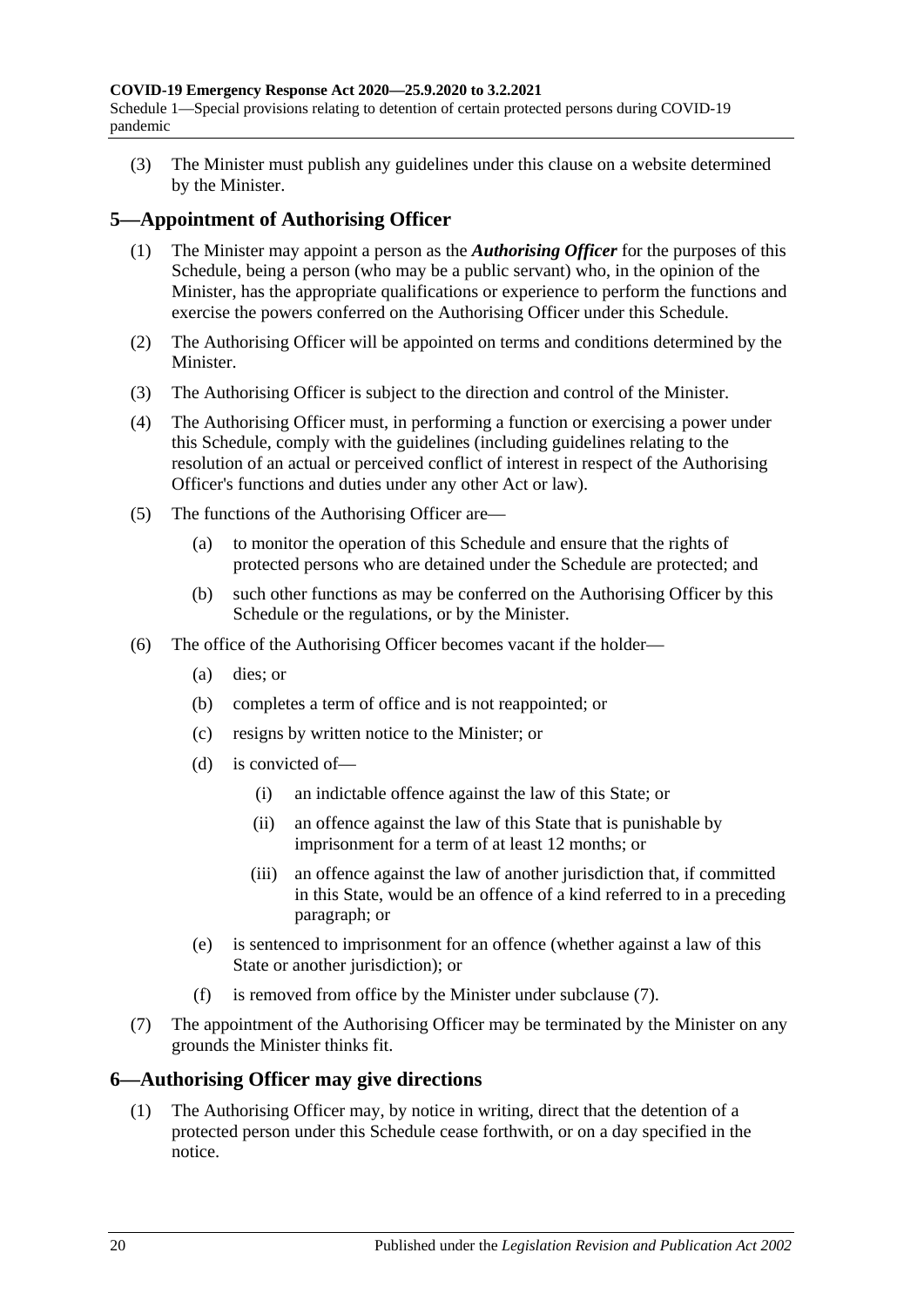- (2) The Authorising Officer may, by notice in writing, give such other directions as the Authorising Officer considers appropriate for the purposes of this Schedule (including, to avoid doubt, a direction requiring a specified person or body to take specified steps to give effect to a direction under [subclause](#page-19-3) (1)).
- (3) Before giving a direction under this clause, the Authorising Officer must have regard to the circumstances of the COVID-19 pandemic as they exist at the time (including the need to limit the spread of the COVID-19 virus and to ameliorate the effects of the pandemic in the State).
- (4) A person must not, without reasonable excuse, refuse or fail to comply with a direction of the Authorising Officer.

Maximum penalty:

- (a) in the case of a body corporate—\$75 000;
- (b) in the case of a natural person—\$20 000.

Expiation fee:

- (a) in the case of a body corporate—\$5 000;
- (b) in the case of a natural person—\$2 000.
- <span id="page-20-2"></span>(5) If a body corporate is guilty of an offence against this clause, each director and the manager of the body corporate are guilty of an offence and liable to the same penalty as is prescribed for the principal offence when committed by a natural person unless the director or the manager (as the case may be) proves that they could not by the exercise of due diligence have prevented the commission of the offence.
- (6) A person may be prosecuted and convicted of an offence under [subclause](#page-20-2) (5) whether or not the body corporate has been prosecuted or convicted of the offence committed by the body corporate.

### <span id="page-20-0"></span>**7—Delegation**

- (1) The Authorising Officer may delegate functions or powers under this Schedule—
	- (a) to the person for the time being holding or acting in a particular office or position; or
	- (b) to any other specified person or body.
- (2) A delegation under this clause—
	- (a) must be by instrument in writing; and
	- (b) may be absolute or conditional; and
	- (c) does not derogate from the power of the Authorising Officer to act in any matter; and
	- (d) is revocable at will by the Authorising Officer.

#### <span id="page-20-1"></span>**8—Authorised officers**

- (1) The following persons are authorised officers for the purposes of this Schedule:
	- (a) police officers;
	- (b) authorised officers under the *[Emergency Management Act](http://www.legislation.sa.gov.au/index.aspx?action=legref&type=act&legtitle=Emergency%20Management%20Act%202004) 2004*;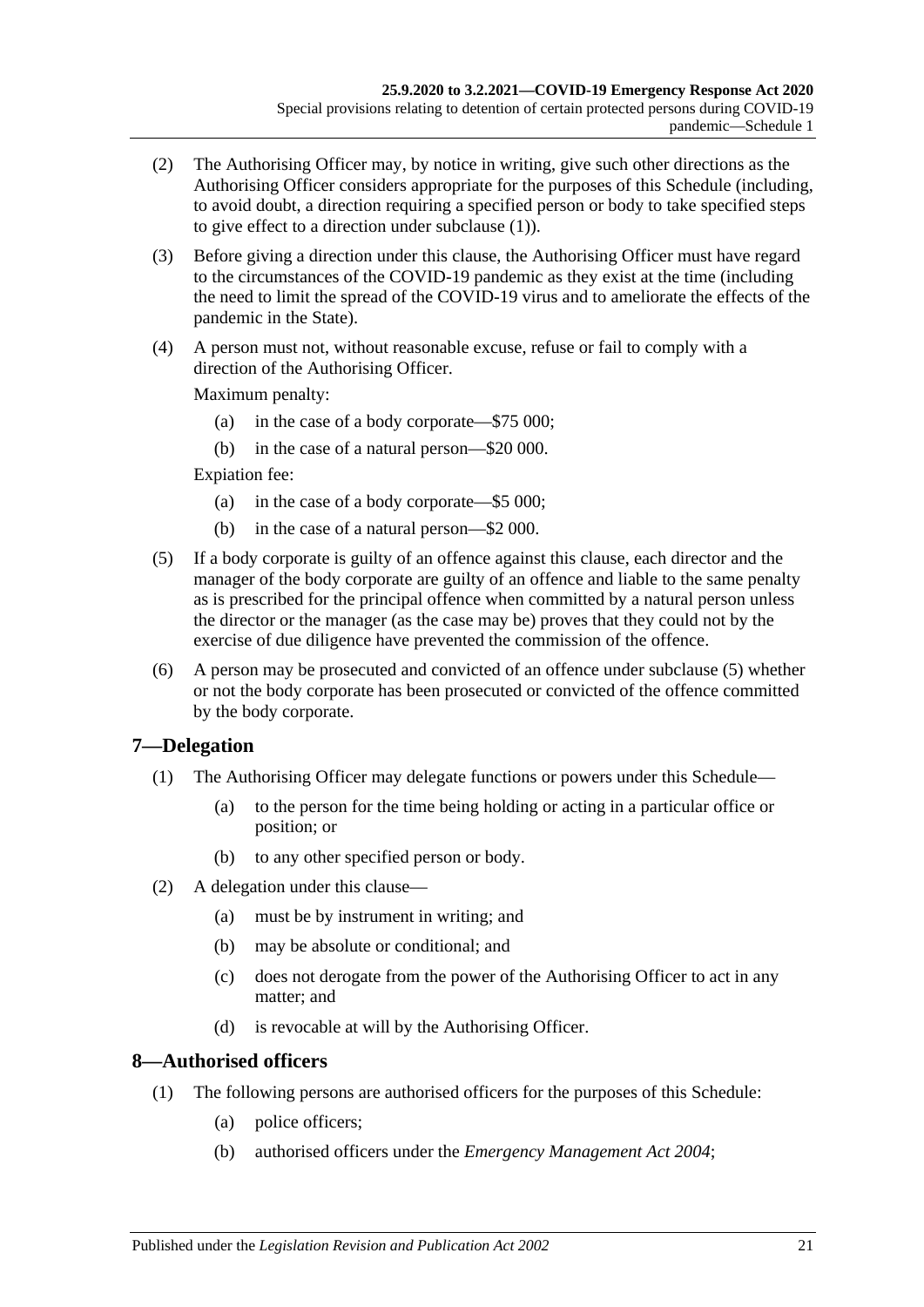<span id="page-21-2"></span>Schedule 1—Special provisions relating to detention of certain protected persons during COVID-19 pandemic

- (c) a person, or class of persons, authorised by the Minister for the purposes of this Schedule.
- (2) An appointment under [subclause](#page-21-2)  $(1)(c)$  may be subject to conditions specified by the Minister.
- (3) An appointment under [subclause](#page-21-2)  $(1)(c)$  is, by force of this subclause, revoked on the expiry or repeal of this Schedule.

#### <span id="page-21-0"></span>**9—Powers of authorised officers to detain protected person etc**

- (1) Subject to this Schedule and the regulations, if an authorised officer reasonably believes that a protected person who is detained under this Schedule is unlawfully at large and that taking action under this clause is appropriate for a purpose related to the COVID-19 pandemic, the authorised officer may take 1 or more of the following actions:
	- (a) detain and transport the protected person to—
		- (i) the protected person's usual place of residence; or
		- (ii) a place determined by the authorised officer;
	- (b) direct a person to take specified action to prevent the protected person from being unlawfully at large;
	- (c) remove to a place the authorised officer thinks fit any person who obstructs or threatens to obstruct the exercise of a power under this Schedule;
	- (d) direct, insofar as may be reasonably necessary in the circumstances, any person to assist in the exercise of any power under this clause.
- (2) In exercising a power under this clause, an authorised officer must comply with the guidelines (including, to avoid doubt, in relation to the means by which a protected person may be detained).
- (3) An authorised officer may be assisted by other persons in exercising a power under this clause (and that person must comply with the guidelines).
- (4) Nothing in this clause empowers the placement or detention of a person in—
	- (a) a correctional institution or any other place in which persons charged with or convicted of offences may be detained; or
	- (b) any part of an approved treatment centre under the *[Mental Health Act](http://www.legislation.sa.gov.au/index.aspx?action=legref&type=act&legtitle=Mental%20Health%20Act%202009) 2009* that is set aside for the treatment of persons with a mental illness.

#### <span id="page-21-1"></span>**10—Additional powers of guardians during COVID-19 pandemic**

- (1) Subject to this Schedule, a guardian of a protected person may, if the guardian reasonably believes that the protected person is unlawfully at large and to do so is reasonably necessary for a purpose related to the COVID-19 pandemic, do 1 or more of the following:
	- (a) detain, using only such force as is reasonably necessary for the purpose, the protected person if the protected person is in a place other than the protected person's usual place of residence;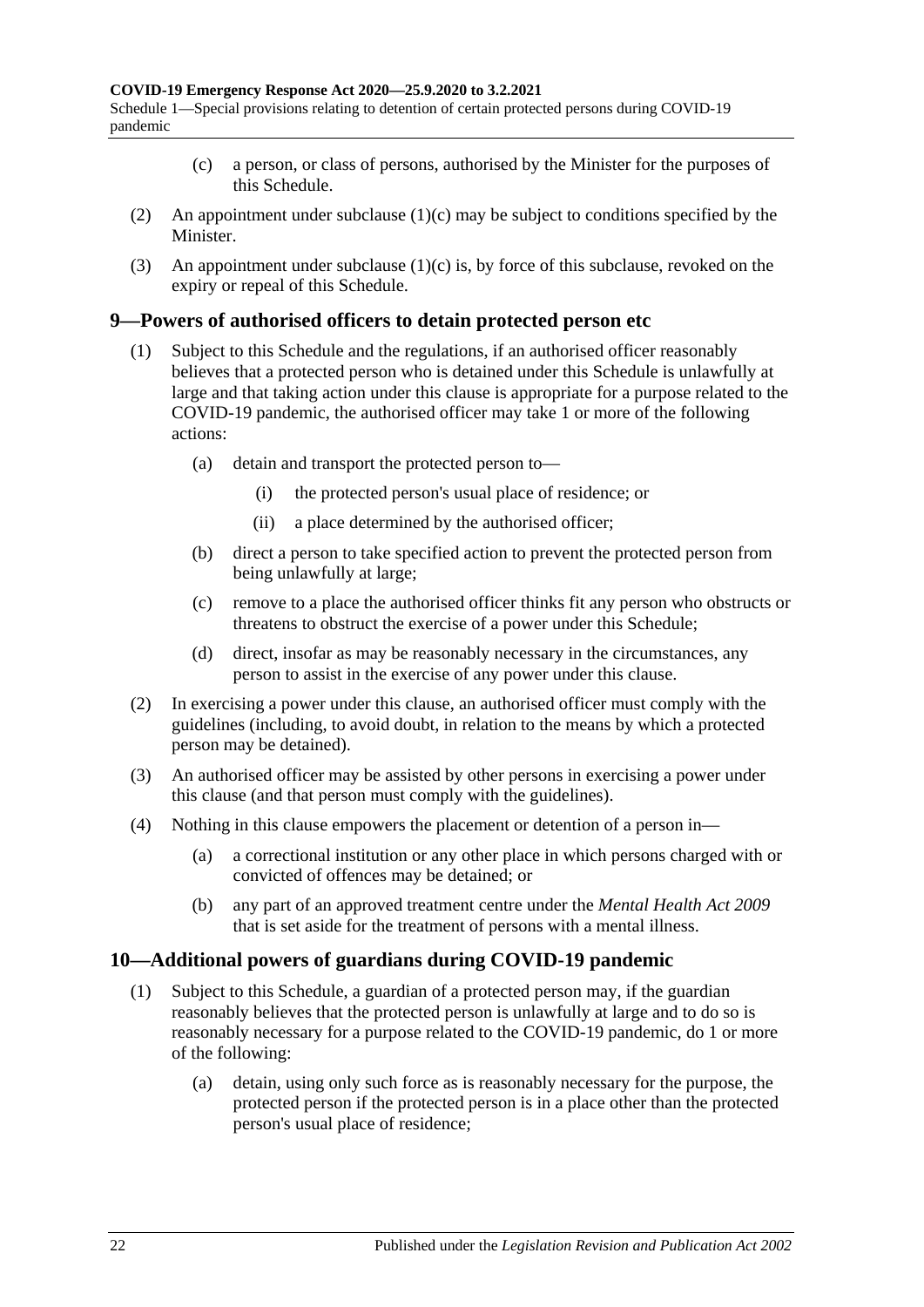- (b) take the protected person, or cause the protected person to be taken, using only such force as is reasonably necessary for the purpose, to the protected person's usual place of residence;
- (c) take such other action as may be authorised by the Tribunal (whether on application under this Schedule, the *[Guardianship and Administration](http://www.legislation.sa.gov.au/index.aspx?action=legref&type=act&legtitle=Guardianship%20and%20Administration%20Act%201993)  Act [1993](http://www.legislation.sa.gov.au/index.aspx?action=legref&type=act&legtitle=Guardianship%20and%20Administration%20Act%201993)* or another Act).
- (2) In exercising a power under this clause, a guardian must comply with the guidelines (including, to avoid doubt, in relation to the means by which a protected person may be detained).
- (3) A guardian may be assisted by other persons in exercising a power under this clause (and that person must comply with the guidelines).

### <span id="page-22-0"></span>**11—Certain persons at prescribed premises may detain protected persons during COVID-19 pandemic**

- <span id="page-22-2"></span><span id="page-22-1"></span>(1) Subject to this Schedule, a prescribed person in respect of premises at which a protected person usually resides may—
	- (a) with the approval of the guardian of the protected person, or on the authorisation of the Authorising Officer or the Tribunal, take such steps as may be reasonably necessary to detain the protected person at those premises; and
	- (b) take such other action as may be authorised by the Authorising Officer or Tribunal under this Schedule.
- (2) Despite [subclause](#page-22-1) (1), a prescribed person in respect of premises at which a protected person usually resides may detain the protected person at those premises for such period (not exceeding 48 hours) as may be necessary—
	- (a) to contact the guardian of the protected person to obtain approval to detain the protected person; or
	- (b) to apply to the Authorising Officer or Tribunal for authorisation to detain the protected person; or
	- (c) to apply to the Tribunal for advice, direction or approval under [clause](#page-25-0) 18,

and the period for which a protected person can be detained under this subclause ceases on such action occurring.

- (3) In exercising a power under this clause, a prescribed person must comply with the guidelines (including, to avoid doubt, in relation to the means by which a protected person may be detained).
- (4) A prescribed person may be assisted by other persons in exercising a power under this clause (and that person must comply with the guidelines).
- (5) In this clause—

*prescribed person*, in relation to premises at which a protected person usually resides, means—

- (a) the person in charge of the operation of the premises; or
- (b) any other person prescribed by the regulations for the purposes of this paragraph.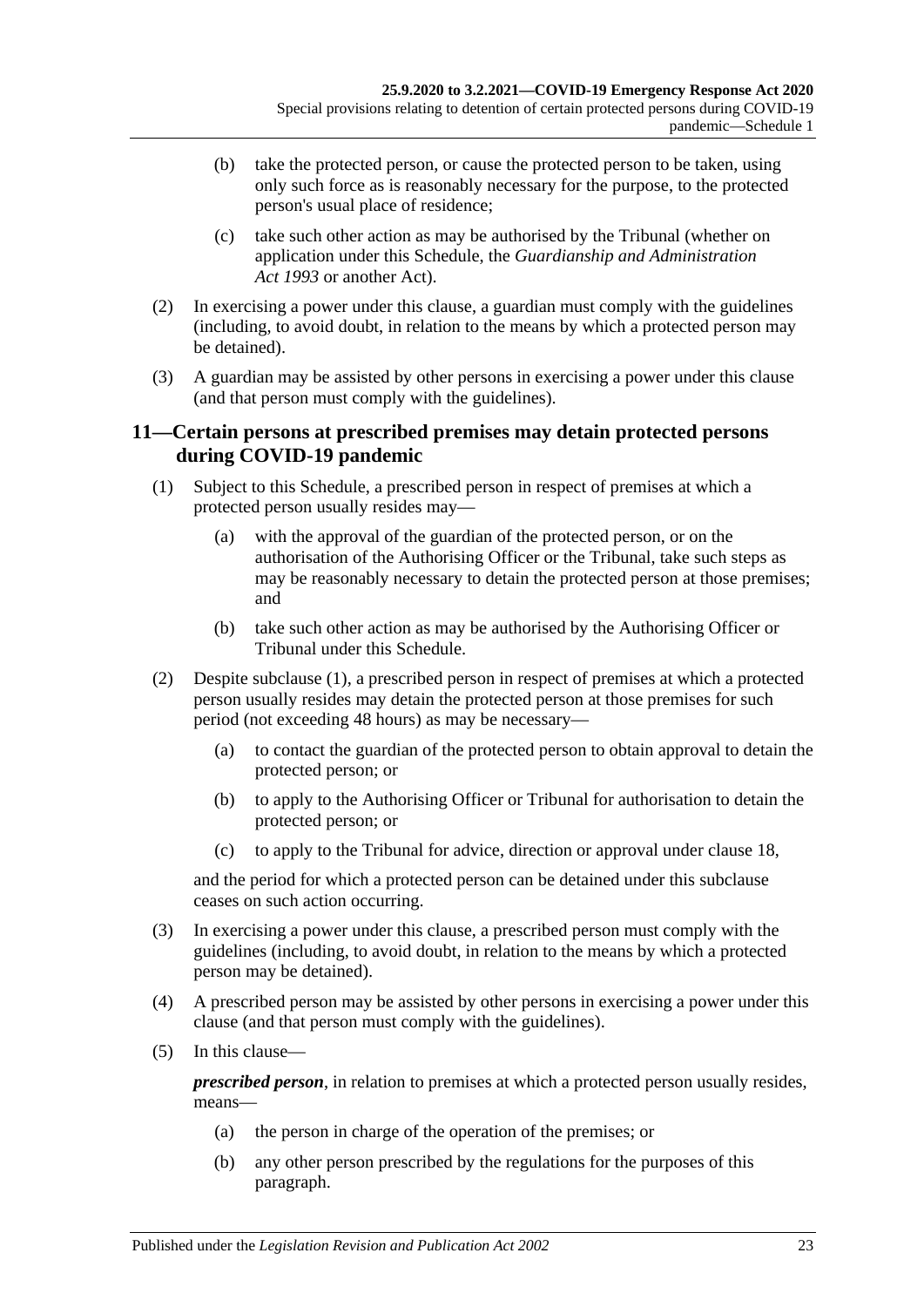Schedule 1—Special provisions relating to detention of certain protected persons during COVID-19 pandemic

#### <span id="page-23-0"></span>**12—Detention of protected persons where no guardian**

- (1) This clause applies in relation to a protected person who is not under the guardianship of a guardian.
- (2) The Authorising Officer may, on an application under this clause, if satisfied that to do so is appropriate for a purpose related to the COVID-19 pandemic, authorise 1 or more of the following:
	- (a) the detention of a protected person;
	- (b) such other action as the Authorising Officer considers appropriate in the circumstances.
- (3) An authorisation under this clause—
	- (a) must be by written instrument; and
	- (b) may be conditional or unconditional; and
	- (c) may be varied or revoked by the Authorising Officer.
- (4) An authorisation under this clause must not be inconsistent with the guidelines (including, to avoid doubt, in relation to the means by which a protected person may be detained).

#### <span id="page-23-1"></span>**13—Duration of detention period**

- (1) Subject to an order of the Tribunal or a direction of the Authorising Officer to the contrary, the maximum period for which a protected person can be detained under this Schedule is 28 days.
- (2) The period for which a protected person can be detained under this Schedule will be taken to cease—
	- (a) in the case where the Authorising Officer gives a direction under [clause](#page-19-3) 6(1)—forthwith or on the day specified in the notice (as the case requires); or
	- (b) if the guardian of the protected person withdraws their approval in relation to a detention under clause  $11(1)(a)$ —on the day approval is withdrawn; or
	- (c) in the case where the Authorising Officer gives a direction under [clause](#page-23-0) 12—28 days after the protected person is detained or such earlier day as may be specified by the Authorising Officer under that clause; or
	- (d) in the case where the Authorising Officer orders the period to cease under [clause](#page-24-1) 15 or [16—](#page-24-2)on the day so ordered; or
	- (e) in the case where the Tribunal orders the period to cease—on the day so ordered; or
	- (f) in any other case—28 days after the protected person is detained.
- (3) Nothing in this Schedule authorises the detention of a protected person after the day on which the period for which a protected person is detained ceases in accordance with this clause.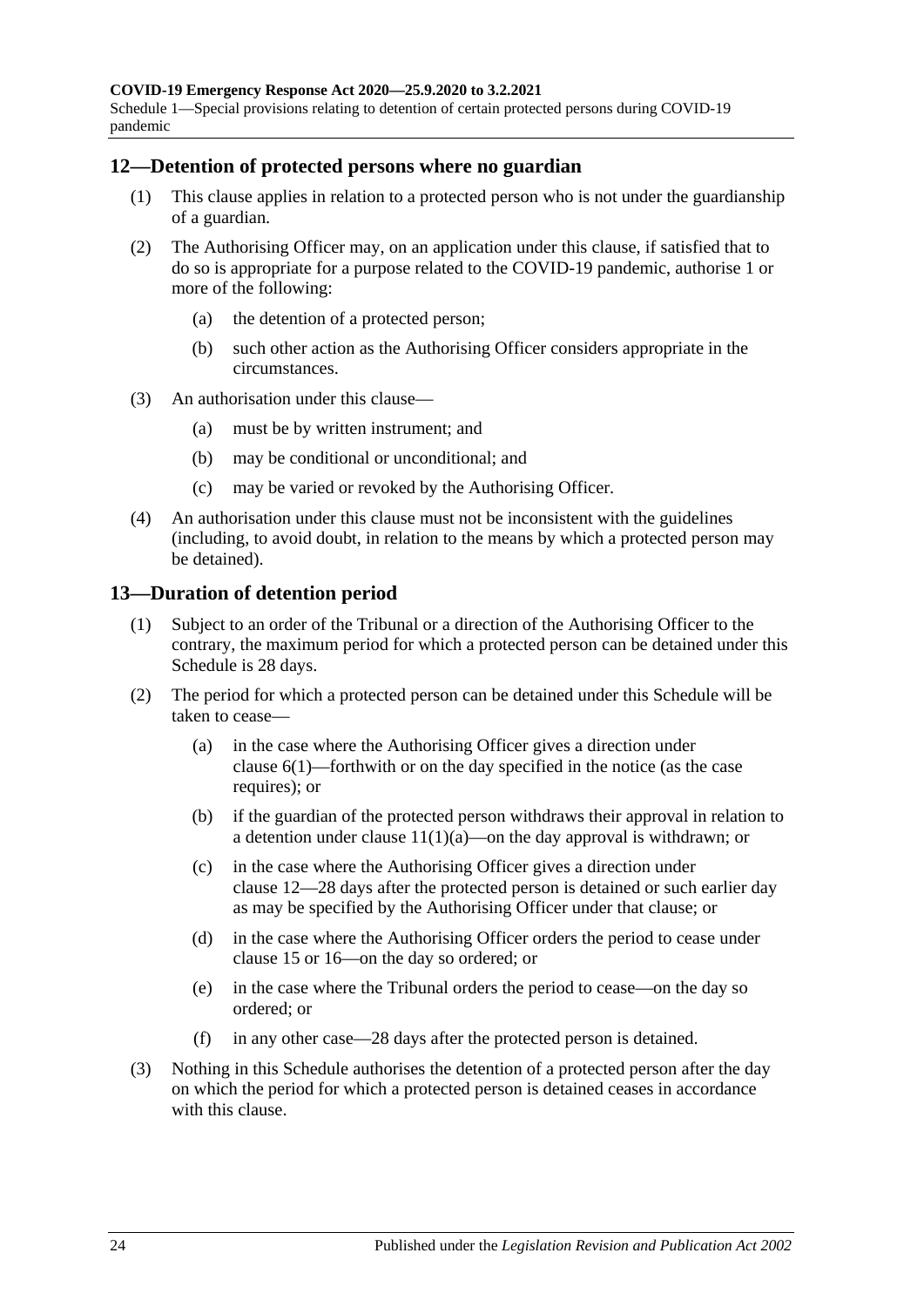### <span id="page-24-4"></span><span id="page-24-0"></span>**14—Extension of detention period and other orders by Tribunal**

- (1) The Tribunal may, on an application under this clause, by order, authorise the period for which a protected person is detained under this Schedule to be extended by a specified period.
- (2) The Tribunal may, in relation to an order under [subclause](#page-24-4) (1), by order, authorise the persons from time to time involved in the care of the protected person during the extended period to use such force as may be reasonably necessary for the purpose of ensuring the proper medical or dental treatment, day-to-day care and wellbeing of the protected person.

### <span id="page-24-1"></span>**15—Periodic review of detention by Authorising Officer**

- (1) The Authorising Officer must review the detention of a protected person under this Schedule if the period for which the protected person may be so detained is extended under [clause](#page-24-0) 14 for a period exceeding 28 days.
- (2) On completion of a review, the Authorising Officer must order the period for which a protected person is detained to cease if the Authorising Officer is not satisfied that there are proper grounds for the detention of the protected person to continue.

### <span id="page-24-2"></span>**16—Review by Authorising Officer on application of aggrieved person**

- (1) A person who is aggrieved by a decision to detain a protected person under this Schedule (not being a decision of the Authorising Officer or the Tribunal) is entitled to a review of the circumstances involved in the detention of the protected person.
- (2) An application for review—
	- (a) must be made in a manner and form determined by the Authorising Officer; and
	- (b) must be made within the period determined by the Authorising Officer.
- (3) The Authorising Officer may conduct a review under this clause in any manner that the Authorising Officer considers appropriate.
- (4) On completion of a review under this clause, the Authorising Officer may confirm, vary or reverse the decision under review (including by ordering the period for which a protected person is detained to cease).
- (5) The regulations may make further provision in respect of a review under this clause (including, to avoid doubt, by limiting the kinds of decisions that may be the subject of an application for review).

## <span id="page-24-3"></span>**17—Review of decisions by Tribunal**

- <span id="page-24-5"></span>(1) Subject to this clause, the Tribunal is, by force of this clause, conferred with jurisdiction to deal with matters consisting of the review of the following decisions (*reviewable decisions*):
	- (a) a decision of a prescribed person to detain a protected person under [clause](#page-22-0) 11, or a decision of a guardian under that clause to grant approval to detain a protected person;
	- (b) a decision of the Authorising Officer under [clause](#page-23-0) 12;
	- (c) any other decision of a kind prescribed by the regulations.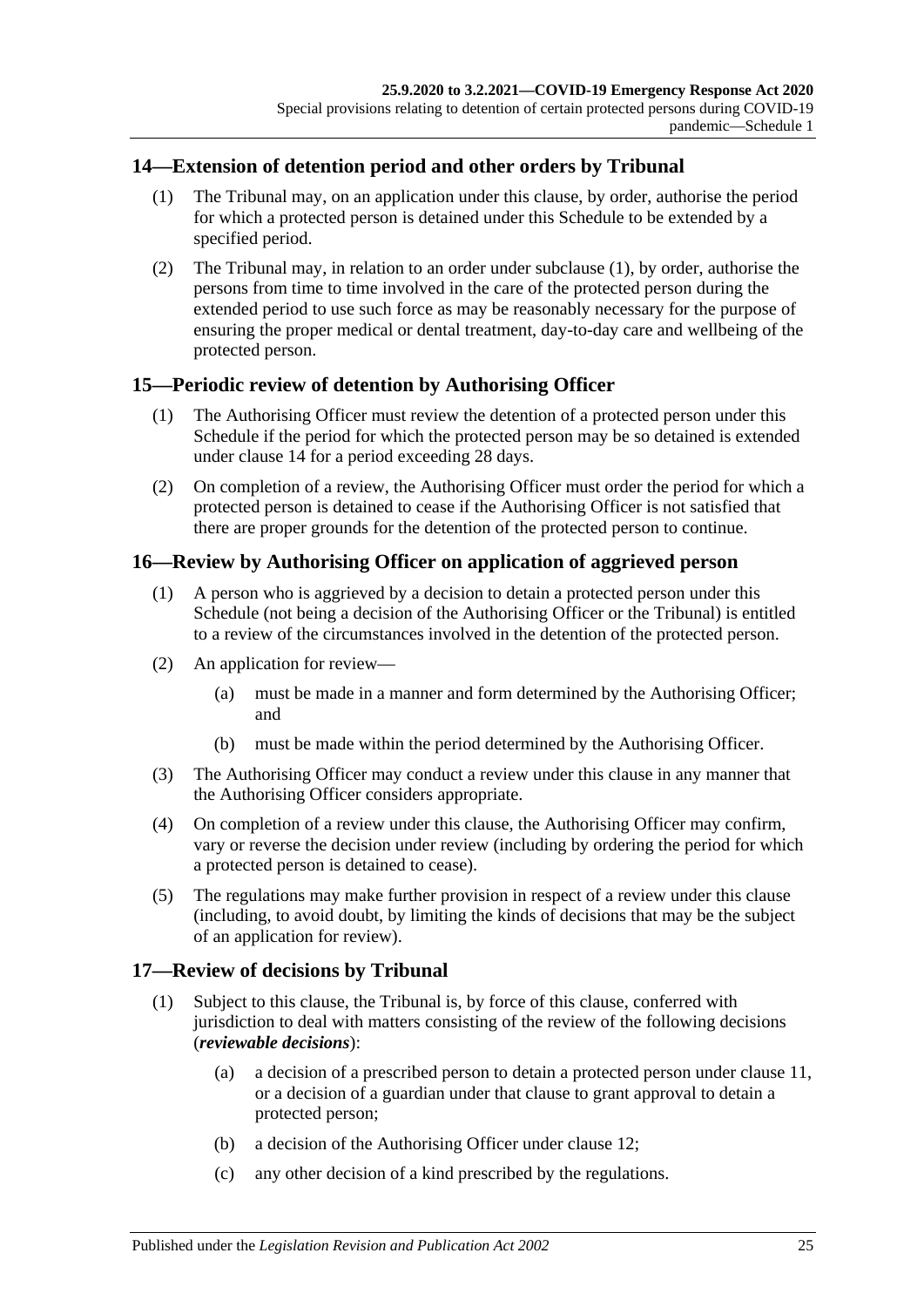Schedule 1—Special provisions relating to detention of certain protected persons during COVID-19 pandemic

- (2) However, a decision referred to in [subclause](#page-24-5)  $(1)(a)$  will only be taken to be a reviewable decision if a review under [clause](#page-24-2) 16 has been conducted in respect of the decision.
- (3) An application for review of a reviewable decision may be made to the Tribunal by a person or persons prescribed by the regulations for the purposes of this subclause.
- (4) An application must be made within 7 days after the applicant receives notice of the results of the relevant review under [clause](#page-24-2) 16 (or such longer period as the Tribunal may allow).

#### <span id="page-25-0"></span>**18—Tribunal may give advice, direction or approval**

- (1) The Authorising Officer, a guardian or a prescribed person in relation to prescribed premises may apply to the Tribunal for advice or direction—
	- (a) on the exercise of powers under this Schedule; or
	- (b) as to the scope of those powers; or
	- (c) for approval to the taking of any action for which the approval of the Tribunal is required.
- (2) An application under this clause—
	- (a) need not be served on any person; and
	- (b) may be determined by the Tribunal in the absence of any person who may be affected by the Tribunal's decision,

unless the Tribunal directs otherwise.

(3) A direction given by the Tribunal under this clause is binding on the applicant.

### <span id="page-25-1"></span>**19—Offence to remove protected person from place of detention etc**

A person who, without reasonable excuse, removes a protected person who is being detained in any place under this Schedule from that place, or aids or abets the protected person to leave that place, is guilty of an offence.

Maximum penalty: \$10 000.

Expiation fee: \$1 000.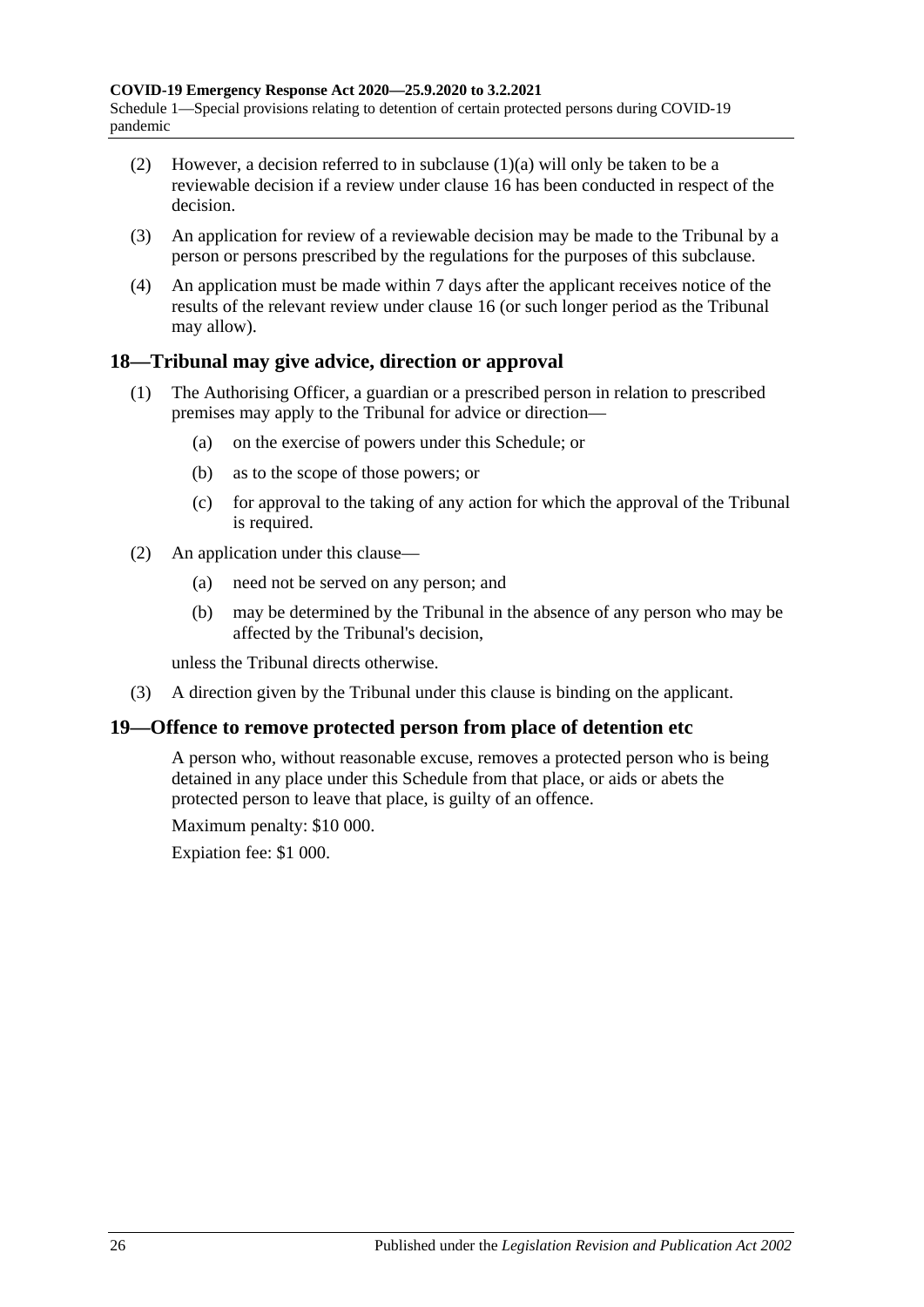## <span id="page-26-0"></span>**Schedule 2—Temporary modification of particular State laws Part AA1—***Aboriginal Lands Parliamentary Standing Committee Act 2003*

## <span id="page-26-1"></span>**AA1—Modification of** *Aboriginal Lands Parliamentary Standing Committee Act 2003*

Part 2 Division 3 of the *[Aboriginal Lands Parliamentary Standing Committee](http://www.legislation.sa.gov.au/index.aspx?action=legref&type=act&legtitle=Aboriginal%20Lands%20Parliamentary%20Standing%20Committee%20Act%202003)  Act [2003](http://www.legislation.sa.gov.au/index.aspx?action=legref&type=act&legtitle=Aboriginal%20Lands%20Parliamentary%20Standing%20Committee%20Act%202003)* applies with the following modification:

After section 12 insert:

### **12A—Meetings during COVID-19 pandemic**

Despite any other provision of this Act—

- (a) a requirement for the Committee to hold any meeting will be taken to be satisfied if the meeting is held remotely using 1 or more of (including a combination of) the following means of communication:
	- (i) audio visual;
	- (ii) audio; and
- (b) a requirement for members of the Committee to attend or be present at any meeting will be taken to be satisfied if—
	- (i) each participating member is able to communicate contemporaneously with each other participating member when making any deliberation, or taking part in any vote, during the meeting; and
	- (ii) when a witness gives oral evidence to the Committee, the members of the Committee constituting a quorum are able to hear the witness contemporaneously and question the witness within the hearing of each other Committee member constituting the quorum.

## **Part A1—***Bail Act 1985*

#### <span id="page-26-2"></span>**A1—Modification of** *Bail Act 1985*

The *[Bail Act](http://www.legislation.sa.gov.au/index.aspx?action=legref&type=act&legtitle=Bail%20Act%201985) 1985* applies with the following modifications:

(a) section 10A(2), definition of *prescribed applicant*—after paragraph (ca) insert: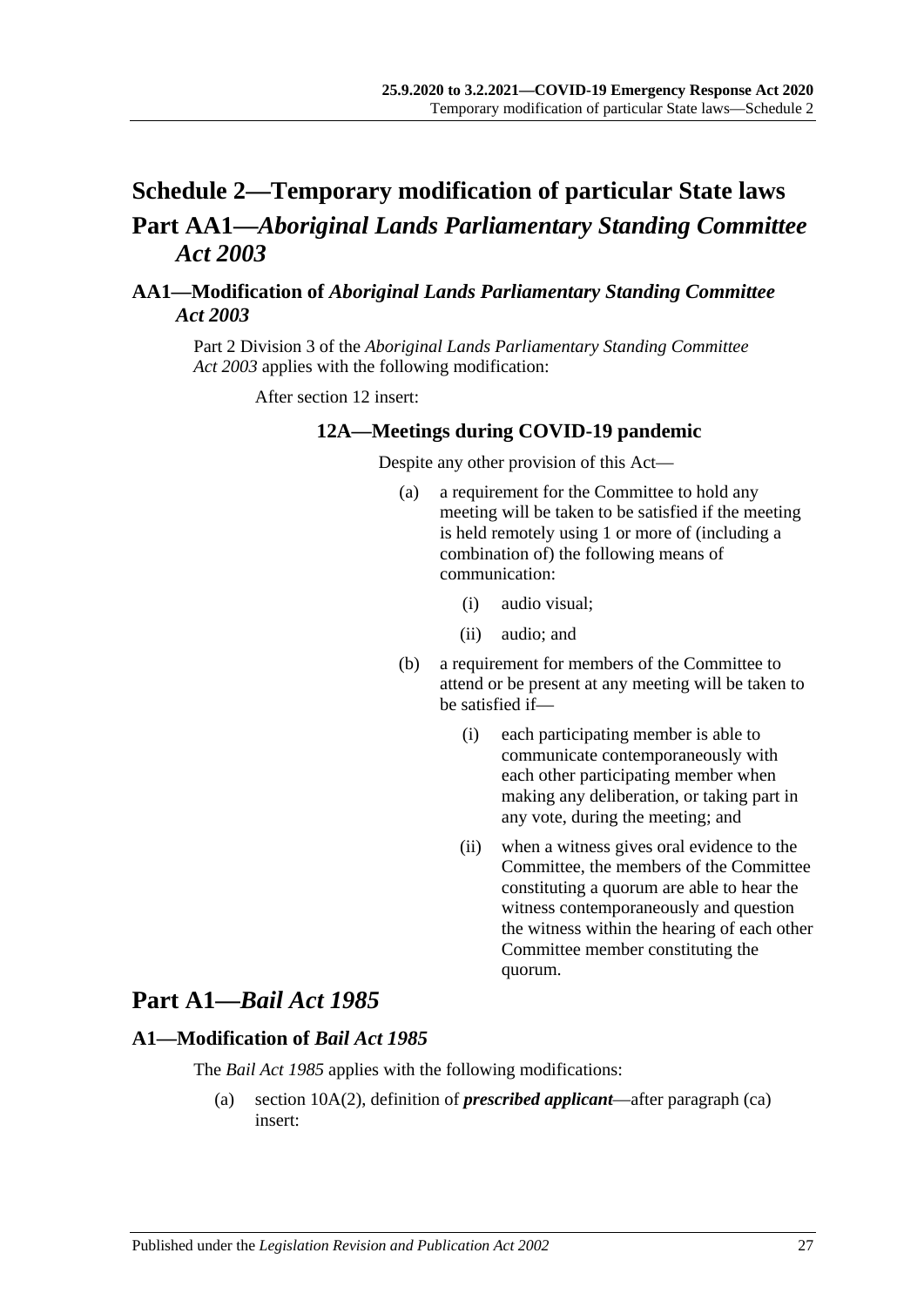- (cb) an applicant taken into custody on a charge of an aggravated offence against the person if the circumstances alleged to aggravate the offence are those set out in section 5AA(1)(ka) of the *[Criminal Law Consolidation](http://www.legislation.sa.gov.au/index.aspx?action=legref&type=act&legtitle=Criminal%20Law%20Consolidation%20Act%201935)  Act [1935](http://www.legislation.sa.gov.au/index.aspx?action=legref&type=act&legtitle=Criminal%20Law%20Consolidation%20Act%201935)*; or
- (b) section 10A(2), definition of *prescribed applicant*, (d)—before subparagraph (i) insert:
	- (ai) section 20AA;
	- (bi) section 20AB;
- (c) section 10A(2), definition of *prescribed applicant*, (d)—after subparagraph (ii) insert:
	- (iia) section 169;
	- (iib) section 170;
	- (iic) section 170A;

## **Part A2—***Criminal Law Consolidation Act 1935*

#### <span id="page-27-0"></span>**A2—Modification of** *Criminal Law Consolidation Act 1935*

Section 20AA of the *[Criminal Law Consolidation Act](http://www.legislation.sa.gov.au/index.aspx?action=legref&type=act&legtitle=Criminal%20Law%20Consolidation%20Act%201935) 1935* applies with the following modifications:

(a) Section 20AA(9)—after the definition of *human biological material* insert:

*pharmacy* has the same meaning as in Part 4 of the *[Health](http://www.legislation.sa.gov.au/index.aspx?action=legref&type=act&legtitle=Health%20Practitioner%20Regulation%20National%20Law%20(South%20Australia)%20Act%202010)  [Practitioner Regulation National Law \(South Australia\) Act](http://www.legislation.sa.gov.au/index.aspx?action=legref&type=act&legtitle=Health%20Practitioner%20Regulation%20National%20Law%20(South%20Australia)%20Act%202010) 2010*;

*pharmacy services* has the same meaning as in Part 4 of the *[Health](http://www.legislation.sa.gov.au/index.aspx?action=legref&type=act&legtitle=Health%20Practitioner%20Regulation%20National%20Law%20(South%20Australia)%20Act%202010)  [Practitioner Regulation National Law \(South Australia\) Act](http://www.legislation.sa.gov.au/index.aspx?action=legref&type=act&legtitle=Health%20Practitioner%20Regulation%20National%20Law%20(South%20Australia)%20Act%202010) 2010*;

(b) Section 20AA(9), definition of *prescribed emergency worker*, (e)—after "hospital" insert:

> , or at any other place where medical treatment is provided or medical testing undertaken (however described, but including, without limiting this paragraph, a general practice, medical centre or place at which people are screened for COVID-19 or other diseases)

- (c) Section 20AA(9), definition of *prescribed emergency worker*—after paragraph (g) insert:
	- (ga) a person (whether a pharmacist, pharmacy assistant or otherwise) performing duties in a pharmacy; or
	- (gb) a person providing pharmacy services at a place other than a pharmacy, or a person assisting in the provision of such services; or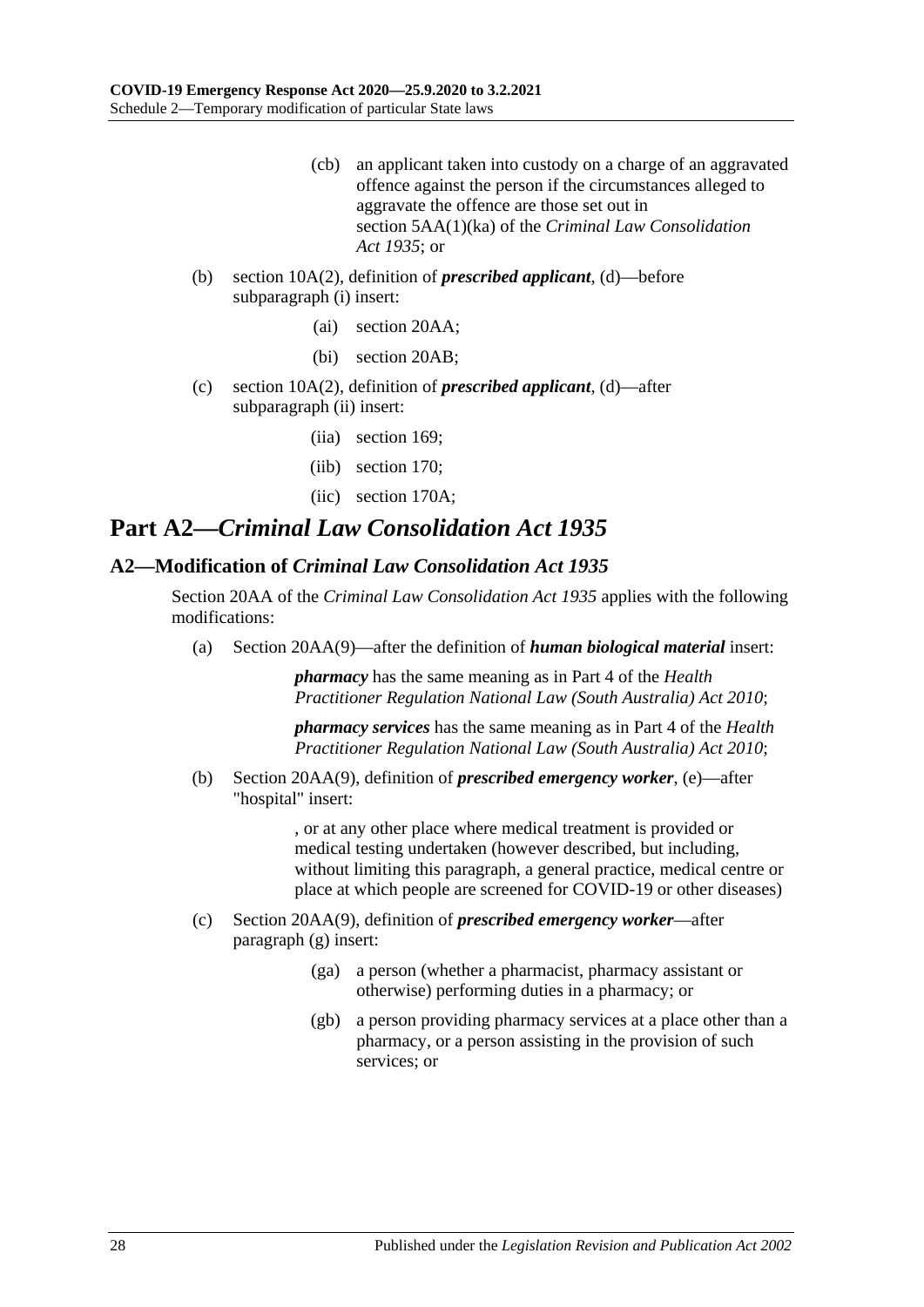## **Part B1—***Development Act 1993*

### <span id="page-28-0"></span>**B1—Modification of** *Development Act 1993*

The *[Development Act](http://www.legislation.sa.gov.au/index.aspx?action=legref&type=act&legtitle=Development%20Act%201993) 1993* applies with the following modifications:

(a) section 49(6)—delete "two months" and substitute:

15 business days

(b) section 49(7d)—delete "\$4 000 000" and substitute:

\$10 million

## **Part 1—***Emergency Management Act 2004*

### <span id="page-28-1"></span>**1—Modification of** *Emergency Management Act 2004*

The *[Emergency Management Act](http://www.legislation.sa.gov.au/index.aspx?action=legref&type=act&legtitle=Emergency%20Management%20Act%202004) 2004* applies with the following modifications:

(a) section 17(2)—after "must" insert:

, as soon as practicable,

(b) section 17(3)(b)—after "identity card" insert:

, if one has been issued in accordance with subsection (2) or, if such an identity card has not yet been issued, with such other proof of the person's appointment as an authorised officer as the State Co-ordinator may determine

(c) section 25(2)—after "but subject to" insert:

this section and

- (d) section 25(2)(a)—delete "(using such force as is necessary)"
- <span id="page-28-2"></span>(e) section 25(3)—delete subsection (3) and substitute:
	- (3) The State Co-ordinator (or a delegate of the State Co-ordinator) may give a direction or make a requirement under this section that applies to persons generally throughout the State.
	- (4) A direction or requirement of a kind referred to in [subsection](#page-28-2) (3) must be published on a website determined by the State Co-ordinator within 24 hours after it is given or made.
	- (5) For the avoidance of doubt—
		- (a) the State Co-ordinator or an authorised officer may exercise or discharge a power or function under this section even if to do so would contravene another law of the State; and
		- (b) the State Co-ordinator or an authorised officer may use such force as is reasonably necessary in the exercise or discharge of a power or function under this section or in ensuring compliance with a direction or requirement under this section; and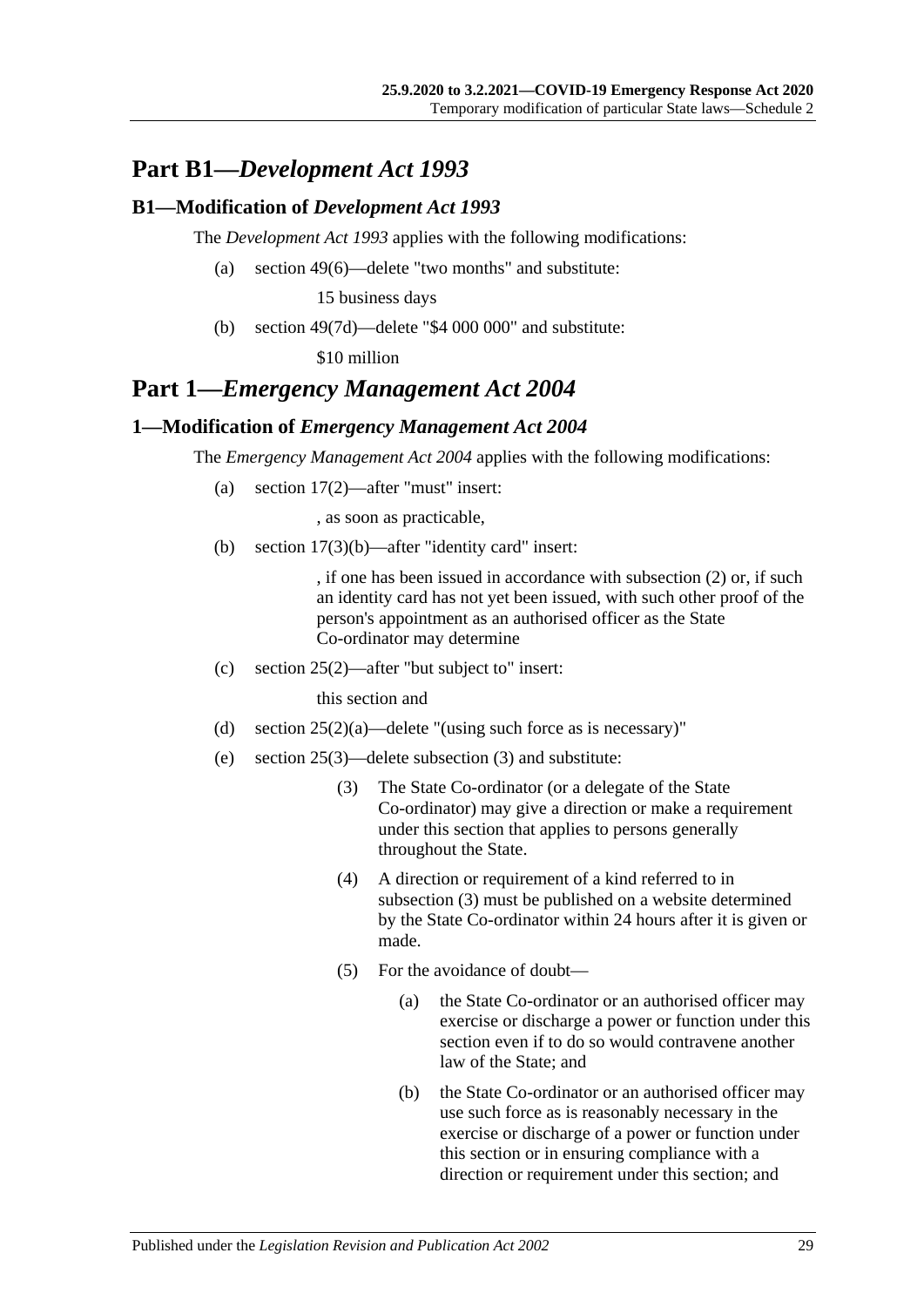- (c) a direction or requirement given or imposed by the State Co-ordinator or an authorised officer under this section may do any of the following:
	- (i) it may apply to a person, or a class of persons, or in respect of any place or during any period;
	- (ii) it may require or allow a person or a class of persons to act in contravention of another law of the State;
	- (iii) it may affect the lawful rights or obligations of any person or class of persons; and
- (d) a direction or requirement may be issued in the form of a written instrument or in any other form (including, without limitation, orally, by SMS or email).
- (6) If a direction applies to a class of persons or applies in respect of any place or during any period, the State Co-ordinator, or an authorised officer, may exempt (conditionally or unconditionally) any person or class of persons from the direction.
- (7) The State Co-ordinator must consider the advice of the Chief Public Health Officer before exercising or discharging a power or function under this section that would (conditionally or unconditionally) authorise authorised officers, or authorised officers of a particular class, to provide, direct, require or allow the provision of health goods or services or a particular class of such goods or services.
- *(ea) after section 25 insert:*

### *25A***—***Removal of children*

- *(1) Without derogating from section 25, an authorised officer may, for the purpose of ensuring compliance with any direction under that section, remove a child from any premises, place, vehicle or vessel to a place of residence of the child or to a hospital or quarantine facility, as the authorised officer thinks fit (and may, in doing so, use such force as is reasonably necessary).*
- *(2) In this section—*

*child means a person under 18 years of age;*

*place of residence includes, in the case of a child who is in the custody, or under the guardianship, of the Chief Executive under the [Children and Young People \(Safety\)](http://www.legislation.sa.gov.au/index.aspx?action=legref&type=act&legtitle=Children%20and%20Young%20People%20(Safety)%20Act%202017)  Act [2017,](http://www.legislation.sa.gov.au/index.aspx?action=legref&type=act&legtitle=Children%20and%20Young%20People%20(Safety)%20Act%202017) any place directed by that Chief Executive.*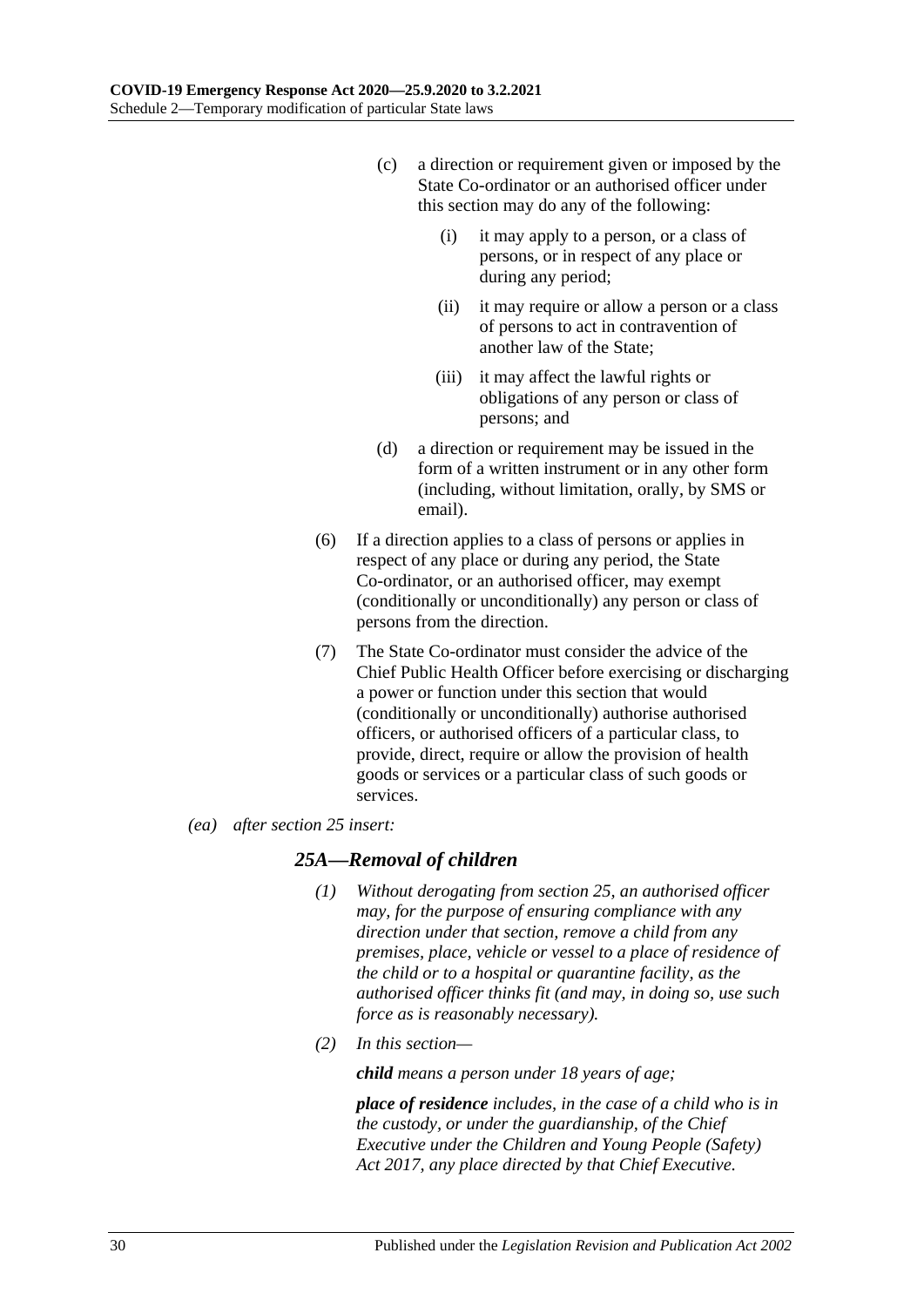*Note***—**

*Clause 1(ea) has expired.*

(f) after section 26A insert:

#### **26B—No obligation on persons to maintain secrecy**

No obligation to maintain secrecy or other restriction on the disclosure of information applies to a person who is required to disclose information by a direction or requirement issued under section 25, except an obligation or restriction designed to keep the identity of an informant secret.

- (fa) section 27A(1), definition of *market participant*—after paragraph (c) insert:
	- (d) any person who engages in the transmission or distribution of electricity;
- (fb) section  $27C(2)(b)$ —delete paragraph (b) and substitute:
	- (b) require a market participant to give any directions of a kind that the market participant may lawfully give (which may include, for example, requiring a market participant to give directions to, or to exercise authority over, another person or body, whether or not that other person or body is also a market participant);
- (fc) section 27C—after subsection (2) insert:
	- (2a) A direction to a market participant may—
		- (a) require the performance of specific acts or omissions; or
		- (b) require the exercise of specific powers or functions; or
		- (c) require specific outcomes or performance standards.
- (g) section 28(1)—after the penalty provision insert:

Expiation fee:

- (a) in the case of a natural person—\$1 000; or
- (b) in the case of a body corporate—\$5 000.

## **Part 2—***Environment Protection Act 1993*

#### <span id="page-30-0"></span>**2—Modification of** *Environment Protection Act 1993*

Section 71A of the *[Environment Protection Act](http://www.legislation.sa.gov.au/index.aspx?action=legref&type=act&legtitle=Environment%20Protection%20Act%201993) 1993* applies with the following modification:

Section 71A(b)—delete paragraph (b) and substitute:

- (b) in any other case—
	- (i) in cash; or
	- (ii) by way of electronic funds transfer to a bank account or credit card account; or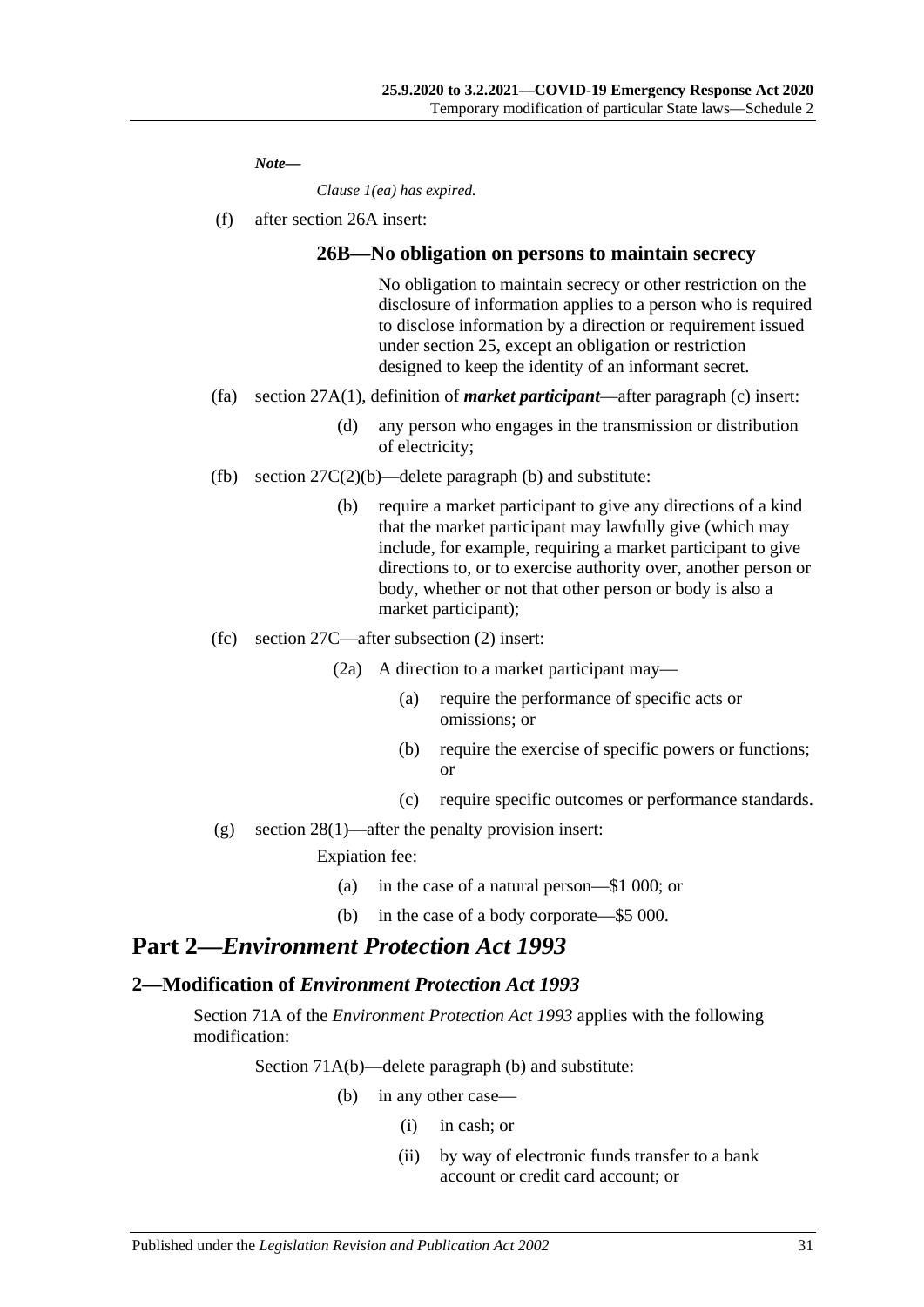(iii) in a manner prescribed by regulation.

## **Part 2AA—***Health Practitioner Regulation National Law (South Australia) Act 2010*

## <span id="page-31-0"></span>**2AA—Modification of** *Health Practitioner Regulation National Law (South Australia) Act 2010*

Part 4 of the *[Health Practitioner Regulation National Law \(South Australia\) Act](http://www.legislation.sa.gov.au/index.aspx?action=legref&type=act&legtitle=Health%20Practitioner%20Regulation%20National%20Law%20(South%20Australia)%20Act%202010) 2010* applies with the following modifications:

- (a) Section 43—after subsection (1) insert:
	- (1a) Section 43(1) will be taken not to apply to a person who carries on a pharmacy business in circumstances where—
		- (a) the person is authorised by the Authority to operate the pharmacy business without a pharmacist being physically in attendance at the pharmacy; and
		- (b) a pharmacist is, by means of internet or other electronic communication (other than communication of a kind specified by the Authority), in attendance during any period the pharmacy business is operating and is available for consultation by members of the public.
- (b) Section 46—after subsection (5) insert:
	- (6) A condition of the registration of a pharmacy that is inconsistent with section 43(1a) will, to the extent of the inconsistency, be taken to be modified to give effect to the modification made by that subclause.

## **Part 2A—***National Electricity (South Australia) Act 1996*

## <span id="page-31-1"></span>**2A—Modification of** *National Electricity (South Australia) Act 1996*

Part 5 of the *[National Electricity \(South Australia\) Act](http://www.legislation.sa.gov.au/index.aspx?action=legref&type=act&legtitle=National%20Electricity%20(South%20Australia)%20Act%201996) 1996* applies with the following modification:

After section 15A insert:

## **15B—Regulations varying rules under the National Electricity Law**

- (1) The Governor may, for the purpose of protecting the reliability and security of the South Australian power system, make regulations modifying the operation of the rules under the National Electricity Law (insofar as they apply as part of the law of South Australia).
- (2) Section 21 of the *[COVID-19 Emergency Response Act](http://www.legislation.sa.gov.au/index.aspx?action=legref&type=act&legtitle=COVID-19%20Emergency%20Response%20Act%202020) 2020* applies to a regulation made under this section as if it were a regulation made under that Act.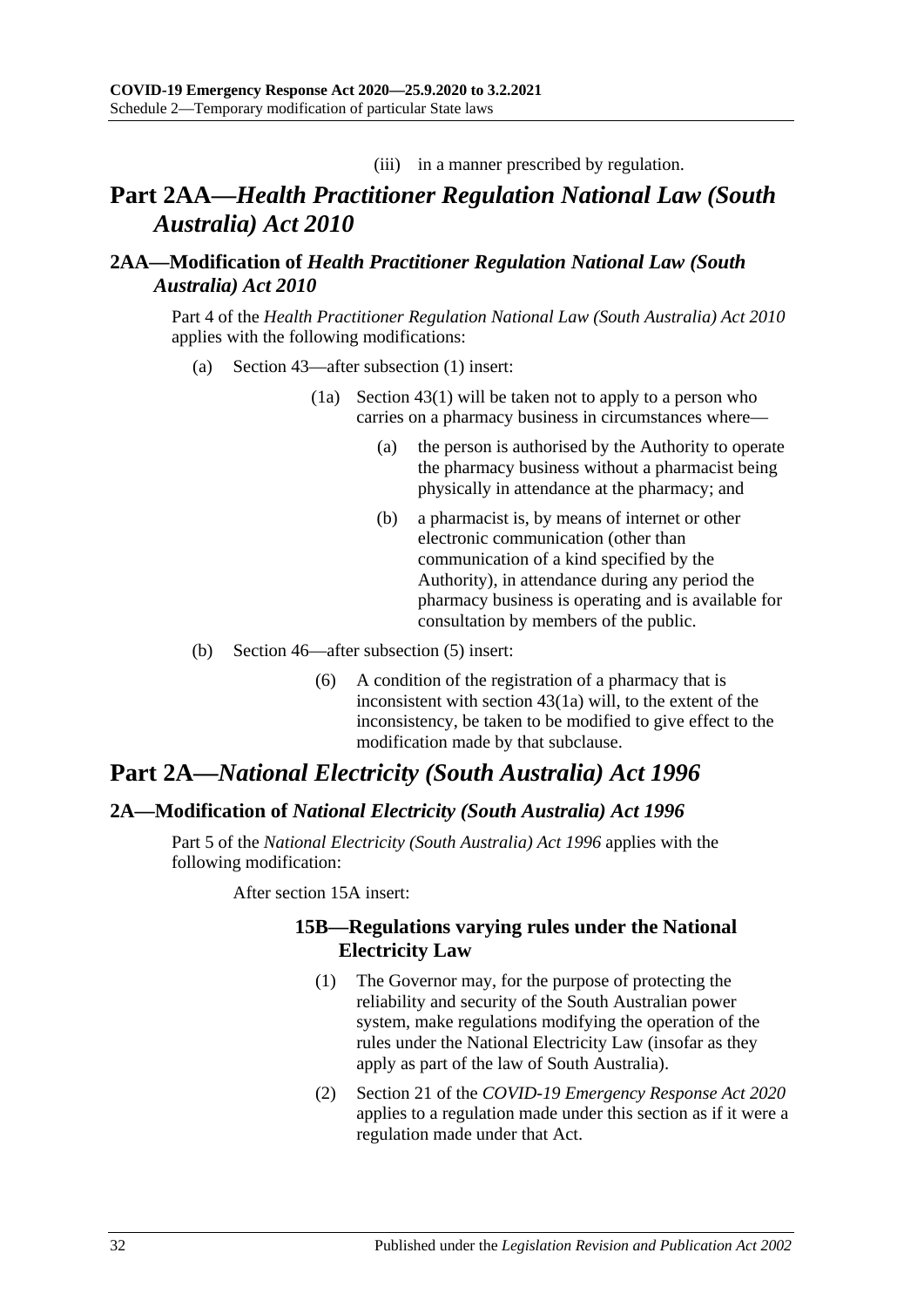## **Part 3—***Parliamentary Committees Act 1991*

### <span id="page-32-0"></span>**3—Modification of** *Parliamentary Committees Act 1991*

<span id="page-32-1"></span>(a) Part 6 Division 1 of the *[Parliamentary Committees Act](http://www.legislation.sa.gov.au/index.aspx?action=legref&type=act&legtitle=Parliamentary%20Committees%20Act%201991) 1991* applies with the following modification:

After section 16A insert:

#### **16AA—Public works—COVID-19 pandemic**

- (1) Section 16A(2) does not apply to a public work—
	- (a) if the Governor has, by proclamation, on the recommendation of a Minister, declared that section 16A(2) does not apply to the work; or
	- (b) if—
		- (i) a Minister has advised the Public Works Committee that they are satisfied that the public work is a prescribed public work; and
		- (ii) not less than 5 days has elapsed since the Committee completed its inquiry in relation to the public work; and
		- (iii) no final report of the Committee relating to the public work has been presented to its appointing House or published under [subsection](#page-33-0)  $(4)$ .
- (2) A Minister may only make a recommendation to the Governor for the purposes of [subsection](#page-32-1)  $(1)(a)$  if the Minister is satisfied that—
	- (a) the public work is a prescribed public work; and
	- (b) the Public Works Committee has not inquired, or will not be able to inquire, into the work, or has not reported, or will not be able to report, on the work, as required by section 16A(2) within an appropriate timeframe.
- (3) Despite section 16A, a contract may be awarded in relation to a public work that a Minister is satisfied is a prescribed public work without the Public Works Committee having inquired into the work (but nothing in this subsection permits commencement of construction of the public work).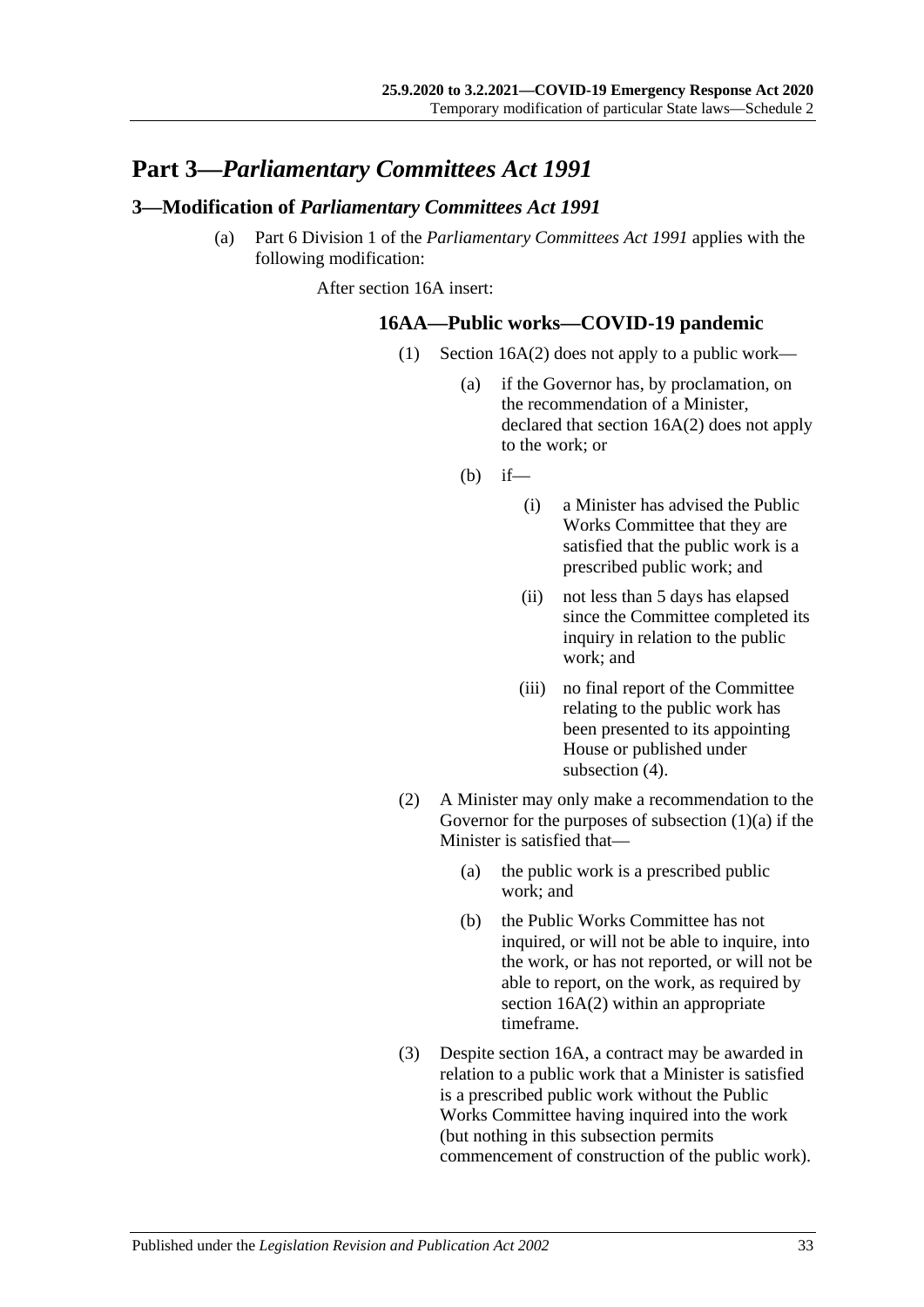- <span id="page-33-0"></span>(4) Section 17(7) does not apply to the Public Works Committee and that Committee may, at any time after it adopts an interim or final report—
	- (a) present the report to the Speaker of the House of Assembly; and
	- (b) the Speaker of the House of Assembly may, after consultation with the Committee, authorise the publication of the report prior to its presentation to the House of Assembly.
- (5) In this section—

*prescribed public work* means a public work that is necessary as a result of circumstances brought about by the COVID-19 pandemic (or as a result of any measures taken to address the COVID-19 pandemic) or to provide economic stimulus during and after the COVID-19 pandemic.

(b) Part 6 Division 2 of the *[Parliamentary Committees Act](http://www.legislation.sa.gov.au/index.aspx?action=legref&type=act&legtitle=Parliamentary%20Committees%20Act%201991) 1991* applies with the following modification:

After section 24 insert:

### **24A—Meetings during COVID-19 pandemic**

Despite any other provision of this Act—

- (a) a requirement for a committee to hold any meeting will be taken to be satisfied if the meeting is held remotely using 1 or more of (including a combination of) the following means of communication:
	- (i) audio visual;
	- (ii) audio; and
- (b) a requirement for members of a committee to attend or be present at any meeting will be taken to be satisfied if—
	- (i) each participating member is able to communicate contemporaneously with each other participating member when making any deliberation, or taking part in any vote, during the meeting; and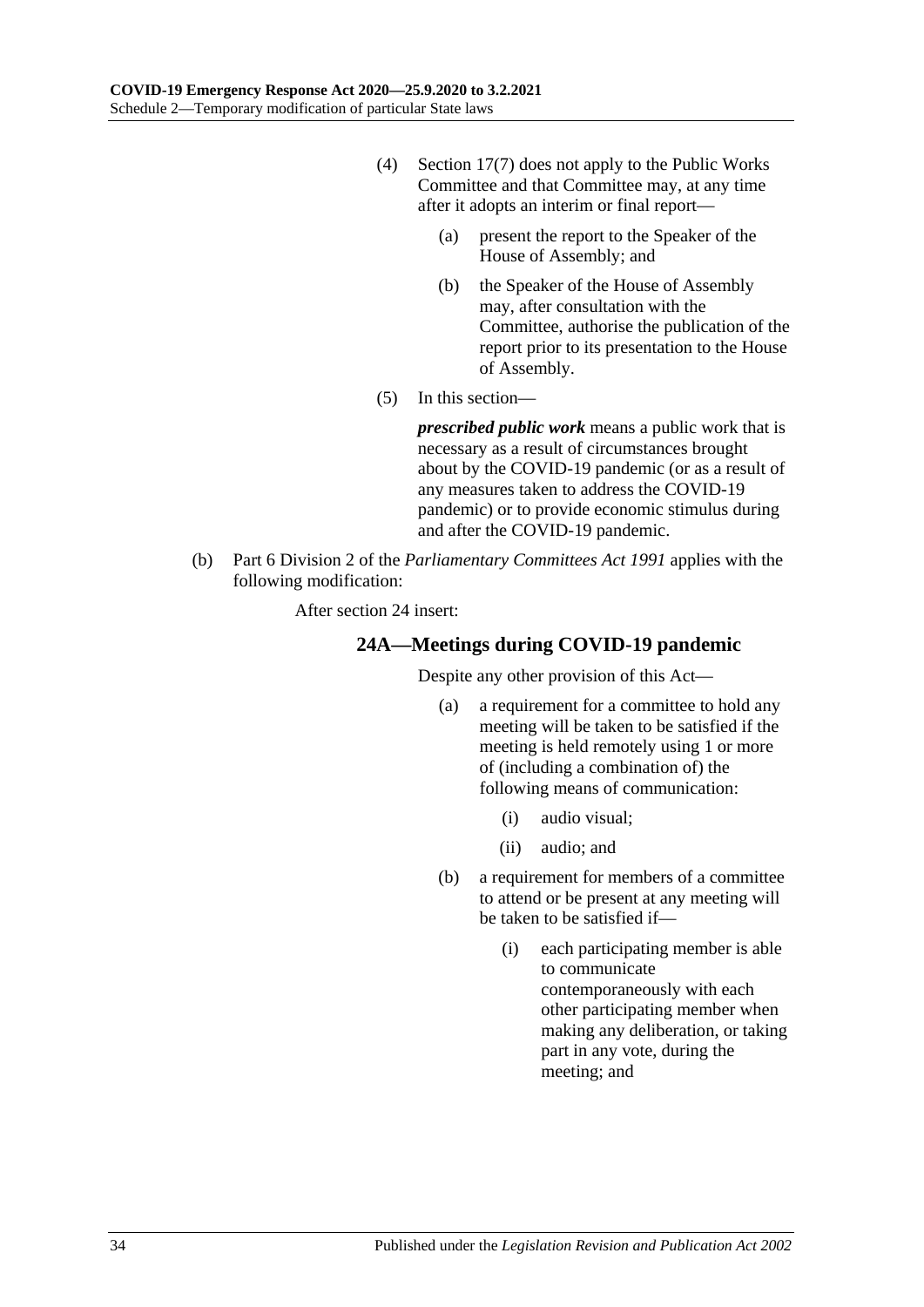(ii) when a witness gives oral evidence to the committee, the members of the committee constituting a quorum are able to hear the witness contemporaneously and question the witness within the hearing of each other committee member constituting the quorum.

## **Part 3A—***Planning, Development and Infrastructure Act 2016*

#### <span id="page-34-0"></span>**3A—Modification of** *Planning, Development and Infrastructure Act 2016*

The *[Planning, Development and Infrastructure Act](http://www.legislation.sa.gov.au/index.aspx?action=legref&type=act&legtitle=Planning%20Development%20and%20Infrastructure%20Act%202016) 2016* applies with the following modification:

Section 131(8)—delete "4 weeks" and substitute:

15 business days

## *Part 4—Public Finance and Audit Act 1987*

#### <span id="page-34-1"></span>*4—Modification of Public Finance and Audit Act 1987*

*Section 12 of the [Public Finance and Audit Act](http://www.legislation.sa.gov.au/index.aspx?action=legref&type=act&legtitle=Public%20Finance%20and%20Audit%20Act%201987) 1987 applies with the following modification:*

*Section 12(2)(a)—delete "three per cent" and substitute: ten per cent*

*Note—*

*Clause 4 has expired.*

## **Part 5—***South Australian Public Health Act 2011*

#### <span id="page-34-2"></span>**5—Modification of** *South Australian Public Health Act 2011*

The *[South Australian Public Health Act](http://www.legislation.sa.gov.au/index.aspx?action=legref&type=act&legtitle=South%20Australian%20Public%20Health%20Act%202011) 2011* applies with the following modifications:

- (a) section 66—after subsection (2) insert:
	- (2a) A direction or requirement under subsection (1) or (2) may be issued in the form of a written instrument or in any other form (including, without limitation, orally, by SMS or email).
- (b) section 73(8a)—delete "48" and substitute:

72

(c) section 74(3a)—delete "48" and substitute:

72

(d) section 75(3a)—delete "48" and substitute: 72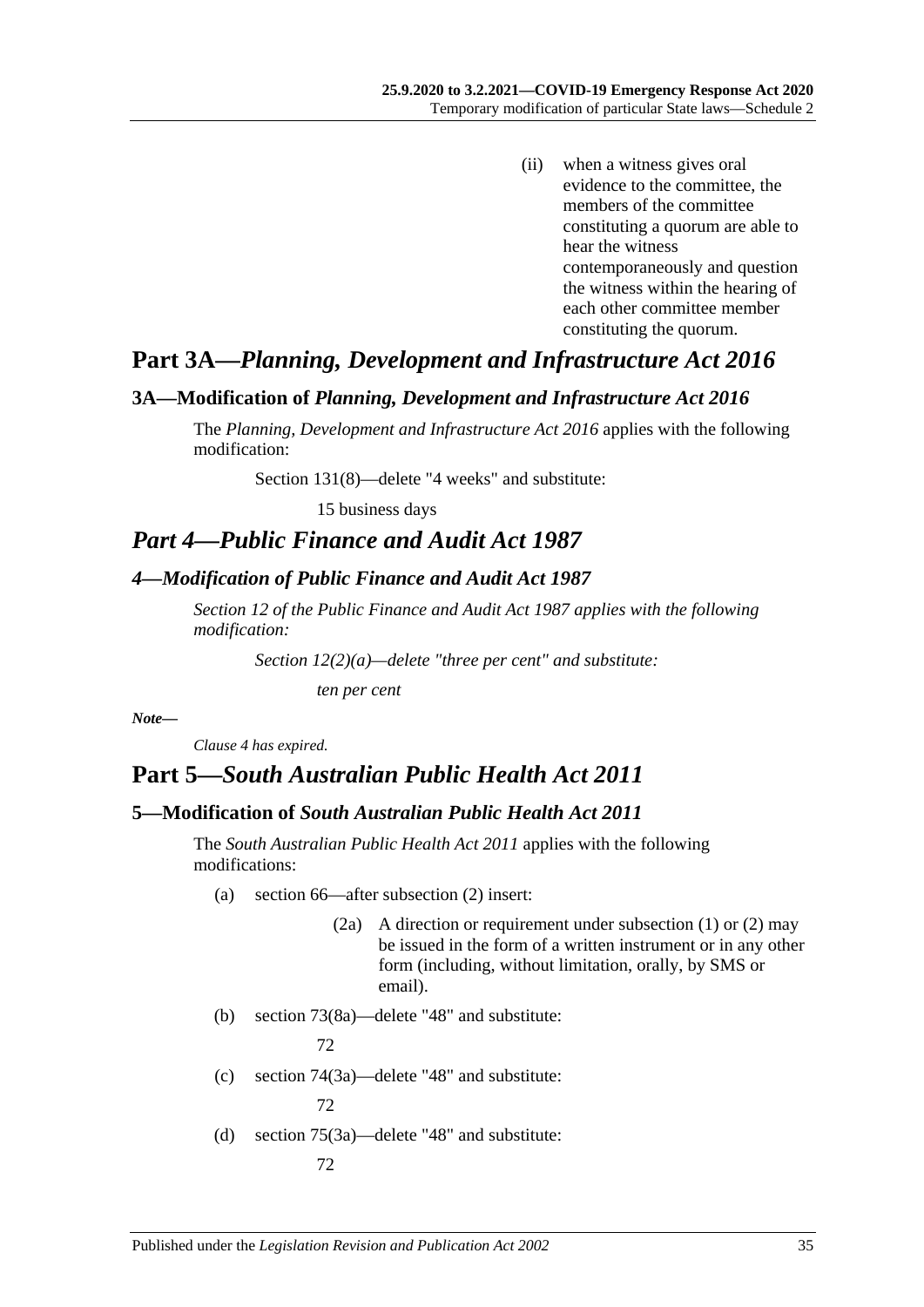(e) section 77(3a)—delete "48" and substitute:

72

- (f) section 77—after subsection (5) insert:
	- (5a) For the purposes of giving effect to an order made under this section in respect of a person, the Chief Public Health Officer or an authorised person may—
		- (a) apprehend and take the person to the place at which the person is to be detained under the order; and
		- (b) restrain the person and otherwise use force in relation to the person as reasonably required in the circumstances; and
		- (c) be assisted by such persons as may be necessary or desirable in the circumstances.
- (g) section  $77(6)(b)(i)$ —delete "48" and substitute: 72

(h) section 77(8a)—delete "48" and substitute:

72

(i) section  $77(8b)(a)$ —delete "48" and substitute:

72

- (j) section 77—after subsection (14) insert:
	- (15) In this section—

#### *authorised person* means—

- (a) a police officer; or
- (b) a person authorised by the Chief Public Health Officer to act as an authorised person under this section.
- (k) section 99(2)—after paragraph (i) insert:
	- (ia) disclosing information in accordance with an authorisation of the Chief Public Health Officer; or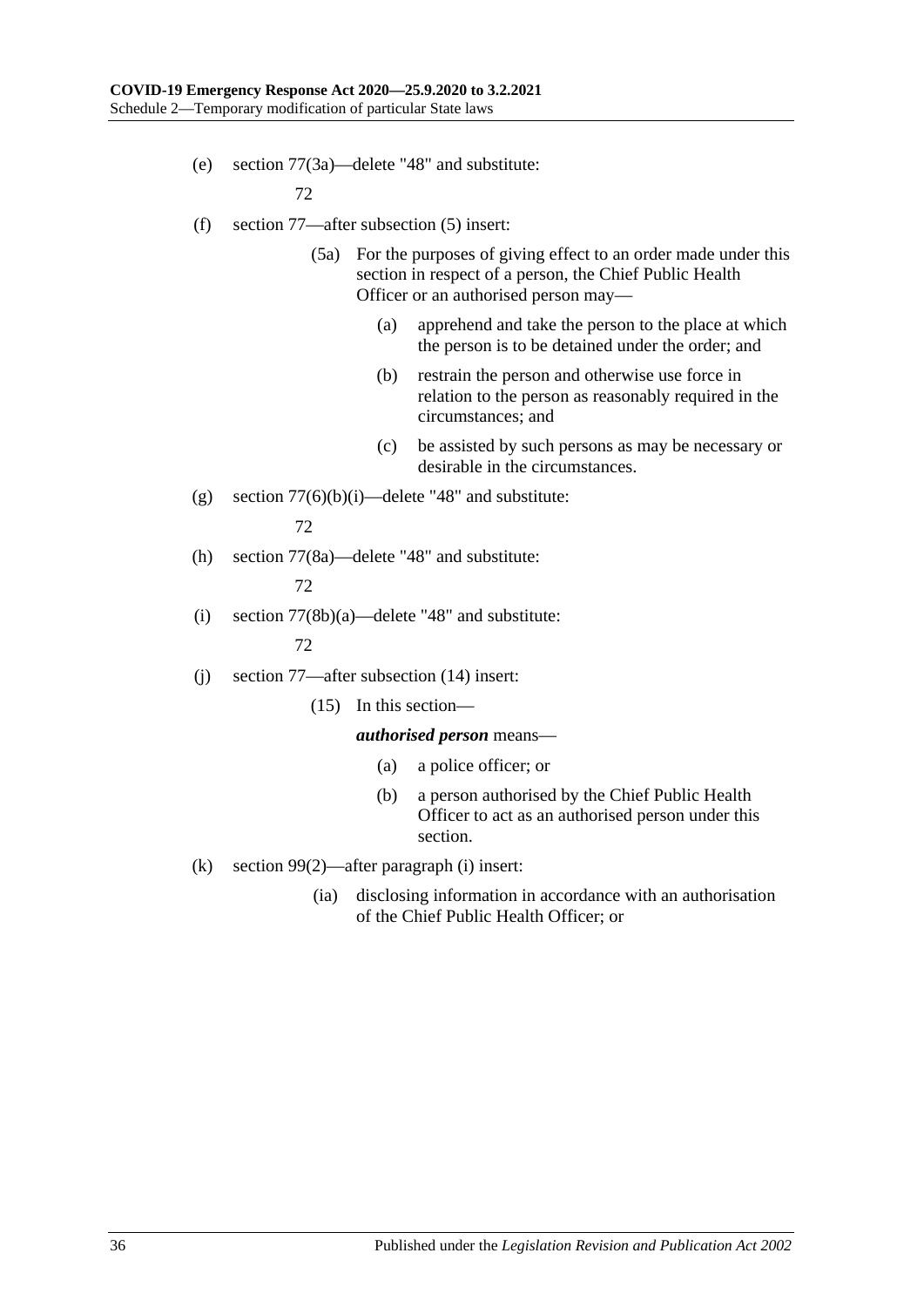## <span id="page-36-0"></span>**Legislative history**

## **Notes**

- Please note—References in the legislation to other legislation or instruments or to titles of bodies or offices are not automatically updated as part of the program for the revision and publication of legislation and therefore may be obsolete.
- Earlier versions of this Act (historical versions) are listed at the end of the legislative history.
- For further information relating to the Act and subordinate legislation made under the Act see the Index of South Australian Statutes or www.legislation.sa.gov.au.

## **Legislation amended by principal Act**

The *COVID-19 Emergency Response Act 2020* amended the following:

*Emergency Management Act 2004 Payroll Tax Act 2009 South Australian Public Health Act 2011*

## **Principal Act and amendments**

New entries appear in bold.

| Year | N <sub>0</sub> | Title                                                                                 | Assent    | Commencement                                                  |
|------|----------------|---------------------------------------------------------------------------------------|-----------|---------------------------------------------------------------|
| 2020 | -7             | COVID-19 Emergency Response<br>Act 2020                                               | 9.4.2020  | 9.4.2020: s $2(1)$ except ss 7<br>to $9 - 30.3.2020$ : s 2(2) |
| 2020 | 9              | COVID-19 Emergency Response<br>(Bail) Amendment Act 2020                              | 7.5.2020  | 7.5.2020                                                      |
| 2020 | 14             | COVID-19 Emergency Response<br>(Further Measures) Amendment<br>Act 2020               | 15.5.2020 | 15.5.2020                                                     |
| 2020 | 23             | <b>COVID-19 Emergency Response</b><br>(Further Measures) (No 2)<br>Amendment Act 2020 | 24.7.2020 | 24.7.2020                                                     |
| 2020 | 30             | <b>COVID-19 Emergency Response</b><br>(Expiry and Rent) Amendment<br>Act 2020         | 25.9.2020 | 25.9.2020                                                     |

## **Provisions amended**

New entries appear in bold.

Entries that relate to provisions that have been deleted appear in italics.

| Provision       | How varied                                                     | Commencement |
|-----------------|----------------------------------------------------------------|--------------|
| Long title      | amended under Legislation Revision and<br>Publication Act 2002 | 7.5.2020     |
| Pt <sub>1</sub> |                                                                |              |
| s 3             |                                                                |              |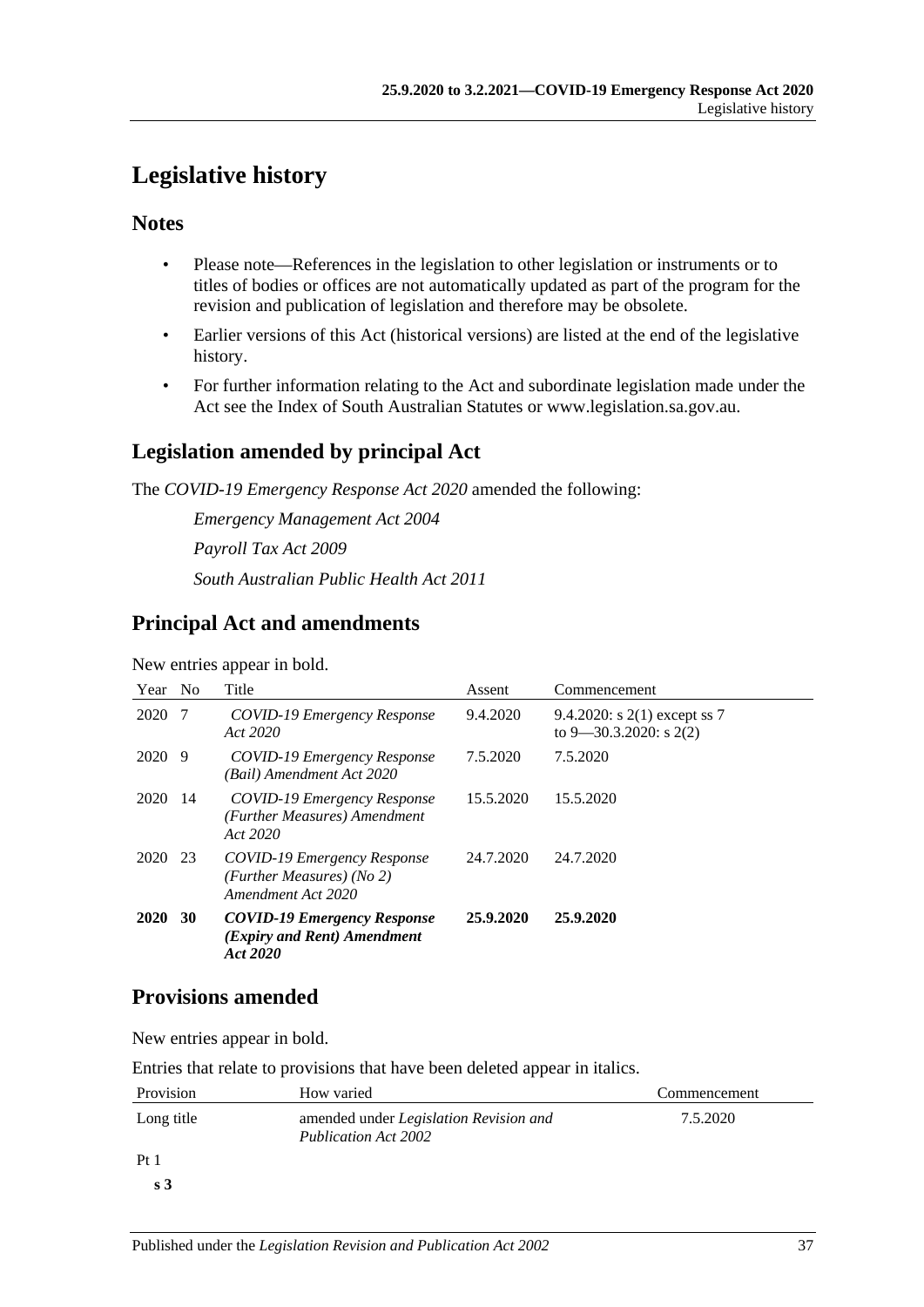| relevant<br>declaration | amended by 30/2020 s 3                                                                             | 25.9.2020   |
|-------------------------|----------------------------------------------------------------------------------------------------|-------------|
| s <sub>6</sub>          |                                                                                                    |             |
| s(6(1))                 | amended by $14/2020$ s $3(1)$                                                                      | 15.5.2020   |
|                         | amended by 30/2020 s 4(1)                                                                          | 25.9.2020   |
| s(6(2)                  | amended by 30/2020 s 4(2)                                                                          | 25.9.2020   |
| s(6(2a)                 | inserted by $14/2020$ s $3(2)$                                                                     | 15.5.2020   |
|                         | amended by 30/2020 s 4(3)                                                                          | 25.9.2020   |
| Pt 2                    |                                                                                                    |             |
| s 7                     | substituted by 14/2020 s 4                                                                         | 15.5.2020   |
|                         | expired: $s 6(1)(a)$                                                                               | 21.1.2021   |
| s <sub>8</sub>          |                                                                                                    |             |
| s(1)                    | (c) expired: $s \ 6(1)(a)$ —omitted under<br>Legislation Revision and Publication Act 2002         | (2.7.2020)  |
|                         | amended by 30/2020 s 5                                                                             | 25.9.2020   |
| s 10                    |                                                                                                    |             |
| 10(1)                   | (i) expired: $s \ 6(1)(a)$ —omitted under<br>Legislation Revision and Publication Act 2002         | (25.6.2020) |
| s 10A                   | inserted by $14/2020$ s 5                                                                          | 15.5.2020   |
| $ss 11 - 13$            | expired: $s \frac{6}{1}(a)$ -omitted under Legislation<br><b>Revision and Publication Act 2002</b> | (3.9.2020)  |
| s <sub>15</sub>         | expired: $s \, 6(1)(a)$ —omitted under Legislation<br><b>Revision and Publication Act 2002</b>     | (13.8.2020) |
| s 19                    |                                                                                                    |             |
| s 19(2)                 | (b) deleted by $14/2020$ s $6(1)$                                                                  | 15.5.2020   |
| s 19(6)                 |                                                                                                    |             |
| tenancy provision       | amended by 14/2020 s 6(2)                                                                          | 15.5.2020   |
| $\frac{1}{20}$          |                                                                                                    |             |
| $\frac{20(4)}{2}$       | inserted by 14/2020 s 7                                                                            | 15.5.2020   |
| Sch 2                   |                                                                                                    |             |
| Pt AA1                  | inserted by 14/2020 s 8(1)                                                                         | 15.5.2020   |
| Pt A1                   | inserted by 9/2020 s 3                                                                             | 7.5.2020    |
| Pt A2                   | inserted by 23/2020 s 3(1)                                                                         | 24.7.2020   |
| Pt B1                   | inserted by $14/2020$ s $8(2)$                                                                     | 15.5.2020   |
| Pt1                     |                                                                                                    |             |
| cl 1                    | amended by 14/2020 s 8(3), (4)                                                                     | 15.5.2020   |
|                         | (ea) expired: $s$ $6(1)(a)$                                                                        | 7.1.2021    |
| Pt 2AA                  | inserted by 23/2020 s 3(2)                                                                         | 24.7.2020   |
| Pt 2A                   | inserted by $14/2020$ s $8(5)$                                                                     | 15.5.2020   |
| Pt 3                    |                                                                                                    |             |
| cl <sub>3</sub>         | amended by 14/2020 s 8(6)                                                                          | 15.5.2020   |
| Pt 3A                   | inserted by 14/2020 s 8(7)                                                                         | 15.5.2020   |
| Pt 4                    |                                                                                                    |             |
| cl <sub>4</sub>         | expired: $s$ $6(1)(a)$                                                                             | 21.1.2021   |